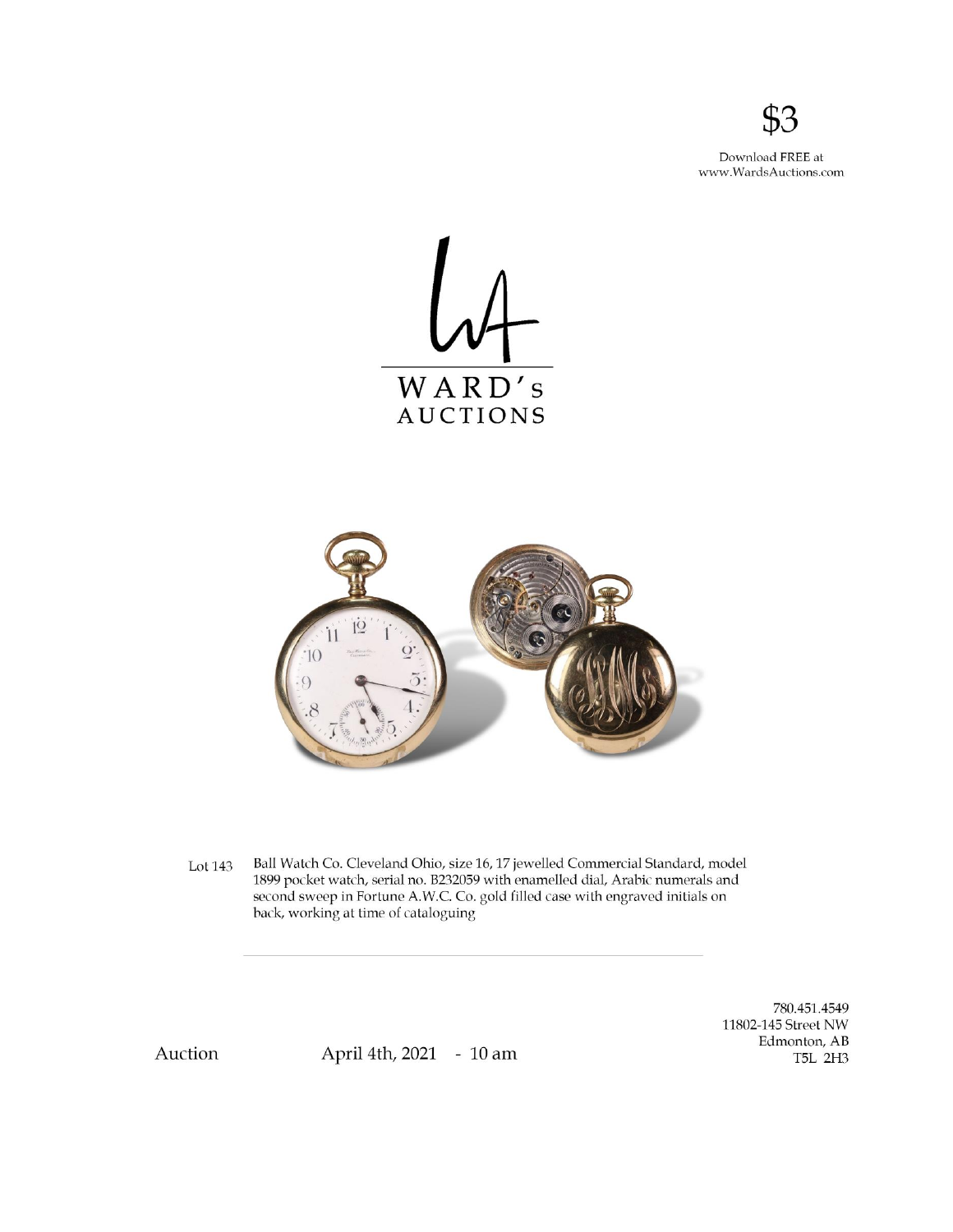- 1 Sumida Gawa lidded jar with elephants circa 1920, signed by artist 6 3/4" in height
- 2 Antique Royal Doulton art nouveau style vase circa 1890, 10 3/4" in height, circa 1890 with artist initials FAB (Frank A. Butler)
- 3 Cartier Must de Cartier burgundy leather clutch bag 6 1/2" X 11"
- 4 Vintage Italian made Brevettato Capodimonte musical cigarette carousel, working at time of cataloguing
- 5 Hand carved jade bear 2 1/4" in height and initialled by artist, note may have once had a fish in his mouth, plus a miniature jade bear with fish
- 6 Framed watercolour painting of a rural outbuilding with cathedral in background signed by artist (?) and dated 1935, 17" X 13"
- 7 Cast seated Sino-Tibetan figure of Lama 8 1/2" in height
- 8 Framed moose tufting initialled TL, overall dimensions 15" X 10"
- 9 Inuit carving of an eagle head on an argillite base signed J. Kelly '98 Ft. Good Hope N.W.T. 8 1/4" in height
- 10 Cedar lined blanket box made to look like a three drawer chest, made by Honderich Furniture Company
- 11 Four antique carved ivory Chinese ivory chess figures including a rook, king and two pawns, 3"- 3 1/2" CANADIAN BUYER'S ONLY PLEASE
- 12 Pair of carved Inuit walrus tusk Billiken figures, each approximately 4" in height. CANADIAN BUYER'S ONLY PLEASE
- 13 Harley Brown folio with four unframed limited edition prints including "Turning Robe" and "Sitting Eagle" both number 10/250 plus "Oaxaca Mother and Child" and "Estella" both artist proofs, all four are hand signed by artist Harley Brown, note Estella has personalized dedication
- 14 Pair of antique black leather 5" shoes possibly doll shoes
- 15 Pair of Chinese bronze candlesticks with figural decoration, each is 8 1/4" in height
- 16 Primitive cabinet with two glazed and two raised panel doors, 56" high and 29" wide
- 17 Two electric "oil lamp style" table lamps with cast bases, clear hurricanes and hand painted shades and fonts
- 18 Vintage chrome tri-light with chrome and onyx base, note will need rewiring
- 19 Selection of vintage hockey cards- pre 1971- 1994 plus two unopened pack boxes of hockey cards including boxed 36 packages ( 15 cards per package)Pro-Set NHL 1991 and boxed 36 packages ( 15 cards per package) Score NHL hockey cards series I 1991
- 20 Binder containing with approximately 200 count of vintage hockey cards including mostly O-Pee-Chee and Topps, assorted teams dating from 1970's through to the 80's plus four acrylic card holders each with approximately 100 team hockey cards; two Calgary, Vancouver and Toronto dated from the 70's through to the 90"s
- 21 Binder containing 44 count of vintage Edmonton Eskimos and CFL football cards including Don Getty, Normie Kwong, Jerry Griffin, Ken Ferguson etc. plus five unopened boxes of All World Canadian Football Trading Cards, each containing 36 packages of nine cards for the 1991 CFL season plus six unopened packages, each containing 110 cards of All World Canadian Football Trading Cards and each dated 1991 plus a 1995 CFL Premiere Edition Collector set of CFL trading cards
- 22 Vintage white enamel bath tub with ball and claw feet, 5' in length
- 23 Two unframed limited edition Group of Seven prints including "Light and Shadow" by Franklin Carmichael 521/777 and "Byng Inlet" by Tom Thomson 649/777
- 24 Two unframed limited edition Group of Seven prints including "Evening, North shore, Lake Superior" by Franklin Carmichael 368/777 and "Stormy Weather" by F.H. Varley 552/777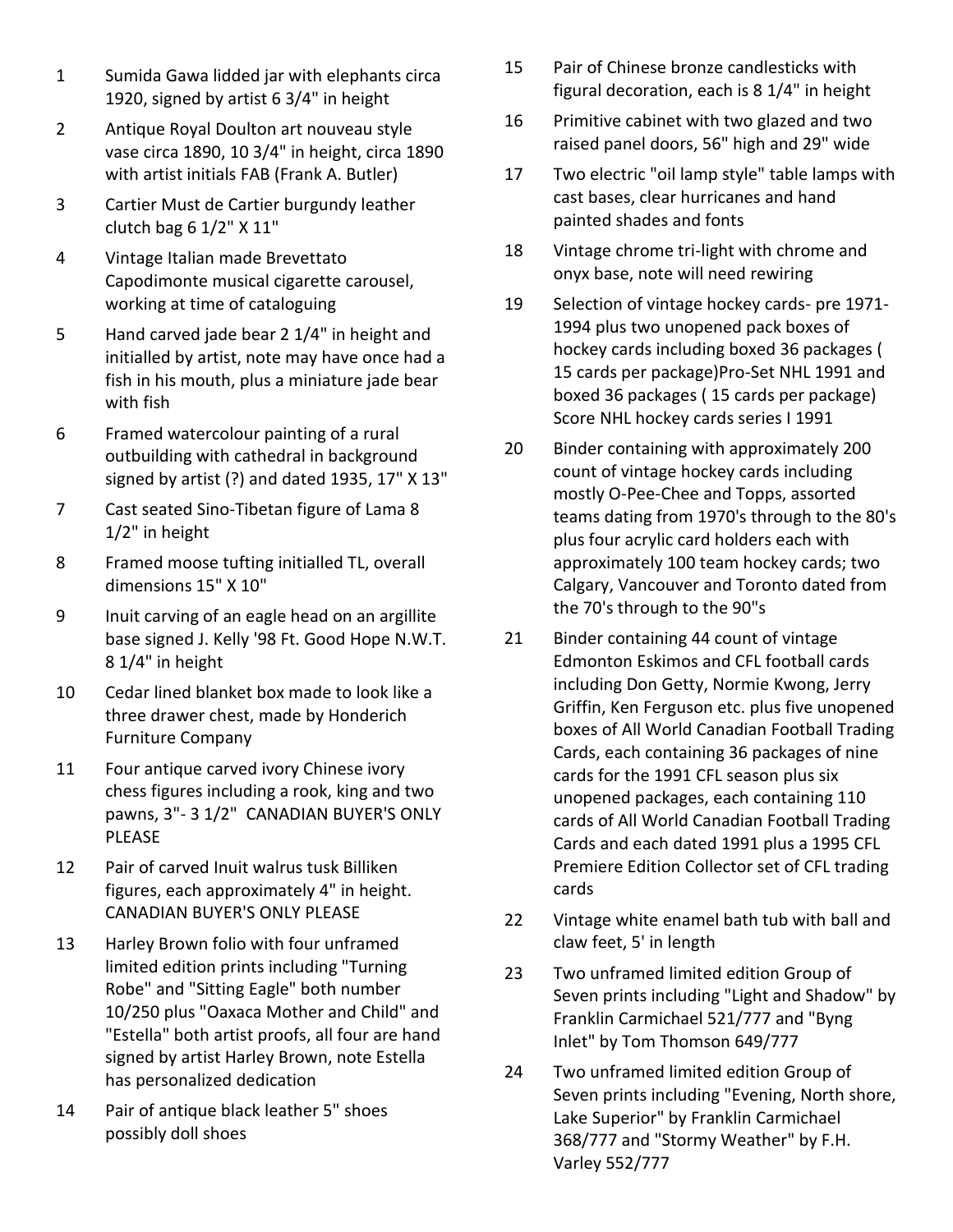- 25 Yellow soapstone dragon stamp purportedly early 20th century 4" in height
- 26 Antique snake bracelet made from woven silver/silverplate (?) wire, note old repairs including band
- 27 Two vintage cameos including a carved gentleman with a laurel leaf crown in brass bezel and a Roman soldier with a dragon crown, material unknown, in a gold toned/plated bezel
- 28 Selection of cameo jewellery including bracelet, two pendants, earrings plus a sterling silver vermeil brooch set with cultured pearls, a sterling brooch set with cultured pearls plus carved cameo brooch in sterling silver vermeil with two portraits
- 29 100% handmade Iranian wool scatter rug with red background and highlights of cream, brown and black, 25" X 53"
- 30 100% handmade Iranian wool scatter rug with red background and highlights of cream, brown and black, 22" X 51"
- 31 100% handmade Iranian wool scatter rug with red background and highlights of cream, brown and black, 17" X 38"
- 32 Antique Edison Amberola oak cased gramophone, working at time of cataloguing plus ten Amberola celluloid record cylinders
- 33 Two pieces of modern day Satsuma including 12" diameter bowl and 10" vase, each with hand painted scenes and gilding
- 34 Two Royal Doulton figurines including "Hilary" HN2335 and "Mary" HN4114
- 35 Antique Canadiana single door curio cabinet on metal castors, 59" in height
- 36 Glass and oak cased Scientific balance scale made by F. Sartorius, Gottengen, overall dimensions 19" in height . Note: Not available for shipping. Local pickup only
- 37 Two stained and leaded glass panels including two floral flags 14" X 27" and a lighthouse 36" X 29". Note: Not available for shipping. Local pickup only
- 38 Acrylic on canvas still life floral painting signed by artist Alf Hoppe, 36" X 24". Note: Not available for shipping. Local pickup only
- 39 Vintage Polo Ralph Lauren Blackwatch plaid duffle bag
- 40 Two vintage Polo Ralph Lauren Blackwatch plaid cross body shoulder bags
- 41 Selection of vintage and collectible jewellery including beaded necklaces, rings, brooches, diamante earrings etc.
- 42 Decorative vintage Chinese water canteen
- 43 Oriental rice bucket 12" in diameter
- 44 Three Carltonware rouge royale dishes including Pagoda pattern and cranes
- 45 Selection of Star Trek and Star Wars collectibles including Space shuttle radio which is working, a Enterprise telephone, also working plus a Enterprise alarm clock, Phazer television remote, Star Trek badges, Storm Trooper Pez dispenser, C3PO talking pen, assorted magazines, key chains etc.
- 46 Selection of Inuit collectibles including three handmade clay dolls, basket with furs and feathers, dream catcher, peace pipe, soapstone carving, three printed cards, pewter napkin holder etc.
- 47 Modern Victorian style mahogany plant stand with carved skirt and supports, 36" in height
- 48 Selection of four vintage oil lamps including glass with hand painted peach floral font with fluted shades, nickel plated Aladdin lamp with clear hurricane and a pair of colourless oil lamps in wall mounts with reflectors
- 49 Vintage chrome floor standing torche lamp with replaced tri-light style milk glass shade, note will need rewiring
- 50 Pair of beaded suede and wool mukluks with fur trim, not sized but length of soles is 11"
- 51 100% handmade Iranian wool area carpet with brick coloured background, overall geometric design and highlights of blues, green, brown etc. 39" X 121", matches lot 51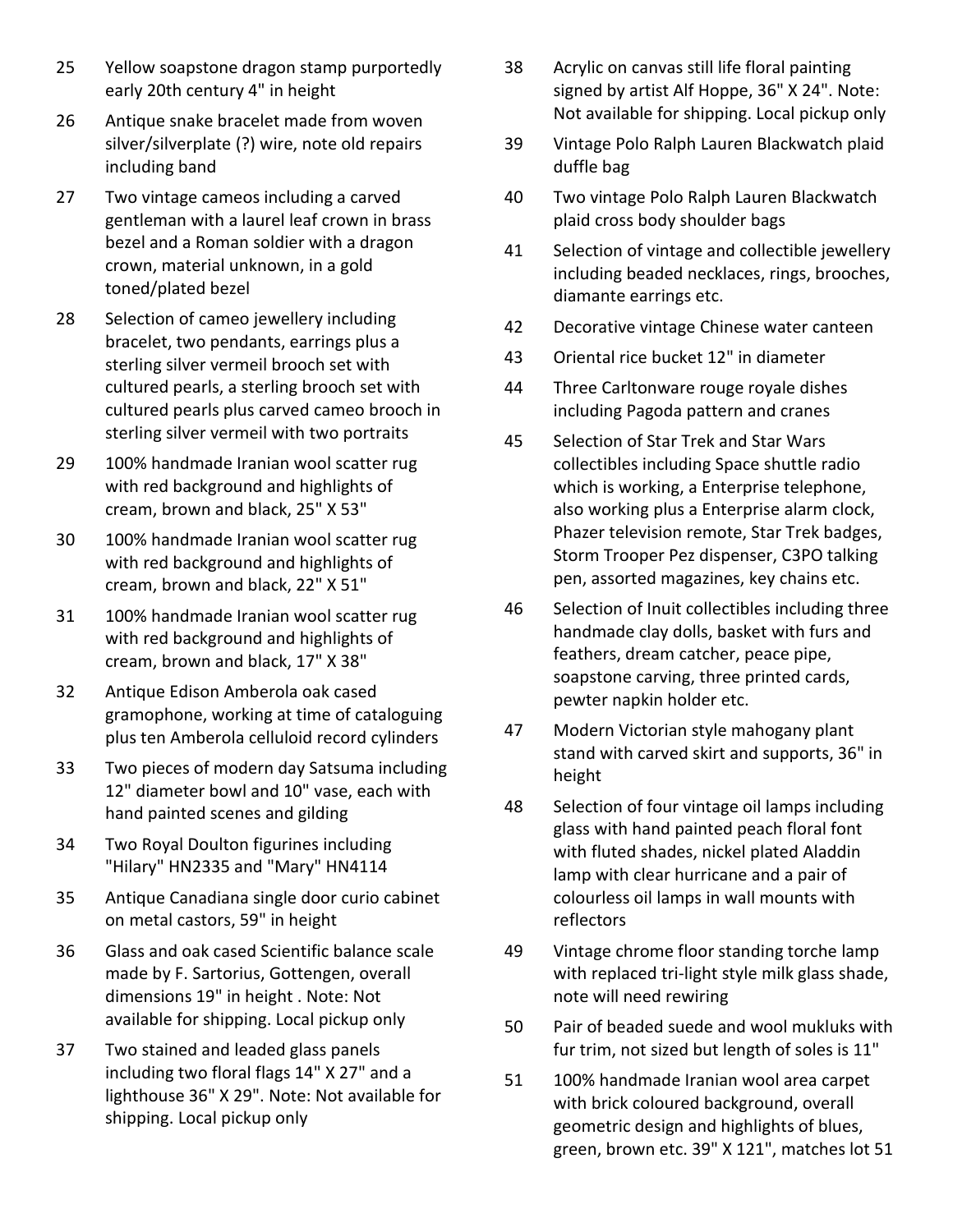- 52 100% handmade Iranian wool area carpet with brick coloured background, overall geometric design and highlights of blues, green, brown etc. 39" X 121", matches lot 52
- 53 100% handmade Iranian wool Aredebil area carpet/runner with multiple medallion, unique design including stylized floral and birds, deep blue background and highlights of red, taupe, cream etc. 55" X 133"
- 54 Large acrylic on canvas painting of a floral path signed by artist Andrexx, 40" X 50"
- 55 Selection of vintage Marvel "Invaders" comic books, ranging in price from 30-50 cents, fifteen in total
- 56 Selection of vintage Marvel comic books including "X Force, Daredevil, Werewolf, Captain America, Silver Surfer, Fantastic Four, Human Fly and The Man Called Nova", all ranging from 30cents to \$1.75
- 57 Selection of vintage Marvel Spiderman comic books and collector packs ranging in price from 30 cents - \$175.00, seventeen in total, thirty books in total
- 58 Framed antique sampler dated 1826 15" X 12"
- 59 10kt yellow gold, pearl and diamond ring set with 13.75mm Mabe pearl and .10ct of round white diamonds. Retail replacement value \$1,600.00
- 60 Three miniature carvings including argillite musk ox with metal horns, 1" in height, a miniature seal 1 3/4" in height and signed by artist Pudloo 1975 plus a carved 2" owl
- 61 Two carved jade miniature penguins, 1 1/2" in height and a carved stylized bear, 3 3/4" in length, material unknown
- 62 A Solar brand hanging wall clock, working at time of cataloguing and a transparent Radio Shack phone, not tested
- 63 Antique Royal Doulton vase 8 3/4" in height, circa 1910
- 64 Vintage oval Coca-cola serving tray 17" matching small tin filled with sewing supplies, a vintage Orange Crush glass pop bottle and a wooden Coca-cola crate
- 65 Selection of vintage and antique irons and trivets including sadirons, brass, cast and steel plus a weaving board
- 66 Vintage flat to the wall single door console table with shabby chic white painted finish, 34" wide
- 67 Japanese Marusan Toys vintage Fireboat battery operated tin toy, appears new in box
- 68 Japanese tin toys by TN Nomura Toys including Fire truck with original box and Friction Trailer Truck with original box, both appear in as new condition
- 69 Selection of vintage collectible toys including five boxed Lesney "Models of Yesterday" cars, a boxed Hot Wheels "1937-1997 European Classics" two car set, a boxed Days Gone By by Lledo Woodward's Delivery truck and a Matchbox Seakings battleship toy
- 70 Lady's 10kt yellow gold and diamond pendant on an extremely fine 10Kt yellow gold 19" neck chain
- 71 Small table top loom made by Woolhouse Tools, Armstrong B.C. with two 12" Leclerc shuttles, loom size is 24" deep and 18" wide inside. Note: Not available for shipping. Local pickup only
- 72 American Liberty arts and crafts small mantle clock with blue enamel face, 7 1/4" in height
- 73 Mid 20th century walnut sewing/knitting cabinet with two flap doors
- 74 Antique gate leg drop leaf table with barley twist supports and four matching barley twist carved back dining chairs
- 75 Hand carved Chinese ivory figure on wooden plinth 4 1/2" in height, note has been repaired and a small Buddha on wooden plinth, age appropriate condition, see photos. CANADIAN BUYER'S ONLY PLEASE
- 76 Carved elephant ivory Chinese peasant 5 1/2" in height CANADIAN BUYER'S ONLY PLEASE
- 77 Two vintage hand carved Elephant ivory African antelopes, each approximately 2 1/2" in height CANADIAN BUYER'S ONLY PLEASE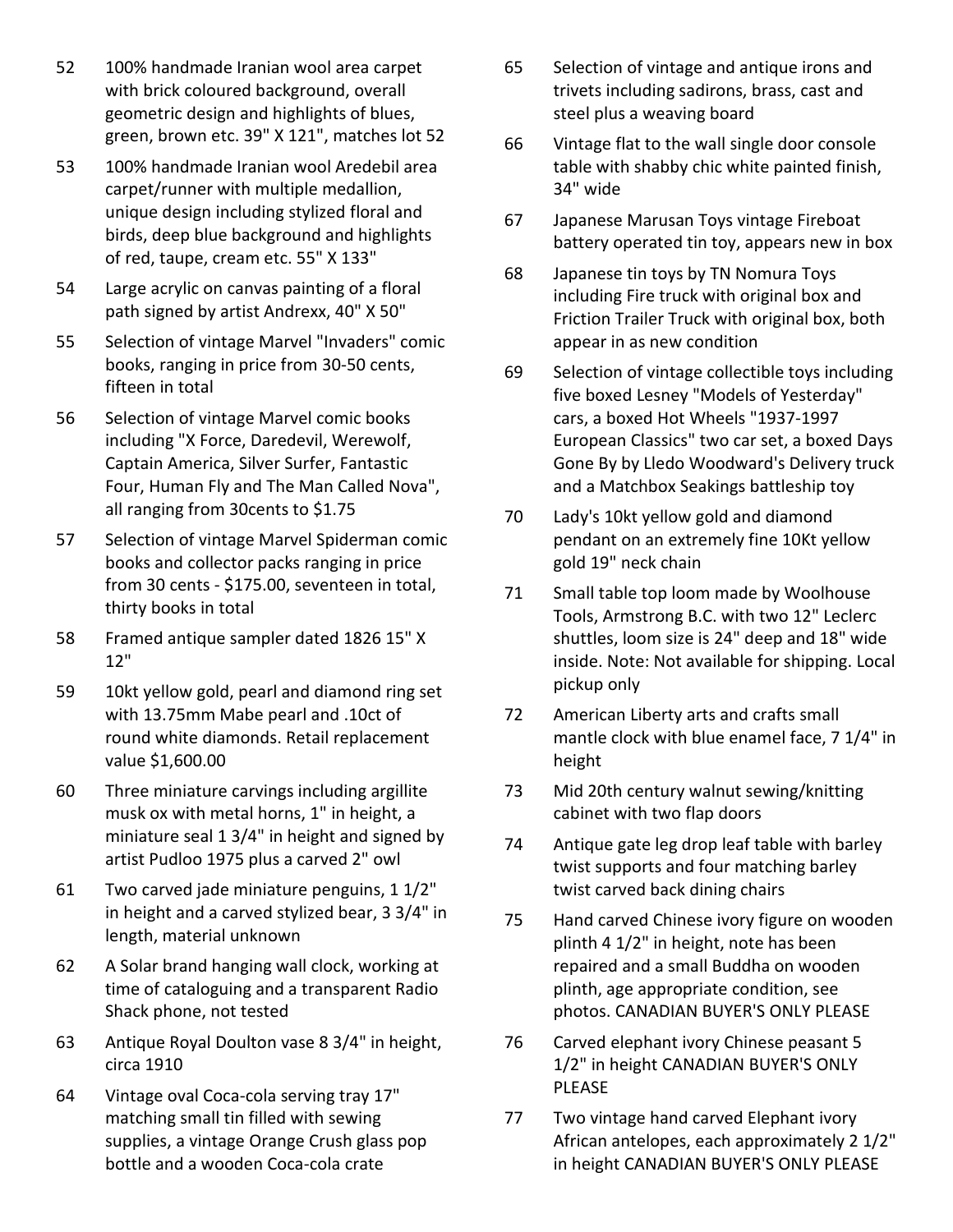- 78 Pair of antique side chairs with decorative bent wood backs
- 79 Sino Nepal "Eyes of Heaven" bless Dzi bead bracelet
- 80 Burmese spinach green jadeite bangle 2 1/2' inside diameter
- 81 Tray lot of vintage and collectible jewellery including three pairs of signed Sherman earrings plus co-ordinating jewellery pieces including bracelets and necklaces and a selection of pearl-like beaded necklaces
- 82 Eight pieces of sterling overlay poppy pattern crystal including 14" Smokey glass platter, fluted vase, pitcher, lidded pedestal dish, scalloped edge bowl, fruit bowl etc. circa 1950 and manufactured by The Silver City Glass Company of Meriden Connecticut. Note: Not available for shipping. Local pickup only
- 83 Antique vanity top mirror with lidded compartment
- 84 Vintage golden amber necklace 30' in length
- 85 Vintage graduated golden amber bead necklace, 28" in length
- 86 Mid century modern Stakmore folding card table and four folding chairs
- 87 100% handmade Iranian Saveh wool area carpet/ runner with multiple medallions in shades of red, blue, cream etc. 41" X 125"
- 88 100% handmade Iranian Saveh wool area carpet/runner with triple medallions, red background and in highlights of taupe, blue and cream, 46" X 127"
- 89 100% handmade Iranian Ardebil area carpet runner with triple medallions, blue background, stylized geometric design with animals, highlights of red, taupe, blues etc. 40" X 128"
- 90 Antique quarter cut oak, double pedestal S curve roll top desk with fitted interior, 60" wide
- 91 Pair of beaded suede and wool mukluks with fur trim, not sized but length of soles is 10"
- 92 Vintage 12" genuine pearl chocker necklace and five pairs of genuine pearl earrings
- 93 Genuine pearl necklace with 10Kt yellow gold clasp, 17" in length plus a pair of gold bead and genuine pearl earrings
- 94 Two tier Canadiana occasional table with turned supports
- 95 1974-1975 Lipton's Soup collector NHL hockey cards, 97 cards in total, 96 are pairs and one single cards, various teams and players including Peter Mahovlich, Guy Lapointe, Dave Schultz, Bobby Orr, Jacques Lemire, Dennis Hull etc.
- 96 Decorative handmade redwood double headed eagle stool, constructed from a single solid piece of wood and 12" in height and 24" in length
- 97 Two Royal Doulton figurines including "For You" HN3754 and "Melissa" HN3977
- 98 Framed oil on board painting titled on verso "Clara and Iris". In primitive colonial style and signed by artist Unge 30" x 24". Note: Not available for shipping. Local pickup only
- 99 Two binders of hockey cards including a binder containing 22 count of 1972 Team Canada collector cards and 208 assorted promotional photo cards dating 1972 and 1976 Team Canada cards plus a binder containing 175 count of 2002 Olympic Team Canada hockey team cards plus five Team Canada Magazine, assorted newer dates
- 100 Two binders containing Edmonton Oilers trading cards, mostly O-Pee-Chee plus some Pro-Set and Score and Topps dating 1973/1974 season - 1990's, one binder containing approximately 290 count and one binder with 126 count
- 101 Binder of NHL trading cards, various makers, various teams dating 1970-1990's, approximately 500 count
- 102 Diamond Crown "The Drake" 90 count rosewood humidor from the St. James Humidor Collection with "humi system" and precision digital hydrometer, includes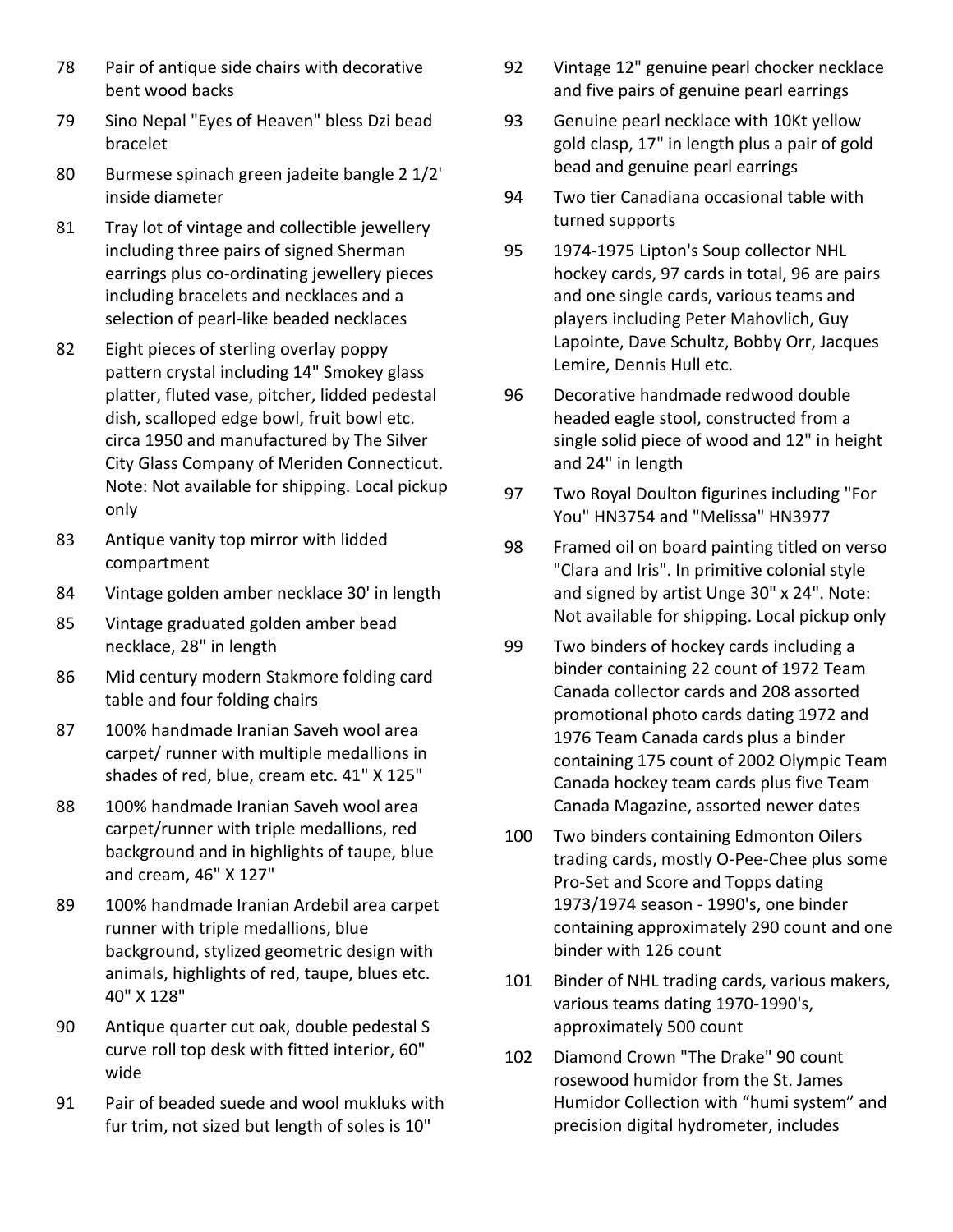original documentation, felt bag and box plus two pipes, lighter etc.

- 102a Selection of tobacco products including pipe tobacco, packaged cigars, loose cigars, Partagas, Julietta etc. Note; was stored in the humidor
- 103 Seven art reference guides by Master painter Van Gogh, Renoir, Degas etc. plus six matted but unframed botanical prints
- 104 Framed vintage Italian etching labelled on verso Bragozzi; Venetian Sailing boat
- 105 Walnut framed bevelled wall mirror, overall height 45"
- 105a Mid century modern amberina art glass vase, signed Chalet, 14" in height
- 105b Original ink and coloured pencil drawing of whales signed in syllabics by artist N. Joe Pee, Pangnirtung 22" X 18"
- 105c Inuit carved kayak and fisherman with carved bone paddle, grappling hook and spear by Inuit artist Shem Ootoova, Pond Inlet, N.W. T. titled Kayak 8" long
- 106 Modern console cabinet with two fretwork mirrored doors
- 106a Artist made clay nude sculpture by artist Ritchie Velhuis 12" in height and a West German glazed vase
- 107 Two hand carved soapstones including loon signed in syllabics and numbered 7 1/2" in length and a 6 1/2" narwhale with inset tusk, also signed and numbered
- 108 Italian made Piero Guidi linabold canvas messenger bag with leather and polished steel accents
- 108a Vintage green and black steamer trunk with full brass accents, includes tray
- 109 Boxed Cartier Must de Cartier gold plated steel fountain pen with 18kt (750) gold nib serial no. B 57508 and Trinity ballpoint pen serial no. C44771, both in fitted Cartier red leather wrapped and gold embossed case, note set missing original mechanical pencil
- 110 Antique quarter cut oak, single door wardrobe with interior brass bar and hooks,

drawer base , carved thistle decoration and dentil moulded crown, 80" X 54"

- 111 Large framed True North wooden sign 61" X 23", six True North decorator pillows, wall mount stag coat hook, woodland winter candle and a stag head wooden picture. Note: Not available for shipping. Local pickup only
- 112 Gray jadeite bracelet with sterling silver clasp and hinge plus two brooches including monkey and marcasite style bow
- 113 Signed Birks sterling silver engraved earrings and an unsigned sterling silver etched brooch
- 114 Antique quarter cut oak 20" diameter two tier occasional table with beaded decoration
- 115 100% handmade Iranian Zanjan carpet runner with multiple medallions with burnt orange and blue background etc. 33" X 132"
- 115a Five Waterford crystal goblets, in two different patterns and two different sizes
- 116 100% handmade Iranian Mazlegan area carpet with center medallion, overall geometric design, red background and highlights of cream, taupe, blues etc. 54" X 80"
- 117 100% handmade Iranian Zanjan carpet runner with double medallion, red background and highlights of blue, cream, taupe etc. 39" X 113"
- 118 Mid century Danish made teak laminate three piece coffee and end table set, each with inlaid tile centers and each marked GANGSO Denmark
- 119 Two unframed limited edition Group of Seven prints including "Algoma, Lake Superior" by Lawren Harris 314/777 and "Mirror Lake" by Franklin Carmichael 253/777
- 119a Peavy Patriot six string electric guitar with soft case
- 120 Two unframed limited edition Group of Seven prints including "Bent Pine" by A.Y. Jackson 647/777 and "Northern Lake" by Lawren Harris 605/777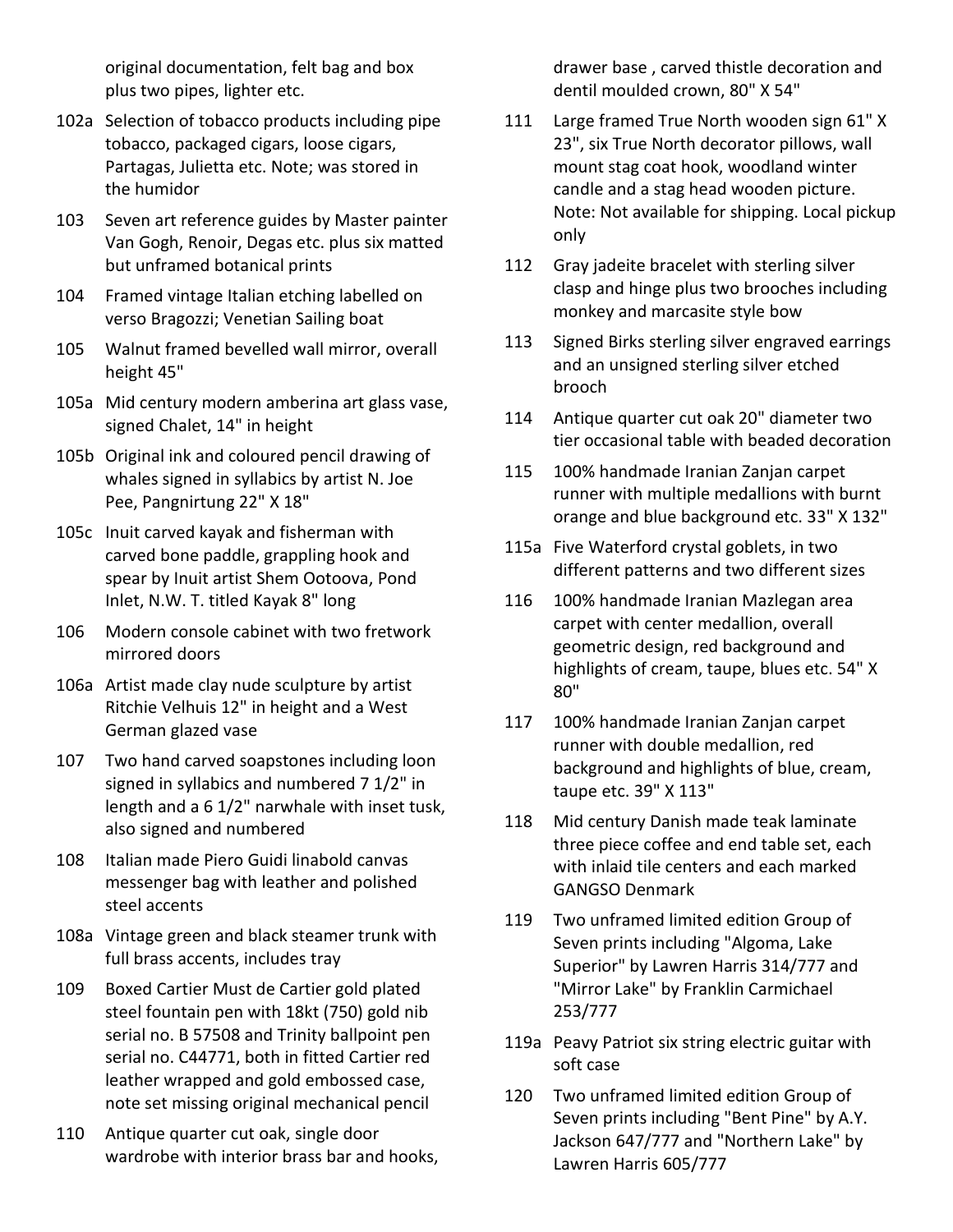- 121 Five vintage graduated mixing bowls including Medalta and Alberta Potteries ranging from 5 1/2" to 14"
- 122 Antique five drawer bedroom chest with backboard and turned wooden knobs
- 123 Selection of vintage Marvel comic books including "Devil Dinosaur, Godzilla; King of the Monsters, Falcon, Omega, Shogun Warriors, Tarzan and A-team", ranging in price from 30 cents to 75 cents, eighteen in total
- 124 Selection of vintage Marvel comic books including "War of the Worlds, Conan, Kull and Killeraven", ranging in price from 25 cents- \$2.25, twenty three in total
- 125 Selection of vintage Marvel comic books including "Thor, The Avengers, The Defenders, The Hulk, and She Hulk" and Marvel Triple Action ranging in price from 25 cents to \$1.25, twenty nine in total
- 125a Oriental style hexagon glazed pottery planter 24" in diameter and 16" in height. Note: Not available for shipment. Local pickup only
- 125b Oriental style hexagon glazed pottery planter 19" in diameter X 12" tall. Note: Not available for shipment. Local pickup only
- 126 Cinnabar agate bracelet, encapsulated scorpion pendant, gold beaded necklace
- 127 Selection of Inuit collectibles including seal skin purses and seals, dolls, teddy, birch bark dishes, clay turtles, clay lidded dish etc.
- 127a Akai model GX-630D reel to reel tape recorder with assorted tapes not tested at time of cataloguing. Note: Not available for shipping. Local pickup only
- 128 Three swords including a Katana and a Chinese Jian double edge swords, both with scabbards, plus a Chinese Dao Scimitar
- 129 Three swords including a Chinese Jian double edge sword, a Dao Scimitar and a curved blade Scimitar
- 130 Japanese Mizuho Pachinko machine note no balls. Note: Not available for shipping. Local pickup only
- 131 Three pieces of vintage or antique cameo jewellery including pin with carved cameo in seed pearl bezel with safety chain and two brooches, note both brooches have small split in carvings, neither affecting face
- 132 Single strand of genuine graduated pearls with 14kt white gold clasp 20" in length and a pair of single pear earrings set in 14kt yellow gold posts
- 133 9kt yellow gold and carved cameo ring marked 375 in a sterling silver Birks ring box
- 134 Pink painted repurposed cabinet with two glazed doors
- 135 Selection of tobacco collectibles including wall mount Chantechler cigarette paper holder with seventeen complete packages of Chantechler cigarette papers plus three collectible tobacco tins including MacDonalds, Repeater and Mountie
- 136 Selection of vintage collectibles including pie birds, oil lamps, ration books, handcuffs, keys, miners head lamp, small lead pan etc.
- 137 Two shelf lots of collectibles including Italian crystal stemware, Bronze Verre cobalt tumblers, large Royal Albert Old Country Roses jardinere, vintage glass butter churn, metal baking pans, pinwheel crystal drinks decanter, boxed punch bowl set etc. Note: Not available for shipping. Local pickup only
- 138 Four pieces of collectible glass including Orient & Fume robin motif paperweight, a signed Tsunami glass vase 7 1/2" in height plus a signed Adam Jablonski purple fading to green 10" glass vase and a large purple and yellow art glass vase
- 139 Mirrored jewellery box with applied gemstone peacock and contents including necklaces, brooches, bracelets, earrings etc.
- 140 Setting for six of Royal Albert Old Country Roses china dinnerware including dinner plates, side plates, tea cups and saucers plus cereal bowls. Note: Not available for shipping. Local pickup only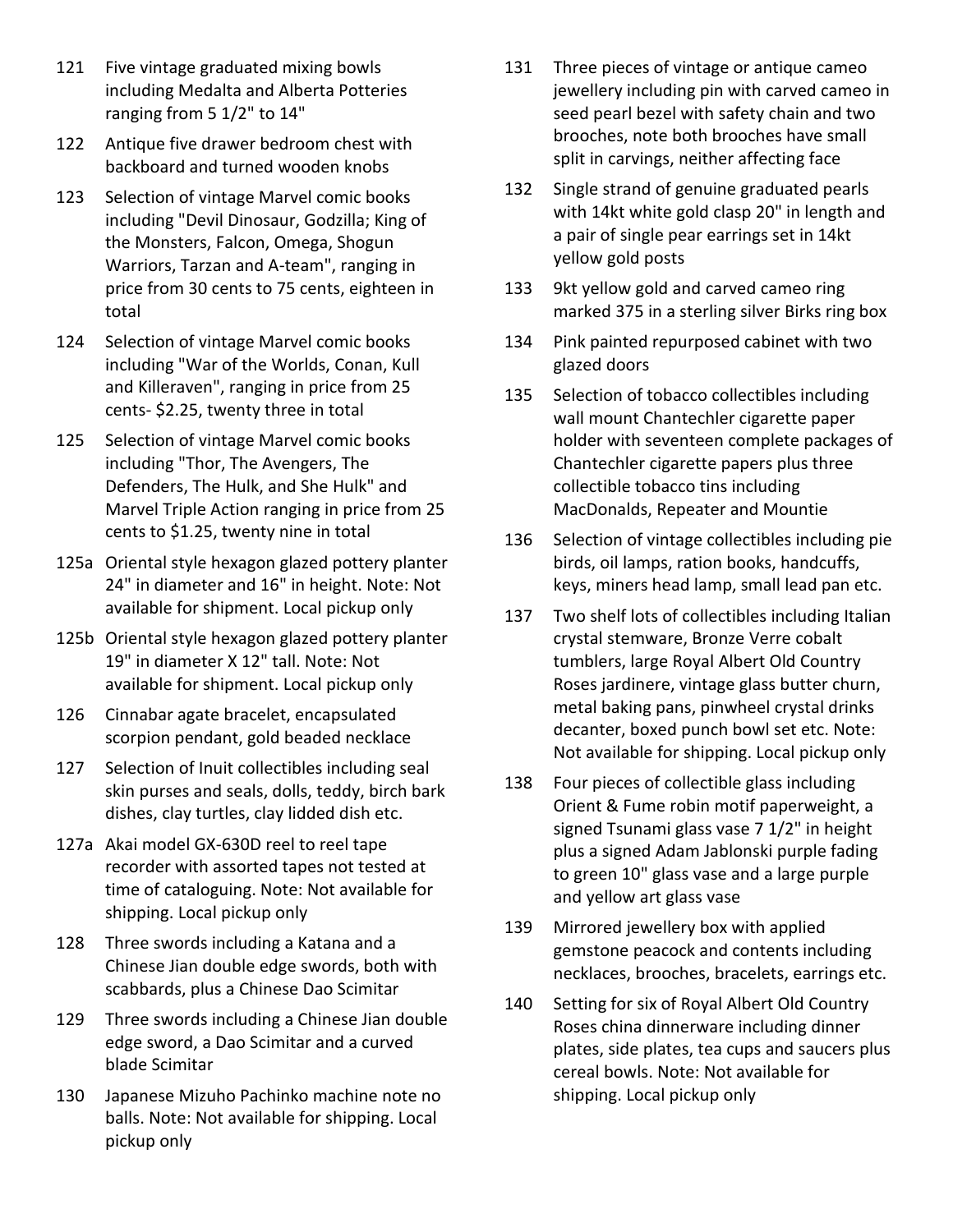- 141 Framed oil on canvas painting of a serene forest scene with deer and signed by artist Auriel MacKenzie, 18" X 24"
- 142 Two antique Staffordshire figures "Moody" and "Sankey", each approximately 12" in height
- 143 Ball Watch Co. Cleveland Ohio, size 16, 17 jewelled Commercial Standard, model 1899 pocket watch, serial no. B232059 with enamelled dial, Arabic numerals and second sweep in Fortune A.W.C. Co. gold filled case with engraved initials on back, working at time of cataloguing
- 144 Delmar Tracy Watch Co. 17 jewel, Swiss made pocket watch with white enamel dial and Arabic numbering and second sweep, in Fortune A.W.C. Co. gold filled case
- 145 Antique Edwardian 10kt yellow gold 14" Belcher pocket watch chain with Stag head Elks Lodge motif charm set with stag tooth
- 145a Hexagon shaped Oriental motif planter 20" diameter and 13" tall. Note: Not available for shipment. Local pickup only
- 145b Square Oriental motif glazed clay planter 16" diameter and a smaller glazed pottery planter. Note: Not available for shipment. Local pickup only
- 146 Modern two door console cabinet with fret work mirrored door, 31" wide
- 147 Three marine ivory Inuit carvings including polar bear 3" in length plus a igloo motif pendant and a baying dog on a tooth. CANADIAN BUYER'S ONLY PLEASE
- 148 Hand carved Ivory African hippopotamus figure 6" in length, age appropriate condition, see photos. CANADIAN BUYER'S ONLY PLEASE
- 149 Carved African ivory figural head 8" in height, CANADIAN BUYER'S ONLY PLEASE
- 150 Hand carved Ivory African Rhinoceros figure, 5 1/2" in length, age appropriate condition, see photos. CANADIAN BUYER'S ONLY PLEASE
- 151 100% handmade Iranian Shiraz carpet runner with triple medallion, red background

and overall geometric design, highlights of taupe, black, cream etc. 39" X 108"

- 152 100% handmade Iranian Hamden area carpet with floral medallion with red background, highlights of cream, lavender and bright green, 43" X 73"
- 153 100% handmade Iranian Sabeh throw rug, with center medallion, deep blue background, multiple borders and highlights of cream, brown and taupe, 30" X 60"
- 154 Tray lot of artisan style collectible jewellery including necklaces, bangles, earrings, enamelled pieces, beaded, amber style etc.
- 154a Vintage International Society of Postmasters made by The Franklin Mint circa 1977
- 154b Vintage Coins of All Nations collectibles coin set with seventy five coins and stamps, made by the Franklin Mint circa 1980's
- 155 36" wooden ship's wheel
- 156 Two 24" square oak lockable display cabinet, no keys
- 157 Four vintage pump action fire extinguishers including Pyrene, Quick-Aid, General and a La France
- 158 10kt yellow and rose gold ring
- 159 Japanese Moriage tea service including teapot, cream and lidded sugar and ten teacups and saucers. Note: Not available for shipping. Local pickup only
- 160 Hand painted and carved Haida Gwaii Raven paddle by artist Wayne Edenshaw, 26" in length
- 161 14kt yellow gold ring set with jade cabochon oval and a green jadeite beaded bracelet
- 162 Vintage Japanese carved bone rose brooch and a pair of gold plated carved cameo earrings
- 163 Vintage sterling silver, marcasite and onyx ring, sterling silver, marcasite and onyx floral and bird motif brooch and a sterling and marcasite pendant
- 163a Selection of vintage collectibles including two wooden bellows, one with bas relief ship, decorator cannons and a brass wagon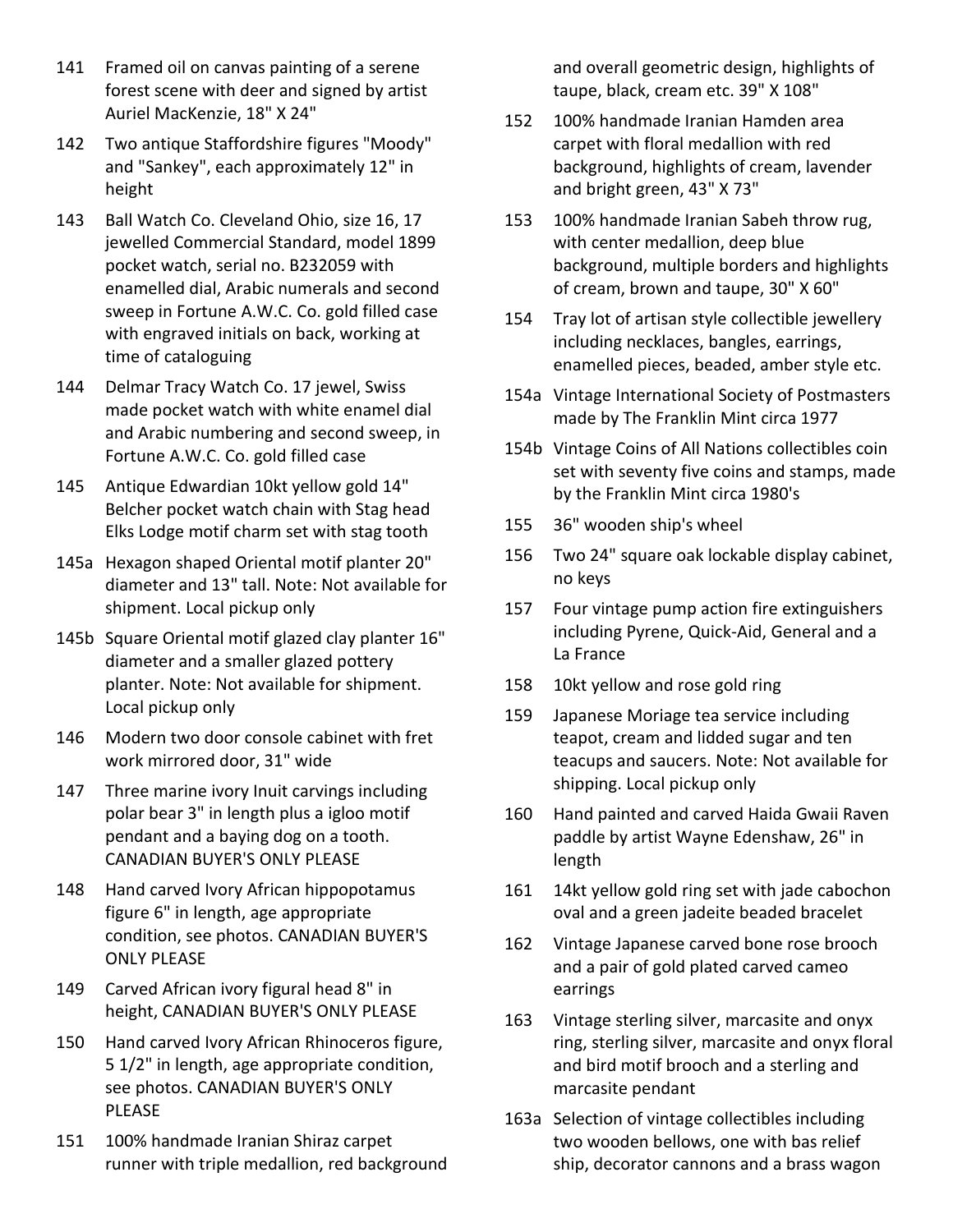- 164 Selection of Wedgwood jasperware jewellery including two necklaces, a pair of earrings and a matching ring, all pieces with the exception of one pendant marked sterling
- 165 First Nation antler wolf carving, 6" including base and two small dream catchers
- 166 Semi contemporary burnished silver toned console table with bevelled glass top, 60" wide
- 166a Three antique wooden plough planes
- 167 Shelf lot of brass collectibles including birds and animals, vases etc. Note: Not available for shipping. Local pickup only
- 168 Large stone carved tiger 7 3/4" in height
- 168a Handcrafted oak delivery van money box made by Paul Giles, 16" in length
- 169 Inuit carved hunter in his kayak with bone paddle signed Siasi Amm and numbered 12219, 13" in length
- 169a Balance scale contained in wooden box with marble top with double balance indicators in sight glass, includes some weights 19" wide
- 170 Pair of quarter cut oak slat back chairs with turned bulbous supports and hide upholstery
- 171 Custom built Sage 10 1/2' two piece fly rod by Dunc's Fly Shop 9/10 Wt. Graphite II, includes 65 1/2" aluminium sleeve
- 172 Two piece Sage Graphite II 8'6" 6 Wt. "Delaware Angler's" fly rod, includes 54" aluminium sleeve
- 173 Purportedly never uses and appears as new five piece R. L. Winston Boron IIX, 5 oz., 8 wt., 9' fly rod, each pieces with matching serial number and includes tube and sleeve, note this rod retailed for \$1,800.00
- 174 Fisher Presidential III, four piece fly rod 11 Wt. 9' fly rod in gently used condition, includes sleeve and aluminium tube plus an unused canvas and suede shoulder bag and wooden fishing net
- 175 Tray lot of Haida collectibles including Killer Whale on plinth, set of three graduated plates, Cloud Fire Pottery round vase,

wooden carved abstract fish and a glass pin tray

- 175a Vintage side glancing Bubble head Barbie doll in Beau Time dress plus a selection of outfits including " Sporting Casuals, Prints A Plenty, Tropicana, Knit dress" etc. note some outfits missing pieces, doll in played with condition, no nicks or marks but lip and eyebrow paint loss, includes vintage black fashion doll case
- 176 Selection of decorator items including a pair of 38" metal and glass candlesticks, two 16" mint green ceramic lidded jars, a silver jug, a gray wool woven blanket and a fur like gray cushion cover
- 176a Large Oriental dragon motif glazed planter 24" in diameter. Note: Not available for shipment. Local pickup only
- 176b Concrete Koi fish motif fountain, note no motor. Note: Not available for shipment. Local pickup only
- 177 Rare boxed set of 132 count Hardy Brothers hand tied salmon flies' sizes 9/0 to 8 on removable portable plaques made by J. Forrest, Oxford Street, London England and includes two hinged lid boxes, each to hold one card
- 178 Mixed fly fishing lot including two boxes of hand tied fly trout flies, selection of vintage AWL trout fly pads and jig heads, fly lines etc.
- 179 STH cassette reel in leather pouch with six extra spools and a canvas shoulder bag
- 180 Three vintage fishing reels including boxed Phlueger Rocket no. 1375 in mismatched box, a Phleuger Autopla no. 2479 and a Shakespeare no. 1946 ( serve model FF) in leather case
- 181 German made WMF silvered metal tea set including hand hammered tea pot, cream and lidded sugar
- 182 Selection of Mitchell fishing equipment including three spinning reels, a #782 Graphite fly reel, thirteen spools and a vintage reel plastic hard case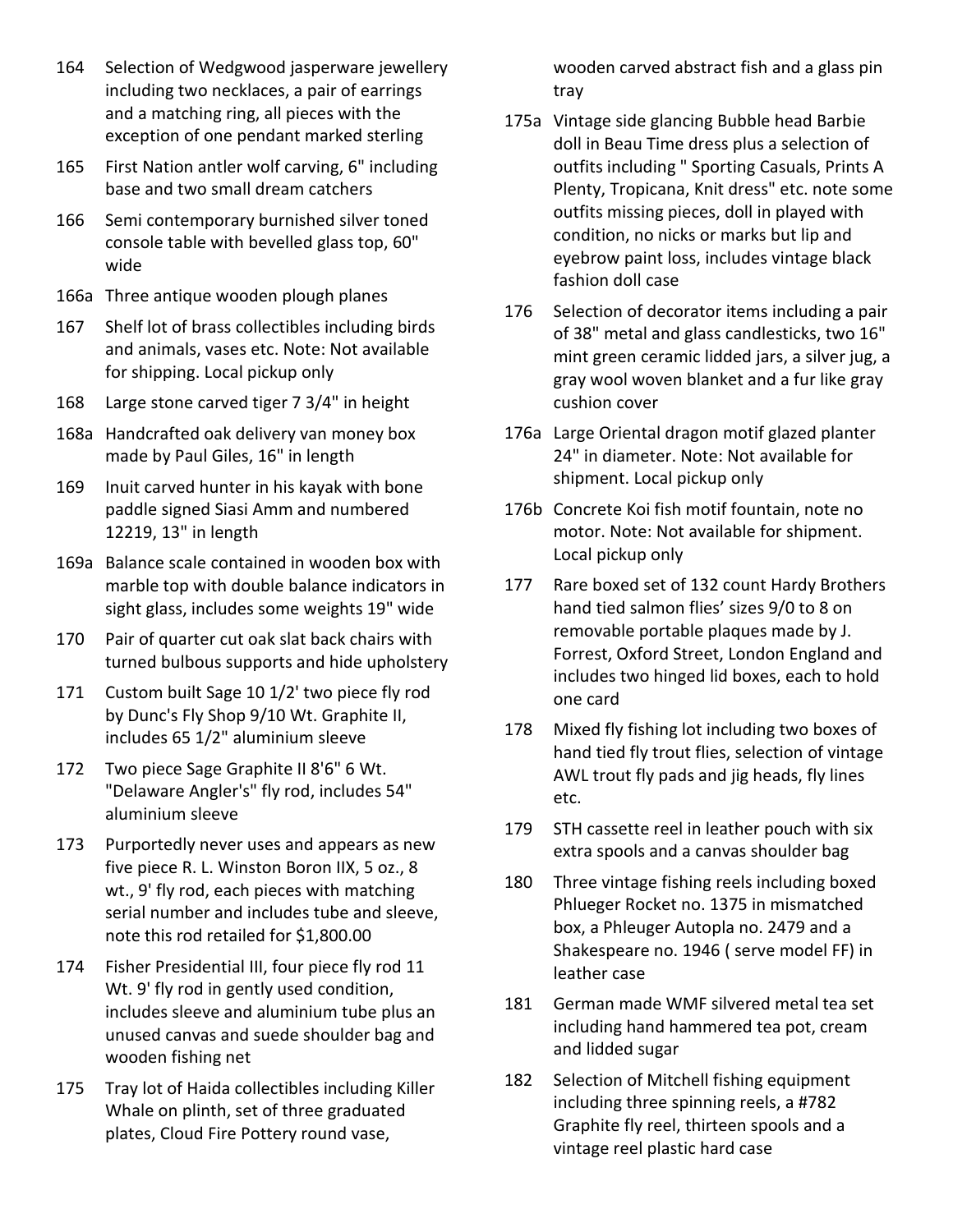- 182a Five assorted Waterford Crystal tumblers in three different patterns
- 183 100% handmade Iranian Hamden throw rug with center medallion, geometric pattern and red background, highlights of green, blue, lavender etc. 36" X 58"
- 184 100% handmade Iranian Tafresh scatter rug with center medallion, red background, geometric floral and highlights of blues, cream, brown etc. 25" X 48"
- 185 100% handmade Iranian Mashad scatter rug with floral bouquet medallion and bright red background with highlights of green, brown, blues etc. 28" X 38"
- 185a Carved soapstone figure of a robust Inuit figure 10" in height. No noticeable signature
- 186 Samsung 40" flat screen television with remote, working at time of cataloguing, note does not include stand or wall mount bracket- LOCAL PICK UP ONLY
- 186a Oak cased Stromberg-Carlson crank wall phone
- 186b Oak cased Northern Electric hand crank wall phone
- 187 Antique ivory tusk fashioned into a cork screw with silver cap and a bone carved and scrimshaw Chinese knife sheath 8" in length, age appropriate condition, see photos. CANADIAN BUYER'S ONLY PLEASE
- 188 Brass student's lamp
- 188a Two skin rugs including a Woolmark Australian/ New Zealand dyed sheepskin and a Ikea "Kolbby" cow hide
- 188b Ikea brand "Silkeborg" throw rug with blue background, 90" X 63"
- 189 Selection of vintage collectibles including two CPR porcelain insulators, vintage rivet setter, pair of goggle lenses, cap gun and holster, cow bell and a weather vane
- 190 Vintage signed Sherman red Siam brooch and matching earrings with gold toned backings
- 191 Four miniature carvings including musk ox signed by artist Sandy Maniapik,

Pangnirtung, Nunavut 1 1/2" in length plus a seal with inset tusks and two carved stone seals signed by artist Vince Chavez

- 192 Three Inuit miniature stone carvings including 1 1/2" turquoise bear, stylized stone bear and a bison
- 193 Selection of vintage boudoir lamps including four table lamps, three headboards lamp plus a pink fixture with crack in shade
- 194 Two original artworks including unsigned still life and watercolour/gouache alpine cabinet with artist initials 10" X 11"
- 194a Antique Eastman View No. 2 box studio plate camera with Betax No. 4 lens with tri-pod, manufactured by the Eastman Kodak Company
- 195 Framed acrylic on masonite painting labelled on verso "Lonely Sunset" and signed by artist C. Harle, 13" X 16"
- 196 Framed oil on board painting labelled on verso "Time to Ponder 1985" and signed by artist Chris MacClure, 18" X 24"
- 196a Framed acrylic on canvas painting of an indigenous warrior mask, signed by artist Teresa S. 1986, 36" X 24". Note: Not available for shipping. Local pickup only
- 197 Antique Tudor style three sided flat to the wall console with simulated hand hammered hardware and carved raised panel door, 28" in height
- 198 Antique Tudor style, single door, flat to wall console with carved panels, 31" in height
- 198b Two walnut cased mid 20th century chiming mantle clocks including Berivale and New Haven, not tested at time of cataloguing
- 199 Two swords including a double edge Chinese Jian sword with scabbards and a Simitar with scabbard
- 199a Limited edition print titled "Spirit 2000" pencil signed by artist Jane Ash Poitras 42/500
- 200 Three swords including Chinese Jian double edged swords, a Simitar and a Katana, all with scabbards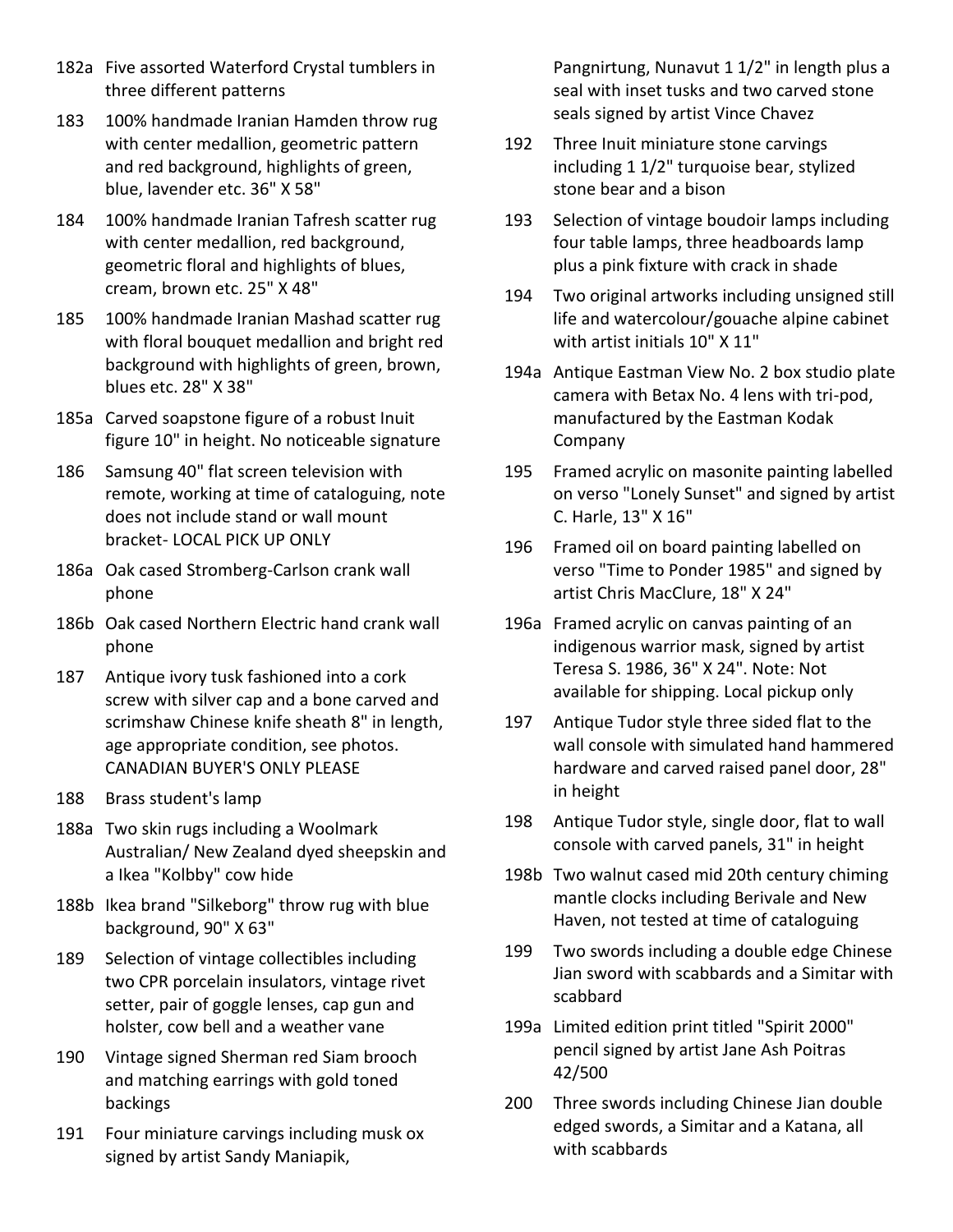- 201 Six antique oak framed dining chair with delicately carved backs with front castors on legs, note recently refinished with tight frames, new upholstery and are room ready!
- 202 Victorian mahogany dining table on heavy bulbous and reeded supports with large porcelain castors, 56" X 46" when closed and includes two 17 1/2" insert leaves, table has been refinished and has been fitted with new table extenders, beautifully done and is room ready!
- 203 Four iridescent art glass paper weights including two with artist signatures
- 204 Two table lamps including one with leaded and slag glass shade, note small distress in glass, see photo. Note: Not available for shipping. Local pickup only
- 205 Two Royal Doulton figurines including limited edition "Moonlight Waltz" 885/1500 and "Loyal Friend"
- 205a Large concrete garden crouching gargoyle note, small damage to one finger and one wing 24" in height. Note: Not available for shipment. Local pickup only
- 205b Three Alice in Wonderful concrete garden ornaments including 28" Mad Hatter, White rabbit and smaller rabbit. Note: Not available for shipment. Local pickup only
- 206 Antique ball handle walking cane with sterling silver top marked with English hallmarks of London 1862
- 207 Selection of vintage Marvel comic books including "Alpha Fight, Doctor Strange, Master of Kung Fu, Masters of the Universe, Power Fist and Iron Fist" ranging in price from 40 cents to \$2.50, twenty in total
- 208 Selection of vintage Marvel comic books including "Wolverine, Hercules, Iron Jaw, The Thing, Fantastic Four, Madred The Mystic, Night Stalker, Night Thrasher, Indiana Jones, G.I. Joe and Fighting Marines" ranging in price from 25 cents to \$1.75, thirty two in total
- 209 Selection of vintage Marvel comic books including "The Legion of Monsters,

Micronauts, The Infinity War, The Infinity Gauntlet and Howard the Duck", ranging in price from 25 cents to \$2.50, thirteen in total

- 209a Selection of 35mm camera equipment including a Cannon AE-1 camera, Tamron SP 70-210mm zoom lens, Speedlite 199A flash etc.
- 210 Pair of vintage signed Sherman crystal earrings with gold toned back and a pink signed Sherman brooch
- 211 Two unframed limited edition Norval Morriseau prints including "Blue Thunderbirds" 73/950 and "Between Two Worlds" 474/950
- 212 Two unframed limited edition Norval Morriseau prints including "Shaman and Turtle" 193/950 and "Medicine Bear" 466/950
- 213 Antique turned wooden lamp pole with no fixture and a black painted primitive bench
- 214 Vintage hand carved spinning wheel chair with leather upholstery, nail head and twist decoration
- 215 Thirty two hand signed Edmonton Oiler's hockey cards, various years dating 1970's-1990's, various makers and includes Craig MacTavish, Glenn Anderson (rookie), Jari Kurri (rookie), Andy Moog etc. plus unsigned O-Pee-Chee Wayne Gretzky 1986/87 and an unsigned Martin Brodeur O-Pee-Chee
- 215a Two vintage Barbie dolls in vintage Barbie and P.J. Sleep n' Keep Case and a selection of vintage Barbie doll clothes including "Quick Curl Barbie Cotton dress, Blubbles n' Boots, Silk Sheath dress, Flower Wower, Helenca Swimsuit, Extravaganza Barbie, note all in played with condition and some outfits missing accessories
- 216 Thirty two hand signed Edmonton Oiler's hockey cards, various years including 1970's-1990's, various makers and includes Kevin Lowe, Charlie Huddy, Grant Fuhr (rookie), Al Hamilton etc. plus one unsigned O-Pee-Chee Wayne Gretzky card 1980-81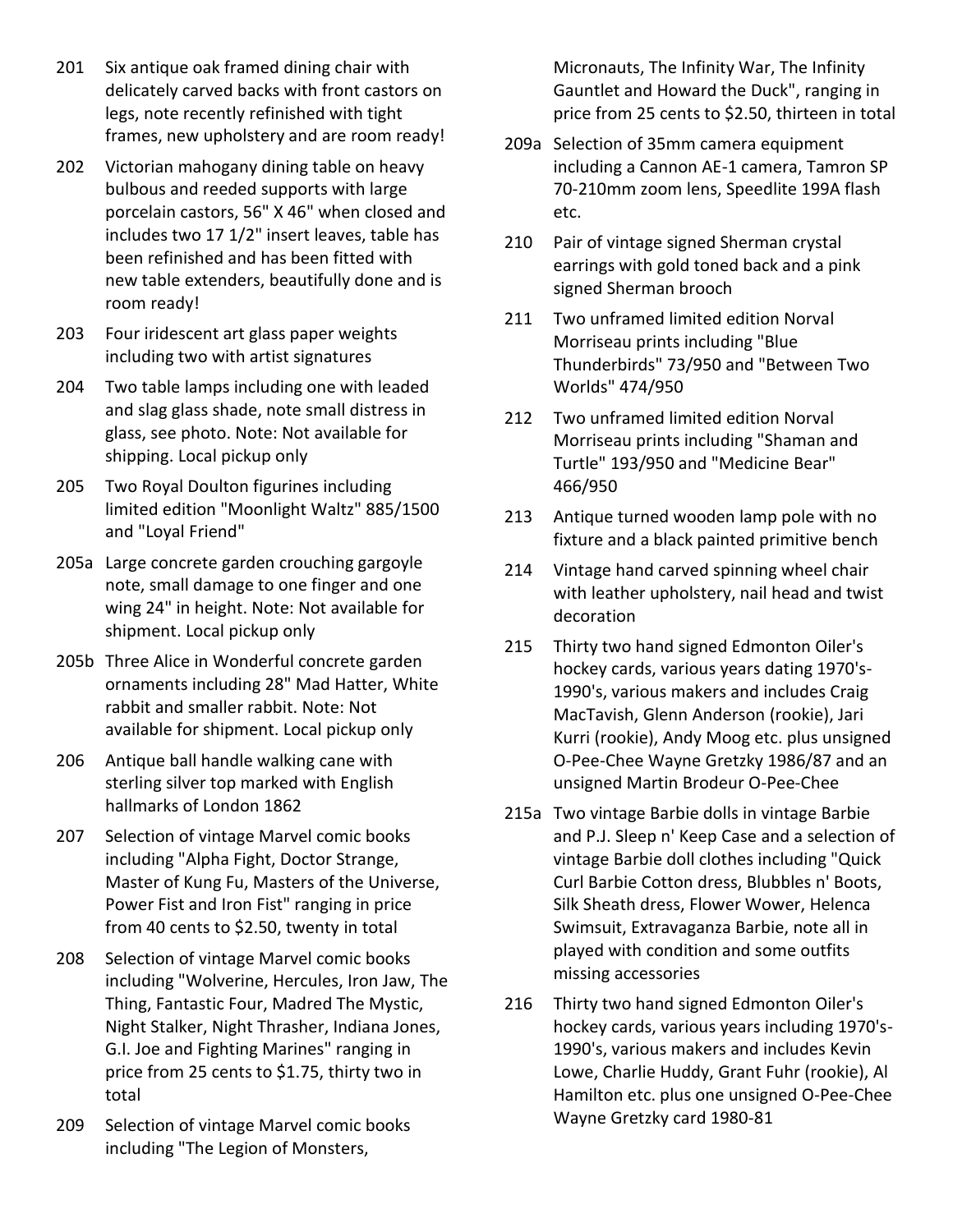- 217 Binder containing approximately 16 hand signed promotional photographs featuring Wayne Gretzky, Paul Coffey, Bill Ranford, 1984/85 Oiler's Team photo with five signatures, Todd Marchant, Mike Comrie, Dave Semenko, Dave Hunter etc.
- 218 Chinese stone carving of pigs, artist signed 4" in height
- 219 100% handmade Iranian Hamden scatter rug with center medallion, stylized floral, red background and highlights of orange, blue and taupe, 27" X 50"
- 220 100% handmade Iranian Sirjan area carpet with triple medallion, and highlights of red, blues and cream etc. 53" X 70"
- 221 100% handmade Iranian Zanjan area carpet with triple medallion, taupe background and highlights of brown, blue, red etc. 39" X 56"
- 222 Three branch floor lamp, appears to work, needs a few new bulbs and a chrome framed four tier shelving unit with smoked glass shelves 73" in height
- 223 Set of four leather bound antique books including Illustrated Sterling Edition Cromwell's Letter and Speeches with elucidations, Vol.I; History of Friedrich II of Prussia, Vol III; History of Friedrich II of Prussia Frederick the Great and Vol .IV; History of Friedrich of Prussia Past and Present all by Thomas Carlyle
- 224 Gray and white clay vase 20" in height, cylinder vase with 3D floral appliqué and a selection of pearl beaded twigs, a purple throw and two purple cushions plus a 39" square flower picture. Note: Not available for shipping. Local pickup only
- 225 Framed floral watercolour still-life painting marked on verso in foreign language, 13" X 10"
- 225a Selection of vintage collectibles including velvet covered studded bellows, decorator brass cannons, two sadirons and two trivets
- 226 Canadiana two door display cabinet painted with bright yellow chalk paint, 60" in height
- 227 Ladies 14kt yellow gold, sapphire and diamond ring set with 2.40ct oval blue sapphire center gemstones, .97cts of round full cut white diamonds and .90cts of tapered baguette diamonds. Retail replacement value \$8,800.00
- 227a 14kt yellow gold with white gold setting .96ct round brilliant cut white diamond solitaire ring, trademarked BIRKS. Retail replacement value \$13,500.00
- 228 Signed autograph Doug Weight Edmonton Oiler's hockey jersey
- 229 Tray lot of vintage and collectible jewellery including gold toned necklaces, earrings, bracelets, brooches plus beaded necklaces etc.
- 230 Black lacquered two door Oriental cabinet with four interior shelves, 81" in height
- 231 Selection of new jewellery including three pairs of sterling silver and gold vermeil earrings retail, \$159.00, \$139.00 and retail\$ 79.00, \$139.00 and \$159.00 and Elle black agate and Tridacna sterling silver bracelet retails \$129.00. a sterling silver and crystal gemstone tennis bracelet, plus a Mariana charm style bracelet retail \$238.00 and a pair of Mariana earrings retail \$75.00
- 232 Selection of new jewellery including Elle "Time" wrist watch with purple ombre dial retail \$169.00, a pair of Elle sterling silver vermeil earrings retail \$159.00, sterling silver rose vermeil bracelet with purple stones retail \$199.00 and a Mariana charm style necklace retail \$251.00 plus a sterling silver and crystal gemstone like tennis bracelet
- 233 Selection of jewellery including new in box Elle "The Parisian Lifestyle" wrist watch set with Swarovski crystals retail \$199.00, Elle sterling silver necklace with matching earrings retail189.00, plus Mariana charm style bracelet retail \$249.00 and matching earrings retail \$58.00
- 233a Framed acrylic on canvas of Jarbridge Mercantile Company signed by artist Livingstone, 12" X 16"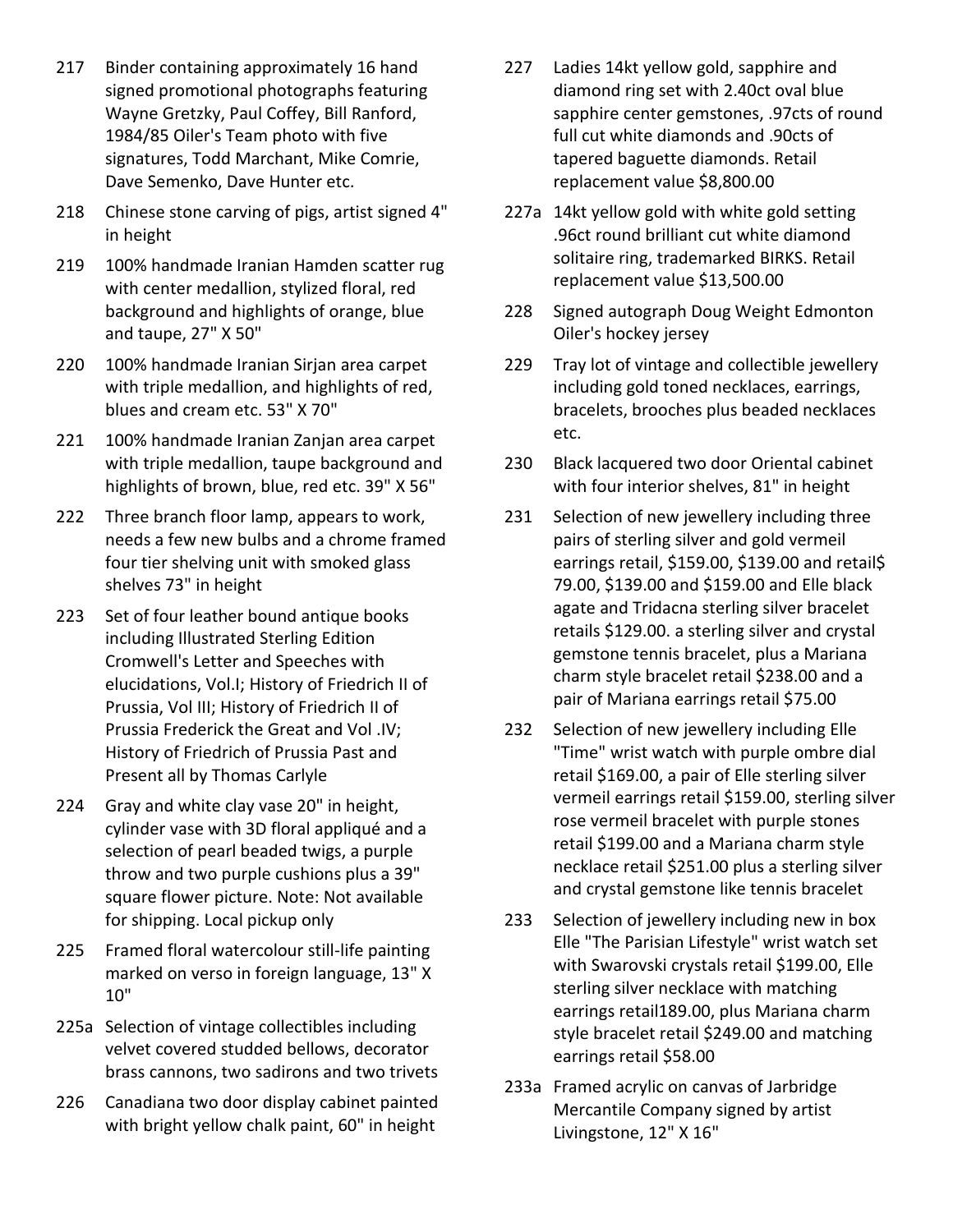- 233b Framed acrylic on canvas painting of an abandoned covered wagon signed by artist Livingstone, 16" X 20"
- 234 Small oak four tier open book shelf, 42" in height
- 235 Two shelf lots of vintage and collectible tins including Bee Hive Honey, Coleman's Mustard, Rogers Syrup, Nabob tea etc. Note: Not available for shipping. Local pickup only
- 236 Framed original watercolour painting labelled on verso "Autumn on Loch Etive, Scottish Highlands" and signed by artist (?) 11" X 18 1/2"
- 237 Antique wooden writing slope with inlaid marquetry top and one brass capped inkwell plus a selection of ink pen nibs and a mechanic pencil on a chain with a selection of replacement lead
- 238 Yellow bead bracelet, an agate pendant necklace and a jadeite horse pendant
- 239 Carved soapstone seal 5" in height
- 239a Three vintage Barbie dolls including two Quick Curl Skipper dolls and a Francie doll plus a selection of outfits including "Sun Spots-Francie, Bells-Francie, Pink Power-Francie, Shopping Spree-Francie, Night Brights Pak-Francie" plus a "Flower Girl-Skipper, Quick Curl Skipper white bow checkered dress" plus a selection of doll accessories including boots, shoes, skis, etc., a soft cover copy of The Complete & Unauthorized Guide the Vintage Barbies Dolls fashion guide, all in a vintage black Barbie and Midge deluxe case, note all items in played with condition, some outfits may be missing accessories
- 240 Box of vintage camera equipment including a Yaschica-A camera, a Kodak No.3-A Autographic camera, a Kodak Brownie movie camera, a Daylight Bulk film winder, a flash unit etc.
- 241 Carved antler on stone base, 19" wide
- 242 Vintage 18kt yellow gold ring marked 750 and set with three diamond-like gemstones
- 243 Three wall artworks including original hand painted hide picture, overall dimension 16" square plus a framed limited edition "Four Winds" by artist Jackie 164/250, Rick Beaver "Midday Amusement" print
- 244 Two framed original paintings including "Black Shield" '84 11" X 7" and "Aura" '84 10" X 8" both signed Henry Letendre and labelled on verso
- 245 Three hand carved African masks including 11" mask with hide decoration and horns
- 246 Modern antique style Bombay quilt rack
- 246a Large selection of hockey cards including 3D, Upper Deck Gretzky cards etc., appears to be all circa 1990's
- 247 Antique oak frame with gilded fillet, overall dimensions 27" X 33" NOTE THIS ITEM IS LOCAL PICK UP ONLY
- 248 Vintage WWII aircraft A.M Bubble Sextant with original aluminium case
- 249 Three binders containing approximately 480 NHL hockey cards, mostly O-Pee-Chee from 1970-1980
- 250 Antique single door corner cabinet with mismatched single door display topper corner cabinet, 84" total height
- 251 Framed oil on board painting of a mountainous landscape signed by artist R. Vorbach '51, 26" X 34". Note: Not available for shipping. Local pickup only
- 252 Selection of collectibles including a set seven Metropolitan Museum of Art shoe ornaments, three boxed decorative candleholders, vintage child's 13 pcs. boxed tea set, clay pot with lid and two Beswick Ducks etc.
- 253 Framed print "Still Life and Street" by artist Maurits Cornelis Escher
- 253a Carved soapstone Narwhal, no signature seen 6 1/2" in length
- 254 Doulton Lambeth serving bowl with silverplate rim, note damage to edge under rim, 9" in diameter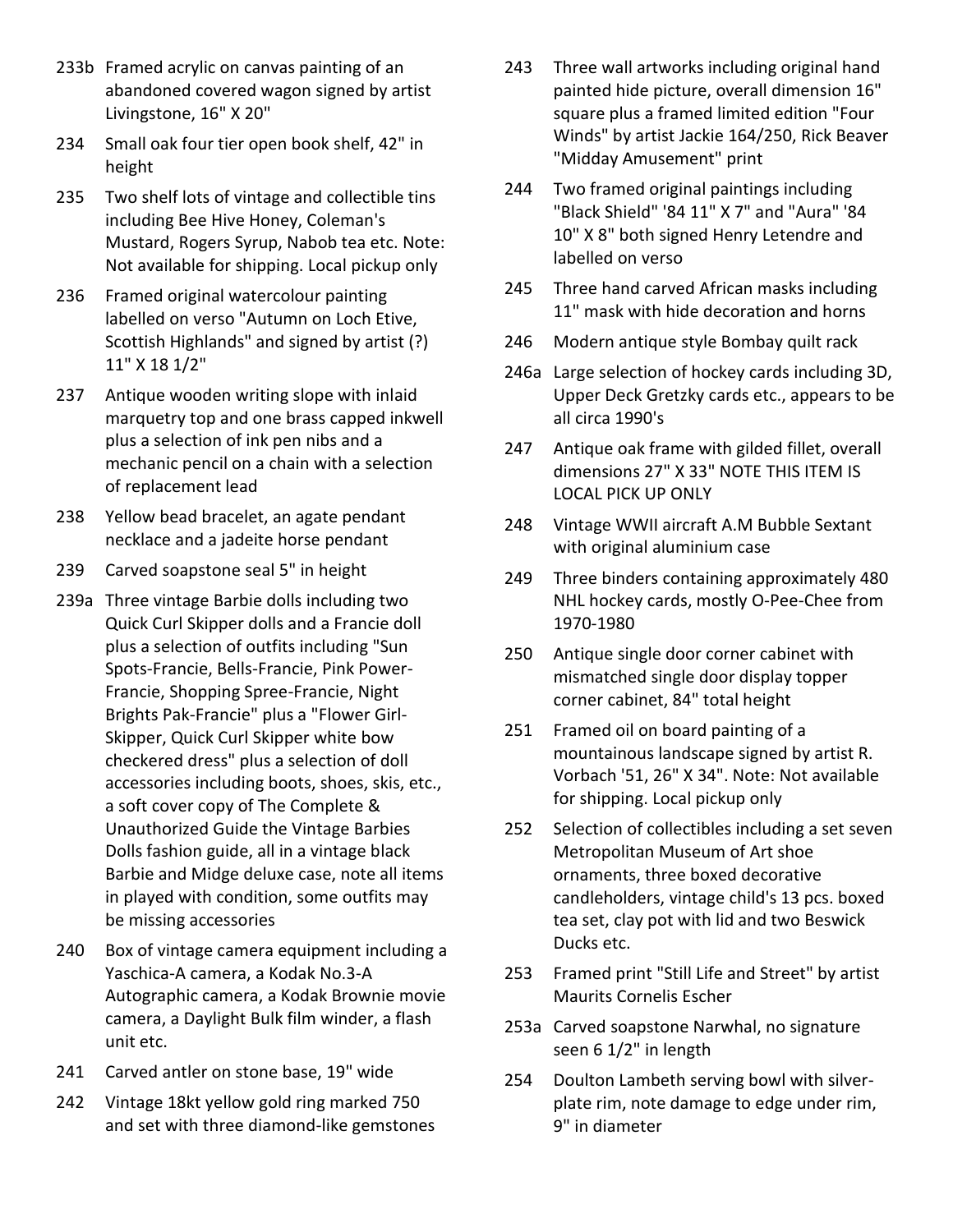- 255 100% handmade Iranian Sarab carpet runner with double medallion, red background and highlights of cream, green, orange etc. 30" X 126"
- 255a Sid Dickens wall plaque no. T 120
- 255b Sid Dickens wall plaque no. T 98
- 256 100% handmade Iranian Ferdos area carpet with geometric pattern, red background and highlights of cream, orange and black, 48" X 78"
- 257 100% handmade Iranian Zanjan carpet runner with triple medallion, black background, stylized floral and animals and highlights of red, cream and taupe, 41" X 113"
- 258 Framed original oil on canvas painting of a rural homestead in fall painting bay Canadian artist Hubert J. Theroux '83, 12" X 16"
- 259 Selection of vintage scouting items including "the Boy Scouts Association of Canada" metal canteen, three books including The Cub Book, Tenderfoot to King's Scout and Tenderpad to Second Star; The Canadian Wolf Cub's Book of Tests, a set of binoculars, two belts including Wolf Cubs and Boys Scouts, set of boxed Boy Scout cufflinks, a Scouting diary circa early 1950's, plus badges and sew on patches, a compass and an "Official" boy scout hat
- 259a Northern Electric walnut cased hand crank wall phone with two batteries
- 260 Two antique coach lamps
- 261 Tray lot of vintage and collectible jewellery including necklaces, earrings, watches, bracelet, brooches, neck chains etc.
- 262 Selection of tobacco related collectibles including tin cigarette boxes, cigarette holders, lighters, cigarette case, boxed matches, brass curling rock ashtray and package of Roger's Lighter flints
- 263 Brass handled replica of a Chinese general's sword with brass hilt and scabbard, a Chinese Jian double edged sword with scabbard and a Simitar with scabbard
- 264 Three replica swords including two Chinese Jians, and a Katana, all with scabbards
- 264a Two vintage Barbie dolls including Talking Barbie and Allen plus a selection of Barbie outfits including "Skate Mates, Country Caper, Silver Sparkle, Romantic Ruffles, Glowin Out, Baby Doll Pinks, Quick Curl Barbie cotton dress, Barbie USA outfit, Madras Mad" etc. note some outfits not complete, missing accessories, dolls in played with condition, includes vintage Barbie and P.J. Sleep n' Keep case
- 265 Matched grain English walnut curved door curio cabinet with two glass shelves and cabriole feet, note back has been replaced
- 265a Framed limited edition print titled "On the Mailline, Passing Through" signed by artist J. Ellis 17/350
- 265b Framed original watercolour, titled on verso "Marsh's Falls, Dwight, Ontario" signed by artist John Willson, 1936 8" X 11"
- 266 Ladies 14kt yellow gold ring with carved yellow jade flower with genuine pearl
- 267 Mid century style Ikea brand foot stool
- 268 Vintage carved African mask with head dress, 15" in height
- 268a Selection of Barbie collectibles including vintage 1990's Barbie doll, clothes and accessories in a deluxe Barbie case
- 269 Antique three door wardrobe with matched grain panels, center and left door open to full length hammer and right door opens to fitted shelf and single drawer, 80" in height and 62" wide
- 270 Selection of Inuit carvings of various material including white stone whale on jade base 3" in length, carved stone bear signed Initz 2" in height, a purple jade frog etc. plus a hand painted ceramic bear
- 271 Selection of carved Inuit miniatures including Inuit fisherman 3 1/2" in height plus small carvings, various stone materials including beavers, bears etc.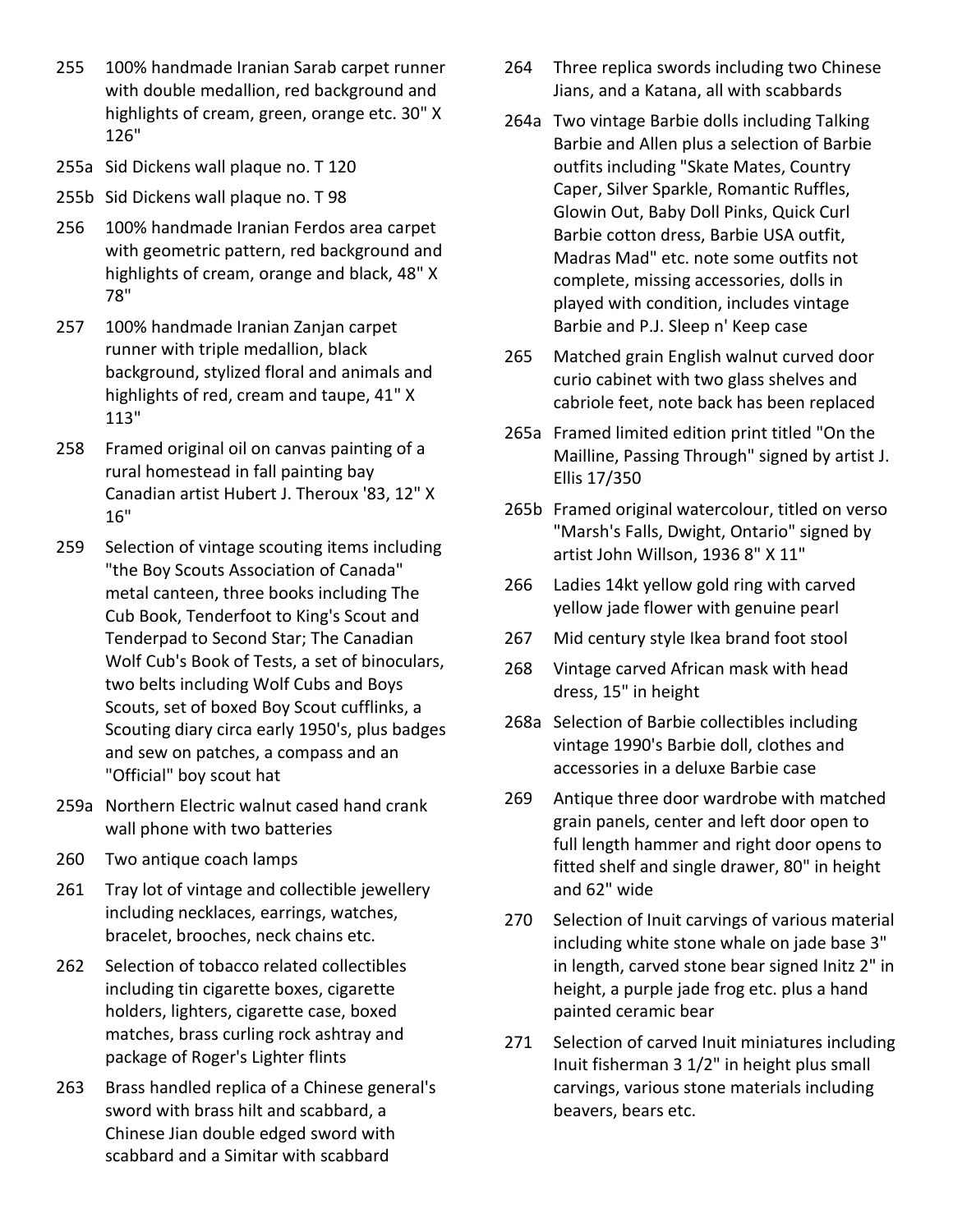- 272 Framed charcoal and pastel portrait of a elderly gentleman signed by artist (?) 11" X 8"
- 273 Semi contemporary Oriental three drawer chest, note figural rosette in drawer center operates as a latch, 23" in height
- 273a Vintage J.S. Barnard pocket watch in 14kt gold filled 25 year, heavily chaised decorative gold case, J.S. Barnard movement serial numbered 1349010, included gold filled pocket watch chain, not working at time of cataloguing
- 273b Waltham pocket watch in gold filled case, serial no. 803356. Arabic numeral dial including second sweep. Movement serial no. 1739097, not working at time of cataloguing, included gold filled watch chain
- 273c Selection of vintage pocket watches including Elgin National Watch Co. with white enamelled dial, Arabic and Roman numerals, second sweep and Elgin movement serial numbered 3012464, all in heavily scrolled decorative gold filled case, note trying to work at time of cataloguing, stops and starts, includes gold filled watch chain
- 273d Two vintage pocket watches including Waltham with white enamelled dial, second sweep and Roman numerals, movement serial numbered 15705986, note not working at time of cataloguing and cracks to enamel dial, missing crystal. Plus an Elgin 15 jewel pocket watch, movement serial no. 2531521, with gold enamel dial, Arabic numbers and second sweep, working at time of cataloguing, includes silver watch chain with sterling pocket knife
- 274 Two Swarovski crystal collectibles including boxed baby deer and a crystal heart in presentation box
- 275 Box of vintage linens including table cloths, napkins, lingerie bags etc.
- 276 Semi contemporary bedroom suite including Queen sized, headboard, footboard and rails, two door and multi drawer chiffarobe

and two double drawer night tables, made by Fairmont Designs

- 277 Antique four drawer oak filing cabinet and vintage desk pad
- 277a Vintage wooden barrel with glass top to make table
- 277b Vintage Tilley Hendon propane flood light model B. L. 64 with extra no. 191 mantles, consignor purports to have successful fired it up, not tested by us
- 278 Small mid 20th century occasional table with turned support and under shelf, 28" high
- 279 Medium sized Longchamps Le Pliage shopping bag and a canvas Longchamps cross body messenger bag with leather accents
- 279a Antique wicker baby pram circa 1920-30's with leaf spring suspension and side window bonnet
- 280 Two Longchamp Le Pliage shopping bags including Eiffel Tower motif bag
- 281 Five pieces of vintage sterling silver Siamese jewellery including four pins and a pendant
- 281a 14kt white gold and diamond ring set with center .59ct brilliant white diamond and .30ct of princess cut diamonds plus .26ct of baguette cut white diamonds. Retail replacement value \$ 7,700.00
- 281b 10kt yellow gold and nephrite jade ring set with 14.00ct oval cabochon jade and natural gold nugget. Retail replacement value \$2,000.00
- 281c Vintage 14kt yellow gold and diamond ring set with .42ct brilliant white diamond. Retail replacement value \$ 2,300.00
- 282 Selection of artisan painted farm items including spade head, 45" saw blade with handle, two small pans
- 283 Shelf lot of china and ceramic collectibles including figural cookie jar, Popeye piggy bank, ceramic animal ornaments, wall plaques, Mr. Bean boxed teddy bear, planter etc. Note: Not available for shipping. Local pickup only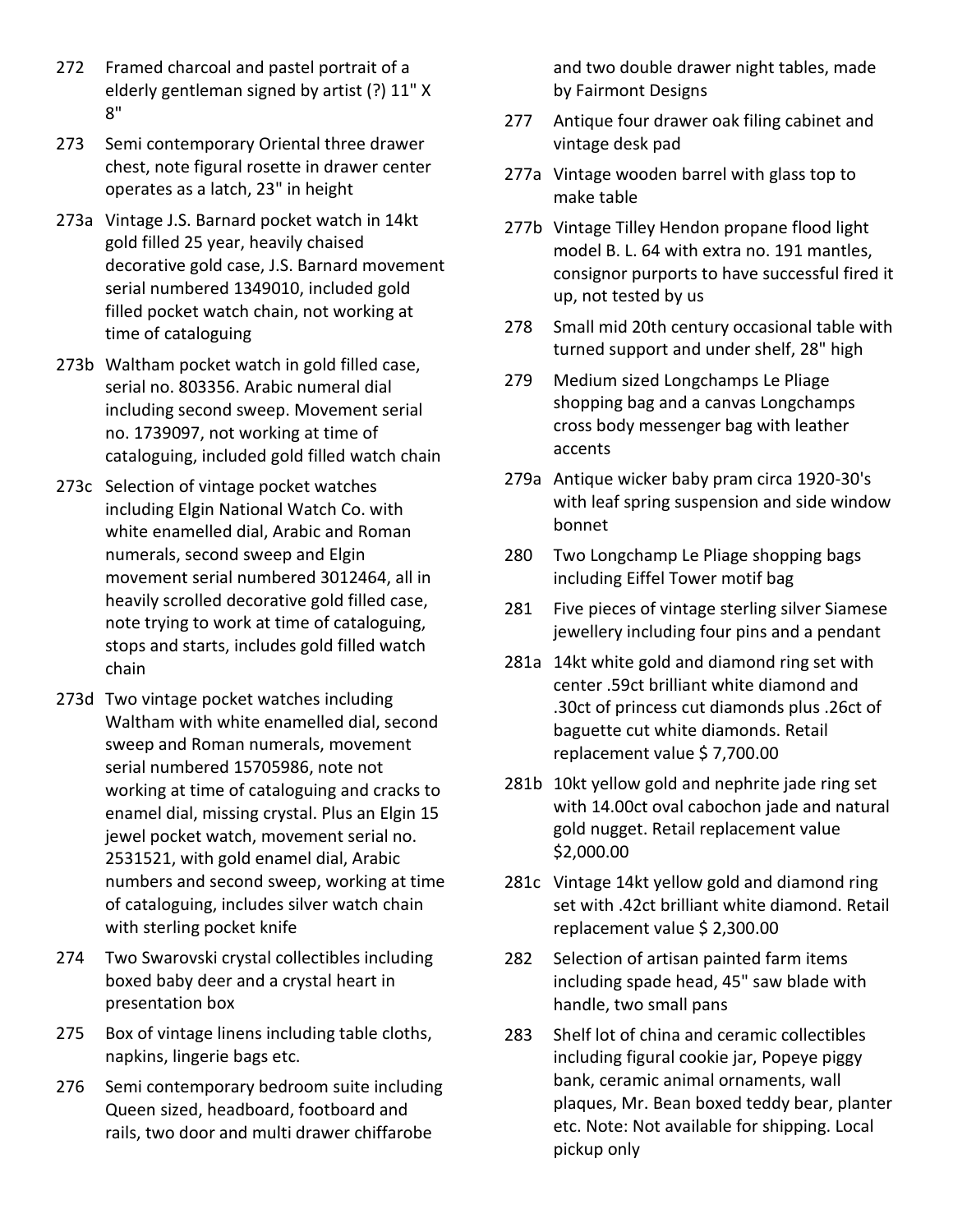- 284 Selection of Flow blue stoneware and semi porcelain including platters, four open and one lidded vegetable dish. Note: Not available for shipping. Local pickup only
- 284a Three clay garden planters including 14" diameter and a pair of matched 10". Note: Not available for shipment. Local pickup only
- 284b Three clay plant pots including, all approximately 10" in height. Note: Not available for shipment. Local pickup only
- 285 Large two door armoire with fitted interior including two glass front pull out drawers made by Bassett, 83" in height
- 286 Remington bronze "Bronco Buster" numbered 48/1000 18" in height, marked AMR '78
- 286a Small balance scale in fitted case and a trammel points in fitted case with accessories
- 287 Vintage Keuffel & Esser Co. Alidade Engineer's/ map maker's transit in brass and black finish, model no 5093A, circa 1943, serial no. 82276 includes sun shade, lens cap, eye piece, detachable striding level, through compass and spare bubbles in original fitted oak case
- 288 Concrete cherub lawn ornament, 24" in height
- 289 Matched grain English draw leaf table on tall cabriole supports plus a pair of needlepoint upholstered side chairs with carved floral backs
- 290 Two framed needlework pictures Pinky and Blue Boy by Gainsborough
- 291 Two unframed limited edition Norval Morriseau prints including "Gathering of Shaman" 368/950 and "Inner Self" 160/950
- 292 Two unframed limited edition Norval Morriseau prints including "Thunderbird Faces Cave Bear" 488/950 and "Animal Spirit" 36/950
- 293 Large mid century modern coffee table
- 293a Selection of vintage Kenner Superhero action figures circa 1980's including Batman, Robin,

Superman, The Flash plus a selection of Kenner StarWars figures including Hoth Rebel Soldier, At-St Driver, Rebel Fleet Trooper, StarWars Cantina band members with instruments plus a GI Joe tactical snow mobile "Arctic Ski Patrol, in played with condition

- 293b Selection of vintage 1970's era Barbie doll accessories including Barbie and Ken pool set, not checked for completeness, selection of camping items, sleeping bags etc. plus a table and chair set
- 294 100% handmade Iranian Sarab carpet runner with multiple medallions, red background and highlights of green, cream, taupe etc. 37" X 138"
- 295 100% handmade Iranian Zanjan carpet runner with geometric design on red background and highlights of cream, orange and taupe. 41" X 116"
- 296 100% handmade Iranian Saveh carpet runner with triple medallion, red background and highlights of blue, taupe, orange etc. 39" X 120"
- 296a Two soapstone carvings including a woman with a pack and a reclining figure 5 1/2" signed syllabics
- 297 Mid 20th century mahogany drop front secretaire with four drawers, fitted interior, automatic extending desk supports and double glazed doors on book topper, all original finish and includes key, 76" in height
- 298 Selection of vintage Marvel comic books all "Iron Fist", all either 25 cents or 30 cent, seven in total
- 299 Selection of vintage Marvel comic books "The Eternals" all 30 cents and seven in total
- 300 Selection of vintage Marvel comic books including "X-Men, X-Factor, Cable and Darkhawk", ranging in price from 25 cents to \$3.50, twenty eight in total plus two X-Men posters
- 300a Selection of vintage dentistry items including a set of Caulk Tem-Crowns polycarbonate temporary crowns in fitted case, a box of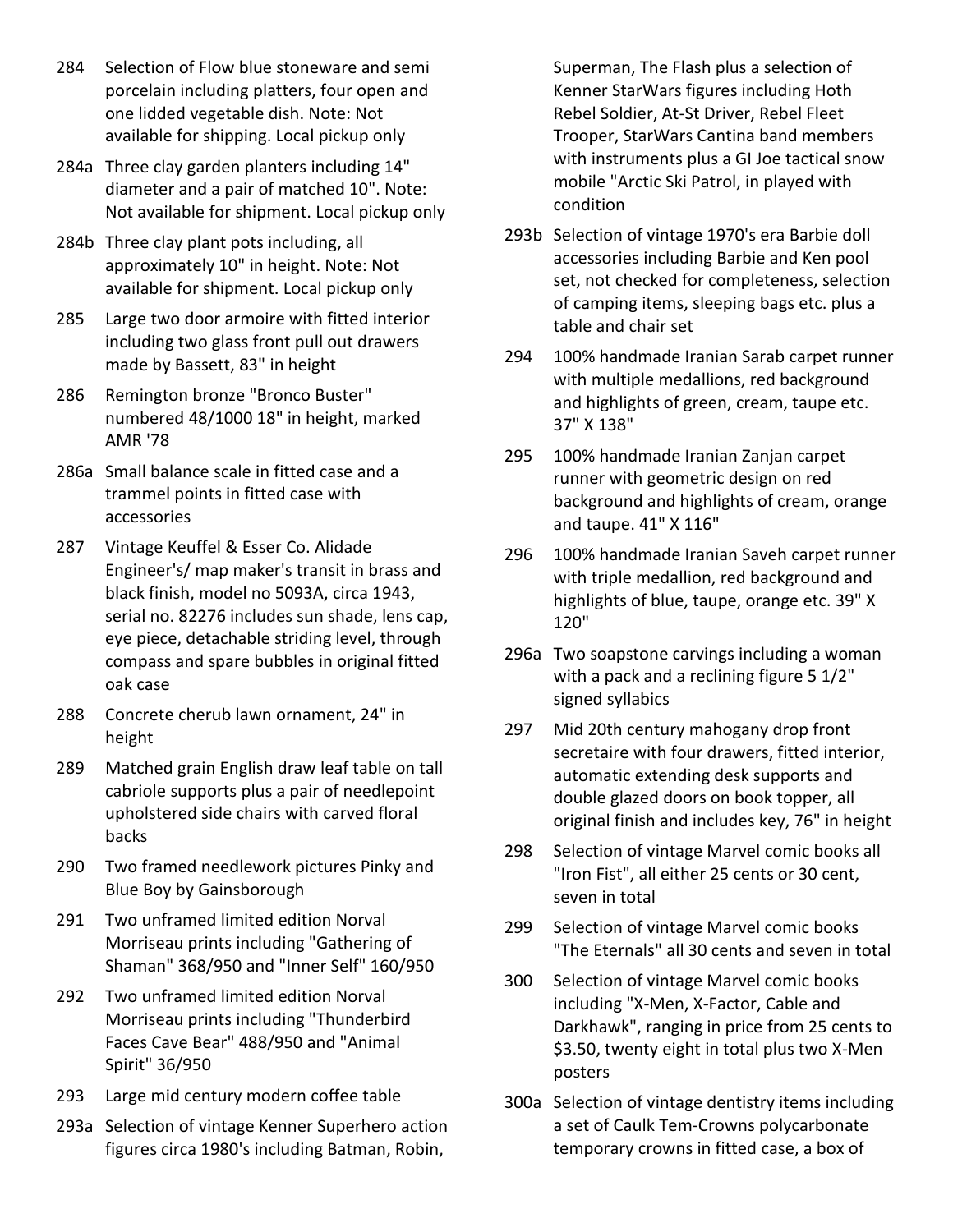copper tooth bands, a Vivodent "C" tooth colour set, Peridontal Displacement Pak Unit, a box of dental wax, toothache drops etc.

- 301 Floor standing jewellery chest with flip mirrored top and front opening chain storage exposing six drawers
- 302 Three pieces of art glass including 6 1/4" Northwood iridescent vase, a 9" vase and a perfume bottle with stopper
- 303 Tray lot of jewellery including silver and turquoise marcasite bracelet, silver pendant set with oval opal gemstone, two silver and turquoise pendants and a selection of loose opal gemstones
- 304 Sterling silver 24" neck chain with motherof-pearl and inuksuk sterling pendant and a sterling silver pendant set with turquoise gemstone
- 305 Small Art Deco wardrobe painted pink with single mirrored door
- 306 Antique carved cameo brooch in 10kt white gold delicate filigree bezel
- 306a Pair of binoculars and a selection of audio head sets and one hand set
- 306b Vintage Schuco Studio 1050 Mercedes roadster with key wind engine, note missing key and a die cast Corsair F 4U airplane, note repair to propeller blade
- 307 Framed original oil on board painting titled on verso "Falls and labelled on verso "Winter Wonder" by artist Lee Ferguson, 16" X 20"
- 308 Selection of cigar related collectibles including a Star Tobacco cigar cutter, wall mount match holder, cigar tin, a couple of cigar holders and a single cigar tube
- 308a Over 40 hardcover Zane Grey novels
- 309 Three replica swords including two Chinese Jians and one Katana, all with scabbards
- 310 Three replica swords including broadsword, Chinese Jian double edge sword with black scabbard, note missing scabbard tip and Chinese Jian double edge sword with ill fitting white scabbard
- 311 Selection of irons including gas and stove top
- 312 Two framed Navajo sand paintings including 16" X 13" dancer and 13" X 7"
- 313 Two framed photographic prints of Inuit people including a portrait and a group of women and children
- 314 Balco size 16, Swiss made 17 jewelled pocket watch marked "Cal 536", white enamel dial with Arabic number and second sweep which is missing hand, in a Keystone Victory 10kt gold filled case numbered 5292697, working at time of cataloguing
- 315 Waltham size 18, 17 jewel pocket watch model 1883, serial no. 9515299 circa 1900, with white enamelled dial, Roman and Arabic numbering plus second hand sweep in gold filled A.W.C.& Co. case, working at time of cataloguing
- 316 Elgin size 18, 7 jewel pocket watch, model 5, serial number 15275593 circa 1911 with white enamel dial, Arabic number and second hand sweep in gold filled case with embossed floral motif case working at time of cataloguing
- 316a 18kt yellow gold fancy design necklace, 18" in length. Retail replacement value \$ 6,300.00
- 316b 14kt yellow gold and emerald gemstone ring set with .45ct round mixed cut emerald gemstone and .80ct of accent emerald gemstones. Retail replacement value \$2,700.00
- 317 Five carved Ivory elephant figures, various sizes including 1" - 2 1/2", all appear to be elephant ivory, age appropriate condition, see photos. CANADIAN BUYER'S ONLY PLEASE
- 318 Carved elephant ivory figure, possibly Hindu god Vishnu(?), 3 1/2" in height. CANADIAN BUYER'S ONLY PLEASE
- 319 Antique open arm spindle back side chair, diminutive in size with beautiful patina
- 320 Two Royal Doulton figurines including "Rachel" HN2936 and "Kristy" HN2381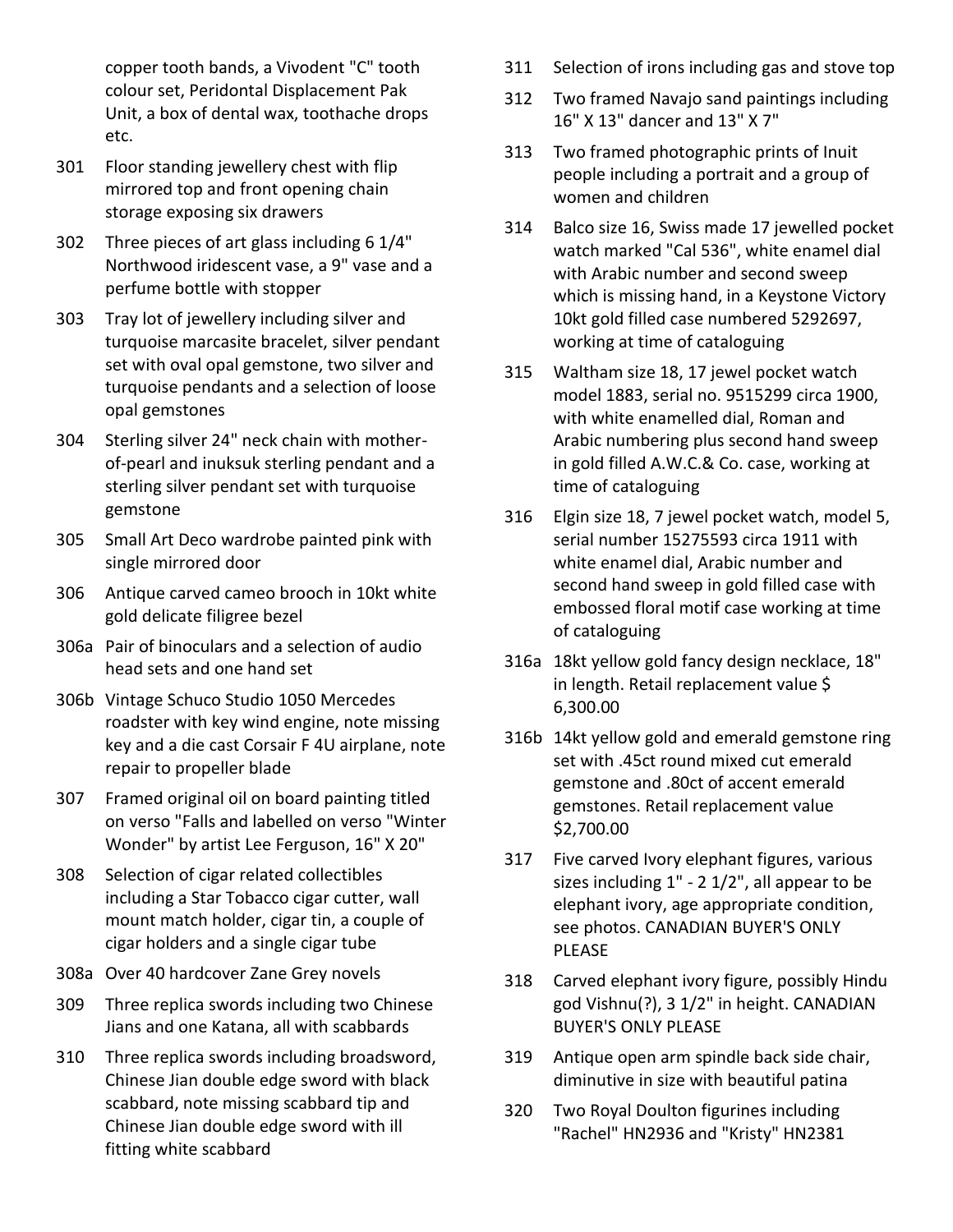- 321 Five drawer mahogany music cabinet note each drawer front falls away for access when pulled out
- 322 100% handmade Iranian Zanjan carpet runner with multiple medallions, soft red background and highlights of brown, sage, cream etc. 37" X 117"
- 323 100% handmade Iranian Mazlegan area carpet with center medallion, red background and highlights of taupe, brown, gray etc. 40" X 73"
- 324 100% handmade Iranian Zanjan carpet runner with double medallion and highlights of red, blues, taupe etc. 38" X 113"
- 324a Two vintage gas masks, folding ruler and two pairs of vintage binoculars
- 325 Antique platform rocker with turned supports, padded seat, back and arm rest
- 325a Antique oak mission style arm chair
- 325b Antique pressed back rocking chair with turned spindles and tooled leather seat
- 326 Antique wood violin labelled Florenus Gnidantus Fecit Benoniae Anno 1695, see photos, in wooden hard case with bow
- 327 Vintage French made Buffet Crampon, Paris wood clarinet with silver keys in hard case
- 328 Vintage wood and metal sleigh by Flexible Flyer, a spoke metal wheel and a wine bottle box with hand painted flowers
- 329 Antique Victorian burl walnut center pedestal occasional table, originally was a tilt top but tilt mechanism has been removed and otherwise in worn condition
- 330 Framed limited edition gold embossed print titled "Killer Whale and Calf" and signed by artist Susan A. Point 655/1000
- 331 Selection of vintage tools including Swedish made Bushman No. 100 saw blade set, wooden spigot, Coleman blow torch and iron, boxed tap and die set made by Butterfield & Co. Rock Island, Connecticut plus two thread chaser sets including Butterfield No. 37 and Holroyd & Co. Waterford, New York
- 332 Tray lot of vintage and collectible jewellery including 19" double strand of baroque pearls, one strand cream and the other peach, Swarovski earrings, a sterling silver, purple and clear crystal necklace with matching earrings, enamelled compact mirror, Monet skating brooch, magnifying glass pendant and chain etc.
- 333 Vintage Stoneware Cheavins Saludor Safe Water Filter with lid and spigot 20" in height, circa 1930-40's
- 333a Hand carved soapstone sculpture purportedly titled " Sainte-Marie Among the Hurons' carved and signed on underside by Six Nations artist Hoyana Tom 59-SN-2097, 9" in length
- 334 Shelf lot of vintage collectibles including chip bowl, drinks shakers, vintage milk glass mugs and dishes, lidded casseroles, drinks decanter and stem ware etc. Note: Not available for shipping. Local pickup only
- 335 Denver Hayes men's large leather jacket and a black leather beanie cap, a Pioneer Wear ladies size 12 suede fringed jacket and a fringed leather vest
- 336 Three cowboy hats including a black James West from the Wild, wild west collection size large, a Daines Leather shop beaver " The Resistol" self confirming cowboy hat plus a Smith Built size 7 3/8 cowboy hat
- 336a Seven vintage Barbie dolls including Malibu Barbie vintage Allan doll etc. plus a selection of clothing in a pink vintage Barbie case
- 337 Mid 20th century Regency style center pedestal occasional table with brass claw feet and 25" matched grain top
- 338 Vintage original watercolour painting of sail boats, 11" X 15", no artist signature seen
- 338a Selection of tin garden decor including light house motif lantern, two hanging lanterns and a watering can. Note: Not available for shipment. Local pickup only
- 338b Five pieces of concrete garden decor including two fruit style plaques, angel with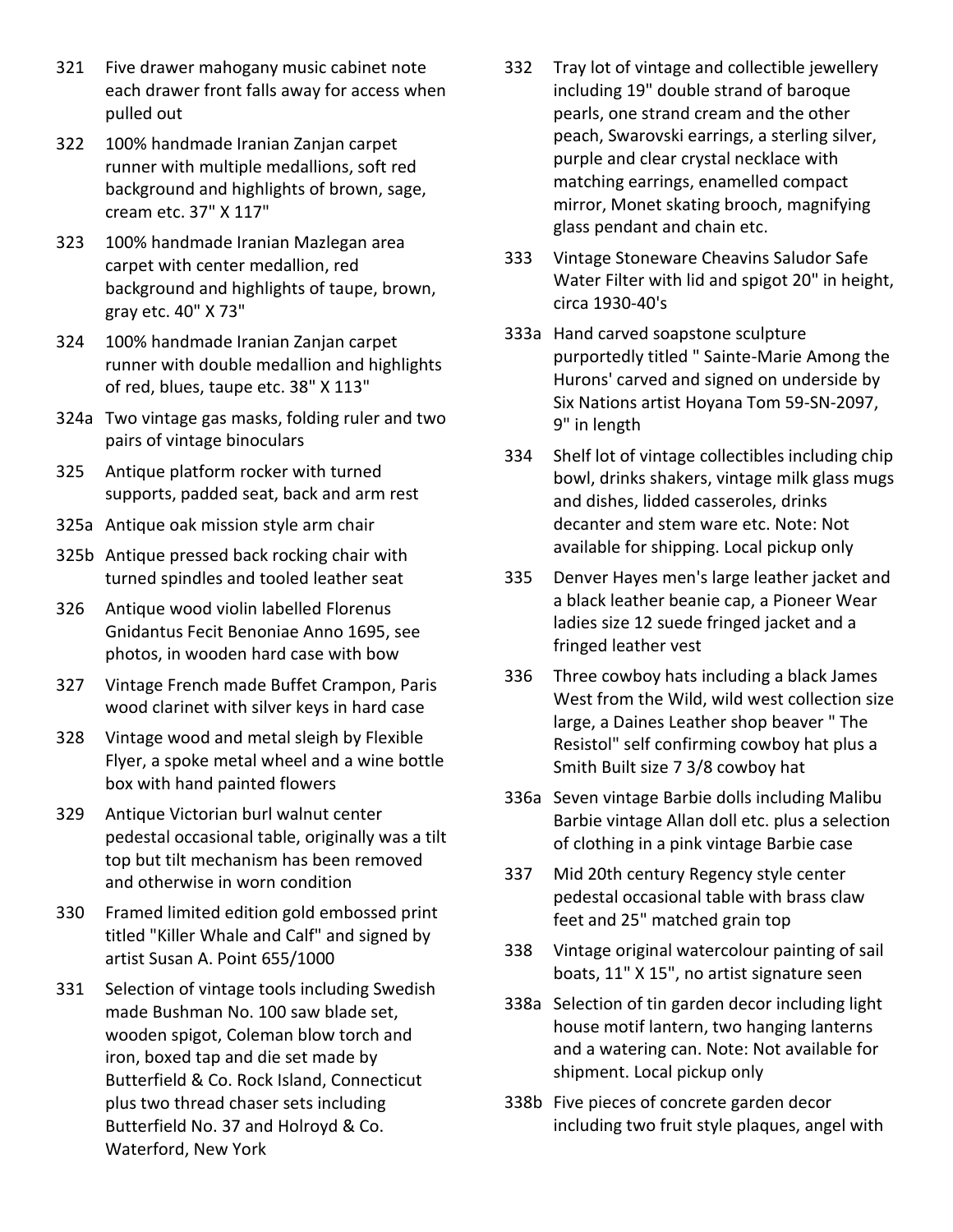lords prayer and a corbel etc. Note: Not available for shipment. Local pickup only

- 339 Vintage Japanese Moriage vase with hand painting, four faces and gilt decoration 10"
- 340 Four original paintings including a wintry mountain scene signed by artist James Young, 16" X 20", an autumn mountain landscape signed by artist McLean (?), 16" X 20", a summer sandy shoreline signed by artist (?), 24" X 36" and a large mountain landscape signed by artist Janz, 24" X 48". Note: Not available for shipping. Local pickup only
- 341 Canadiana side by side with single glazed door with leaded top section, lined drawer and mirrored backboard, 73" in height
- 342 Vintage curved slat back office chair
- 342a Handcrafted cribbage board and a handcrafted rustic metal moose head by Ron **Stephens**
- 343 Shelf lot of primitive collectibles including wood and brass level, saddle bench clamp, glass and porcelain insulators, bean pot, oil can, large sealers etc.
- 344 Two framed original acrylic on board paintings largest titled on verso "Lk. Superior Messenger" and signed by artist Bouvette 14" X 11" and an untitled 10" X 8" signed ( Ayla) Bouvette
- 344a Near new Italian made Lancaster ladies wrist watch with mother of pearl like dial and original box and manual, working at time of cataloguing
- 345 Antique side chair with splayed supports and Prince of Wales designed back
- 345a Ganlt Canada hand operated well head
- 346 36" wooden ships wheel
- 346a Carved soapstone walrus signed in syllabics and Canada tag on base, 7" in length
- 347 Three pieces of collectible glass including 12" signed Chalet art glass dish, a iridescent glass scalloped plate and a black glass dish
- 348 Selection of collectible glass including a pair of convertible candlestick/vases in cobalt, a

artisan made colourless to cobalt 10" art glass pedestal dish and a 12" blue glass ewer

- 349 Antique gate leg drop leaf table with turned supports and brass castors
- 350 Two Austen sculptures including 24" terracotta "Earth, wind and fire" and abstract three figure sculpture 19" in height
- 351 Twelve World Wildlife Fund plush collectibles including Panda, Tiger, Turtle, Arctic Fox, Elephant, Penguin, Polar bear, Elk, Orangutan, Grizzly bear, Owl and a Snow Leopard, all with carry bags and COA's plus six animal key chains
- 352 Two framed artworks including Oriental bamboo painting signed by artist 21" x 15" and an abstract watercolour and ink painting of camels in the desert also signed by artist (?) 23" X 17". Note: Not available for shipping. Local pickup only
- 353 Vintage burgundy leather Cartier card holder and a Celine Paris leather desk top pen holder
- 354 Beswick basket style flower holder 12" in height and a Rosenthal vase
- 354a Selection of vintage and collectible Barbie dolls including Barbie and the Rockers stage set and ten dolls including one Ken doll
- 355 26 1/2" metal statue of an Oriental couple by Alexander Danel for Austen
- 356 Tray lot of collectibles including Japanese hand painted tea cup and saucer with egg shell porcelain embossed lithopane type Geisha face, pair of Aynsley teacups and saucers plus one matching side plate, USSR teacups and saucers plus a Royal Kirkham "Alpine Strawberry" teapot, cream and open sugar bowl
- 356a Unframed but lined acrylic on board pallet painting titled on verso "Undaunted" and also marked "House Near Two Hills" by artist Almira E Nichol 1986, 18" X 24"
- 357 Antique Chinese bowl with figural decoration purportedly 1770-1800, 9" in diameter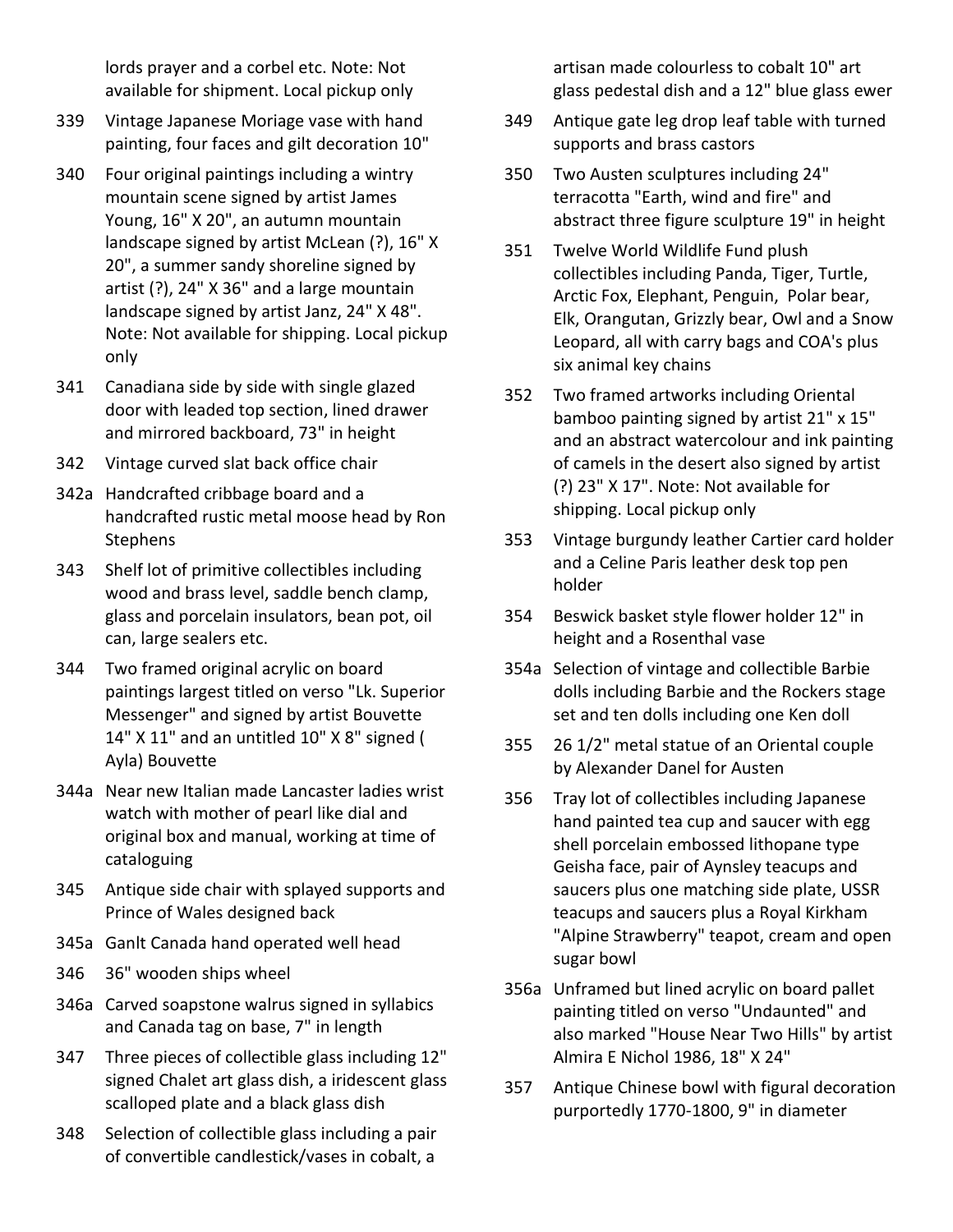- 357a Framed limited edition print titled "Winter is Close" pencil signed by artist Ben Gillard 267/325
- 357b Framed limited edition print titled "Prairie Sunset" by artist Isabel Levesque, 53/800, includes COA. Note: Not available for shipping. Local pickup only
- 358 Framed watercolour/gouache painting of a Russian courtyard scene signed by artist 15" X 10"
- 358a Selection of vintage collectible dolls and toys including two Charlies Angels, vintage Sindy doll, Goofy and Mickey Mouse, Princess Grace, Mickey Mouse puzzle, dolls clothes etc. in a small round zippered vanity case
- 359 Two unframed limited edition Norval Morriseau prints including "Thunderbird's Sundance" 343/950 and "Man Changing into Thunderbird" 396/950
- 360 Two unframed limited edition Norval Morriseau prints including "Man Changing into Thunderbird" 735/950 and "Thunderbird Spirit" 504/950
- 361 Set of four Italian made mid century style stacking chairs made by Galvano Tecnica
- 362 Selection of vintage and antique collectibles including miner's helmet lamp, coloured glass and ceramic insulators, shaving items, small sadirons, brass animal figures, colourless lamp etc.
- 363 Tray lot of collectible mining lamps including Thomas & Williams safety lamp, a brass safety lamp sans lens and a selection of miner's helmet lamps and small oil lamps
- 363a Antique hand hammered copper bowl with double brass handles, 17" in diameter
- 364 Vintage Paris snow sleigh with floating steering, a vintage catcher's mitt and a metal spoke wheel
- 365 Tray lot of vintage and collectible jewellery including beaded necklaces, earrings, watch etc.
- 366 100% handmade Iranian Zanjan carpet runner with red background, double

medallions and highlights of blues, black, taupe etc. 48" X 126"

- 367 100% handmade Iranian Zanjan carpet runner with multiple medallions, red background and highlights of blues, taupe, cream etc. 32" X 198"
- 368 100% handmade Iranian Hamden carpet runner with overall geometric design and highlights of blues, red, brown etc. 42" X 127"
- 368a Five vintage leather riding crops including horn style handled, woven and braided leather etc.
- 369 Antique dresser top vanity mirror with lidded compartment
- 370 Antique Hendryx brass bird cage circa 1900, with stand
- 371 New Elle sterling silver necklace with pearl like pendant \$59.00 and matching earrings retail \$99.00
- 372 Selection of new jewellery including Elle sterling silver necklace retail \$129.00 and matching earrings retail \$129.00 and an Elle "Time" watch retail \$179.00
- 373 Selection of new jewellery including Elle sterling silver and gold plated necklace retail \$199.00, matching bracelet retail \$349.00 and a pair of Elle earrings retail \$139.00
- 374 Selection of vintage Marvel comic books including "Star Trek, Rom, Machine Man, Iron Man, 2001 A Space Odyssey, Star Wars and Battle Galatica", ranging in price from 30-75 cents, thirty in total
- 375 Selection of DC comic books, all " Kamandi; The last boy on earth" including runs 22-28, 33-34 and 49-55, ranging in price from 20-35 cents, thirty five in total
- 376 Selection of DC Comics including "G.I. Robot, Blackhawk, Unknown Soldier, John Carter; Warlord of Mars and Ghost Rider" ranging in price from 25 cents to \$1.75, forty three in total
- 376a Vintage Coleman Quick Lite oil lamp with clear hobnail glass shade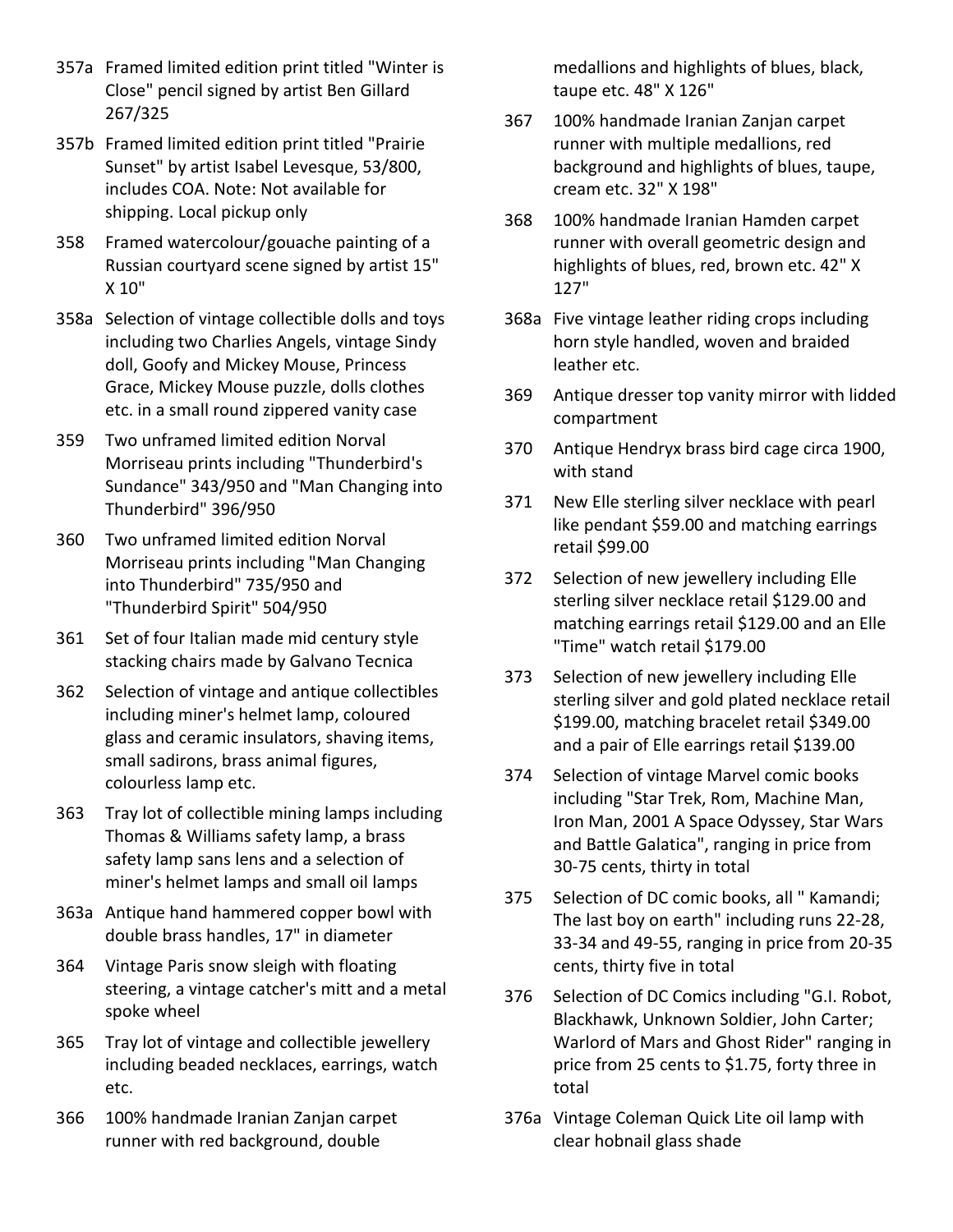- 377 Wall mount chalk board in double door cabinet with pull down viewing screen, 4' square
- 378 Framed oil on board painting of an European street scene set in the middle ages, signed by artist John A. Evans 15" X 11 1/2"
- 379 Framed oil on canvas painting of a European street scene set in the middle ages, signed by artist John A. Evans, 15 1/4" X 11 1/2"
- 380 Framed acrylic on canvas painting of Dutch houses and canal by artist T. Kalkman 15 3/4" X 19 1/2"
- 380a Four vintage collectible military style hats including Royal Canadian Logistic service peaked hat, a beret, a fur style cap etc.
- 381 Medieval influenced 39" diameter round coffee table with hand hammered decoration
- 382 Six antique books including A.A. Milne "Now We Are Six", "The Heart of Mid Lothian" by Sir Walter Scott, "Anthology of English Prose" by S.L. Edwards, "The Railway Builders" by Oscar D. Skelton, "Mulvaney Stories" by Rudyard Kipling and "The Lockerbie Book" by J.W. Riley, assorted dates and publishers
- 383 Two freshwater pearl bracelets and a necklace plus a small 1855 California gold coin 3/8" in diameter
- 384 Three vintage Wolverine tin toy kitchen appliances including fridge 14" in height, stove and a sink unit
- 385 Tray lot of vintage and collectible jewellery including bakelite bangles, signed Coro necklaces, genuine pearls, silver and red jasper pendant, earrings etc.
- 386 Three collectible replica Chinese Jian double edged swords including one with scabbard missing tip and two which appear to be wedged in scabbards
- 387 Vintage Calvary sword with scabbard, blade marked USN, no other markings seen, scabbard and hilt, appears to be nickel plated
- 388 Large selection of vintage children's books including "The Child's Story of the Greatest Century", "The Child's Story of the Animal World", four volumes "The Book of Knowledge", "Hurlbuts, Story of the Bible", "Stories of the French Revolution" etc.
- 388a Replica blunder bust and a military cap and a framed set of sew on military patches
- 389 Collection of late Ching/ early republic period militia issued exchange notes
- 390 Pair of vintage/antique art nouveau bud vases with etched tulips and sterling silver beaded and fluted tops 9 1/2" in height
- 391 Two small framed watercolours including "The Homesteader" and "Dawson Creek, B.C." both by W.J. Adams and both 4" X 6"
- 392 Two table lamps including one Oriental influenced and selection of collectibles including shadow boxed stork pictures, slag glass night light and two 4" high hand painted vases
- 393 Vintage walnut cedar lined chest with drawer base by Heirloom, note top has been refinished
- 393a Quarter cut oak barrel with spigot 16" long
- 394 Selection of sterling silver and gemstone rings including jade, pearl, Iolite, turquoise etc.
- 395 Selection of sterling silver and gemstone rings including Iolite, agate, red jasper, cherry ruby etc.
- 396 Two framed prints including "Finders Keepers" by Darcy Shaver and framed with a feather and "Working Together" by Don Cardinal. Note: Not available for shipping. Local pickup only
- 396a Vintage single speed men's bicycle with leather seat
- 397 Two small trays of vintage brooches including Elephants, Starfish, diamante plus a hand painted and signed mother-of-pearl brooch, earrings etc.
- 398 100% handmade Iranian Kolyaei carpet runner with center medallion, red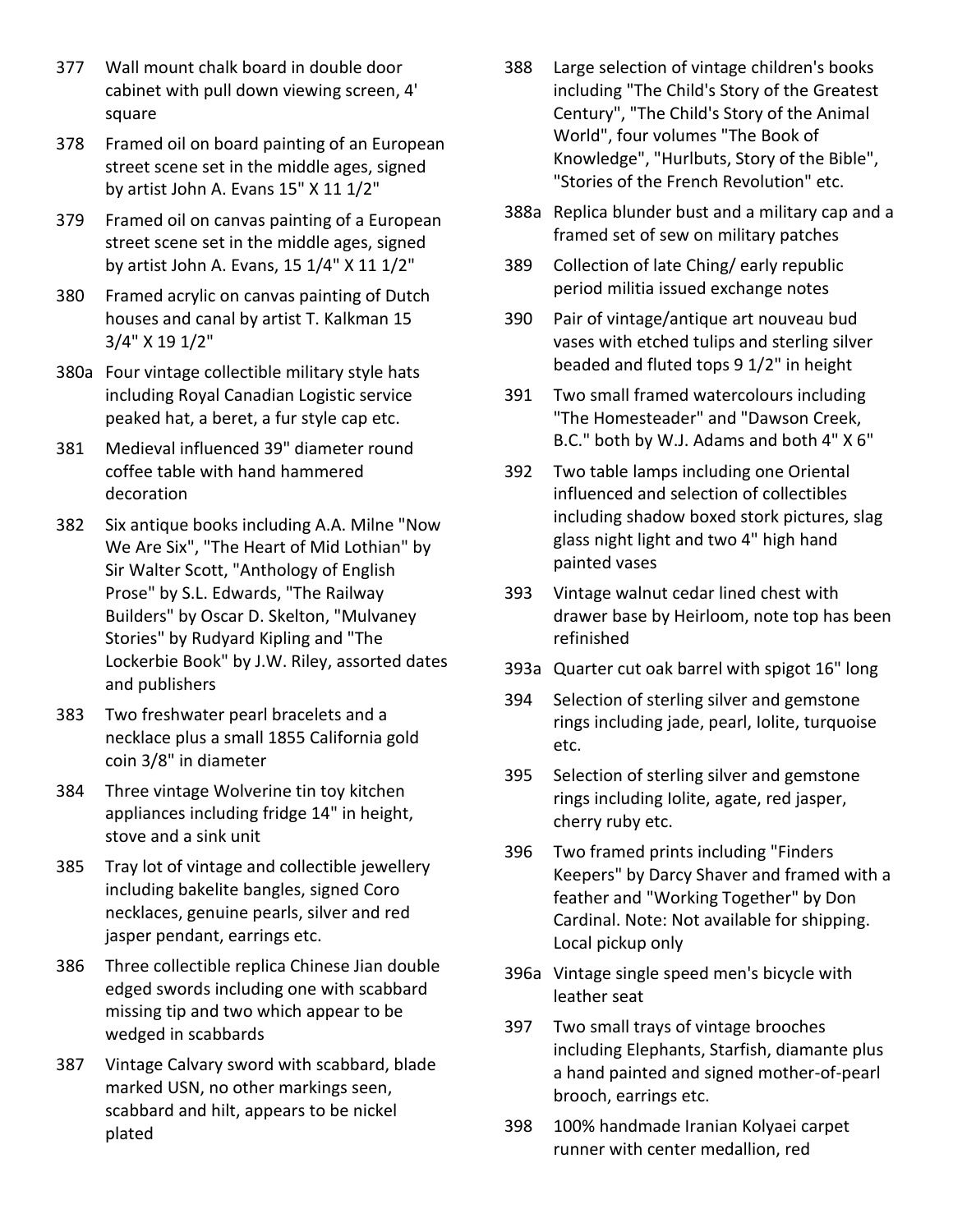background and highlights of blues, cream, taupe etc. 32" X 132"

- 399 100% handmade Iranian Hamden carpet runner with overall geometric design on red background and highlights of orange, gray, cream etc. 36" X 146"
- 400 100% handmade Iranian Ardebil carpet runner with multiple medallions on black background, highlights of red, orange and cream etc. 41" X 146"
- 401 Small antique drop leaf table 28" high, and top is 30" X 16" in smallest size
- 402 Three Royal Doulton figurines including small "Amy", "Sentiments Greetings" HN4250 and "Monica" HN1467
- 403 Tray of sterling silver including 4" dish with British hallmark and a selection of collector spoons
- 404 Five vintage gas torches with irons and a welder's leather smock
- 405 Mid century Danish made rolling office chair by Labofa
- 406 Framed mirror, overall dimension 36" X 20" with matching mirrored shelf and wall mount mirrored candleholders, plus a green glass wine decanter and four glasses, amber glass lidded and footed dish, a selection of brass and enamel ware, a silver-plate Manior Richellieu crumb collectors, brass and glass miniature display etc. Note: Not available for shipping. Local pickup only
- 406a Framed giclee of a eagle in flight. Note: Not available for shipping. Local pickup only
- 406b Framed open edition print of a tiger by Robert Bateman. Note: Not available for shipping. Local pickup only
- 407 Ladies 100% wool Inuit parker with fur trimmed hood and wool appliques decoration made in James Bay
- 408 Ladies wool lined Inuit parka with blue outer shell, stitched appliques and fur trimmed hood by Bayview Craft, St. Lunaire, NFLd.
- 409 Three antique Spode hand painted ironstone "Peacock" pattern including two lidded 9"

serving dishes and one bowl, circa 1805- 1830

- 410 Chinese export lidded tureen with figural decoration 11" in height
- 411 Antique Edwardian silver-plate nurse's belt 26" in length
- 412 Selection of vintage jewellery including sterling silver Siamese brooch, a pair of signed Coro clip on earrings, a gold tone brooch with matching earrings plus two crystal gemstone like ribbon and flower brooches, a gold tone and enamel brooch featuring Spanish dancers and an enamelled bird brooch with gem like stones
- 413 Pair of sterling silver and red jasper earrings
- 414 Shelf lot of vintage glass collectibles including lustre ware style casseroles with glass lids, matching vegetable dishes and coffee mugs, milk glass vases, egg plate, pedestal flower bowl with glass frog, candlewick divided plates etc. Note: Not available for shipping. Local pickup only
- 414a Selection of vintage collectibles including wooden "Auld Brig 'o doon" bellows, decorator cannons, sadiron and trivets
- 415 Antique wooden dough bowl, 18" in diameter
- 415a Four antique ebony and brass nautical parallel rules, semi contemporary wood and brass extending telescope and a boxed Peetz fly-fishing reel motif quartz desk clock, not tested
- 416 Antique hand painted unmarked Moriage 7 1/2" pitcher and a transfer ware floral tea cup and saucer bearing Royal Vienna markings
- 416a Vintage MSA Us military black rubber gas mask respirator and two pairs of vintage binoculars
- 417 Binder of NHL trading cards, various makers, various teams dating 1970-1990's, approximately 500 count
- 418 Twenty four Value-Net unused \$5 Hockey phone cards from the 1998 Canadian Olympic hockey team including Wayne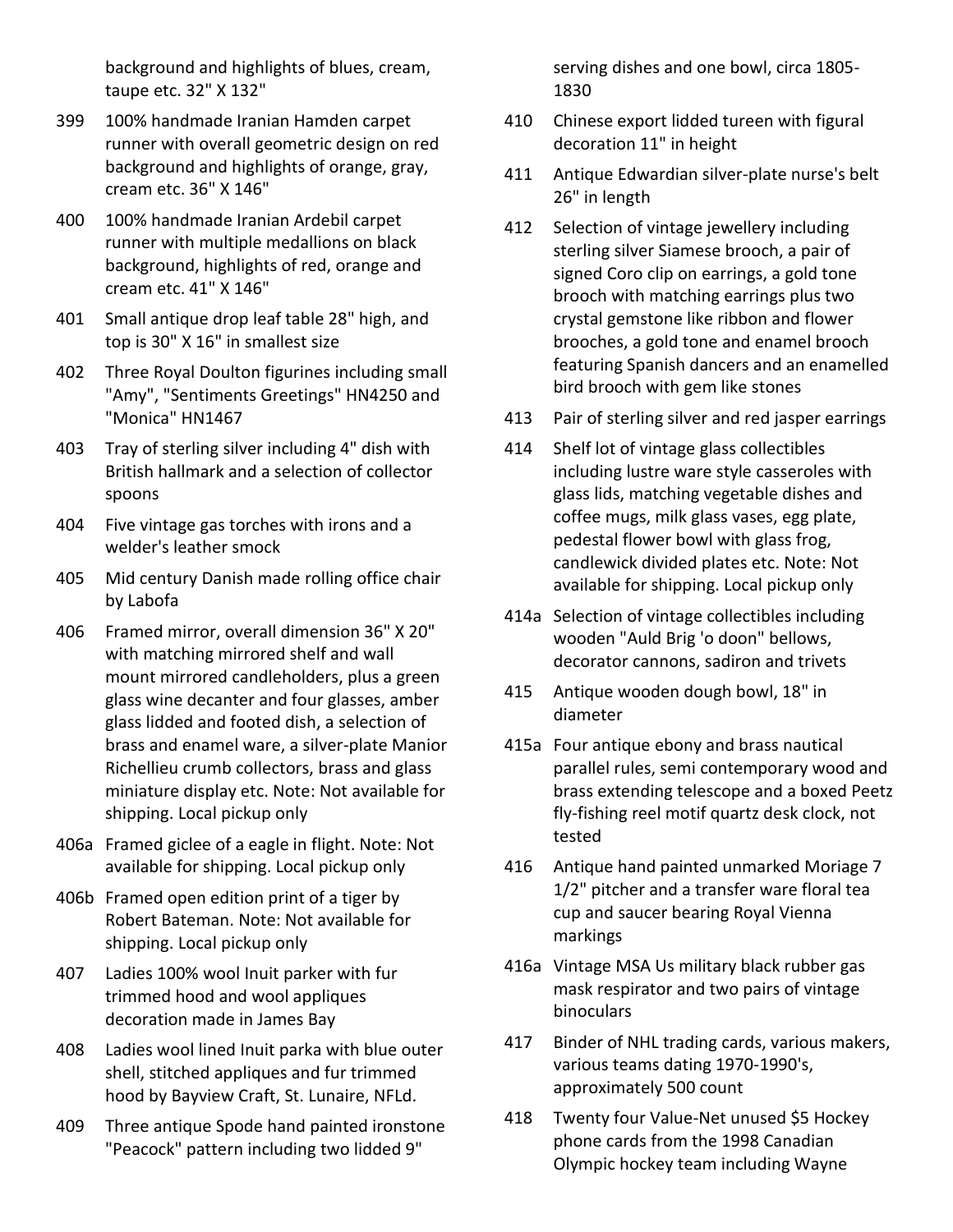Gretzky, Eric Lindros, Brandon Shanahan, Trevor Linden etc.

- 419 Two binders of NHL hockey cards including one binder containing 101 hand signed Upper Deck cards from 1996, assorted players and assorted teams plus 170 collectible hockey cards Fleer Ultra, Upper Deck, O-Pee-Chee, Pinacle etc. and the second binder containing approximately 470 NHL trading cards, various makers, various teams mostly 1980/90's
- 420 Large selection of collectible baseball cards including binder containing 365, various teams, various maker 1970-90's plus a tray containing over 700 + count of cards, various teams, various makers
- 421 Vintage Italian made Florenza ostrich skin purse and a Canadian made ostrich calf pocket day-timer
- 422 100% handmade Iranian Zanjan carpet runner with overall geometric design on red background and highlights of brown, blue and cream etc. 40" X 121"
- 423 100% handmade Iranian Azarbijan area carpet with double medallion, brown background and highlights in red, blue and cream etc. 40" X 61"
- 424 100% handmade Iranian Tabriz wool throw rug with center medallion, floral design, red background and highlights of blues, cream, green etc. 30" X 54"
- 424a Ladies 14kt yellow and white gold diamond ring set with 1.50ct of round full cut white diamonds. Retail replacement value \$5,600.00
- 424b Ladies 14kt yellow and white gold heart shaped diamond ring set with .50cts of full cut round white diamonds. Retail replacement value \$ 2,500.00
- 425 Vintage Viking sewing machine in cabinet with accessories
- 425a Three soapstone carvings including a 5 1/2" long seal, no signature seen, a small walrus signed Maryann and a loon signed J. Hokanak
- 425b Selection of Inuit handiwork including wool doll with baby and seal skin boots 10" in height, sealskin portrait 10" square, and a 21" diameter fur center piece
- 425c Selection of vintage tins including My Pal Tobacco, Asian haircutting figures and a brass soap box
- 426 Shelf lot of Dept. 56 winter village miniature accessories including fountain, hedges, creek, tress, fencing, bridge, figures, swan pond etc.
- 427 Oriental green clay tea pot with turtle finial, Oriental script and etched scene decoration, 3" in height
- 428 Carved wooden fisherman 41" in height, see photos for assorted cracks and character (flaws) etc.
- 429 Semi contemporary wing back chair with striped upholstery
- 429a Sugar Plum fairy stage set with five resin characters including Clara, the Nutcracker Prince, the Mouse king, the Snow queen and Drosselmeyer, 25" high and 26" wide, note mouse has repair to sword
- 429b Hand crafted wooden toy set including coal train, lifting conveyor, steam tractor etc.
- 430 Framed painting on silk titled "Original Road, Beethoven Hohnhaus (?)" plus a coloured etching labelled on verso " Dem Jubelpaar zur Goldenen Hochzeit"
- 431 Selection of tobacco collectibles including a vintage inlaid wood marquetry four tier cigarette box and three assorted Players Navy Cut tobacco tins
- 432 Framed limited edition print titled "Pritchard Homestead" pencil signed Ronald Woodall 23/275 NOTE THIS ITEM IS LOCAL PICK UP **ONLY**
- 433 Fiesta ware bright green lidded teapot and matching ewer
- 434 Shelf lot of vintage bottles including liquor, bar fire extinguisher style drinks shaker, metal drinks tray, stemware including wine glasses in graduated galley, tumblers in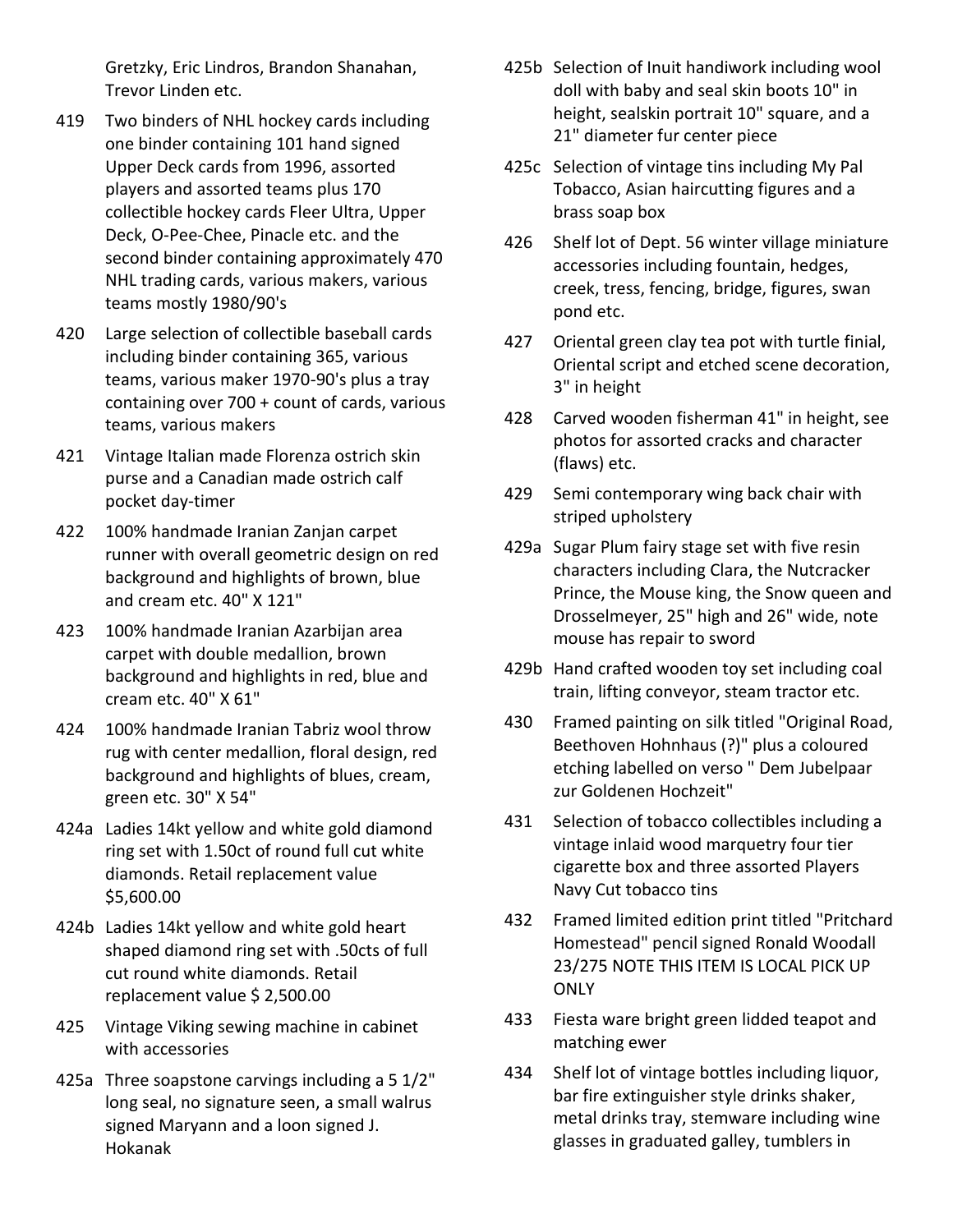galley etc. Note: Not available for shipping. Local pickup only

- 434a Selection of vintage cameras including Polaroid Land camera model 95A, Kodak Tourist, Super Ricohflex and a Ricohflex model XI
- 435 Selection of vintage hob nail milk glass including footed and lidded dish, two heart shaped dishes, candlestick, vases, cream jug, shoe, shakers etc. fifteen pieces in total
- 436 Vintage jewel box and contents including rings, earrings, bracelets, necklaces, watches etc.
- 437 Vintage jewel box and contents including rings, earrings, bracelets, necklaces, watches etc.
- 438 Austin Sculpture "The Look Out" 19" in height
- 439 Tray lot of collectibles buttons including Canadian Forest Service, Edmonton Transportation Systems, Military style buttons, button covers, beaded necklaces, a geode and two pairs of gold plated eye glasses in cases etc.
- 439a Unframed watercolour painting on paper, marked on verso "Texas Shrimp Boats- Port Isabel 1956", signed by artist Jacob Getlen Smith, 18" X 22"
- 440 Selection of Ducks Unlimited collectibles including framed set of eighteen medallions, a cast mallard decoy and a boot with a dog figure
- 441 Wooden games table with inlaid game board 33" diameter
- 442 Framed limited edition print titled "Down for the Count" with COA and signed by artist Carl Brenders 430/1500
- 442a Framed limited edition print titled "Linx in Snow" and pencil signed by artist Robert Bateman 387/4500
- 442b Framed limited edition print "Brotherly Love-Wolf Pups" with COA and signed by artist Carl Brenders 51/950
- 443 Framed limited edition print titled "Pick of the Pack" with COA and signed by artist Carl Brenders 2359/4500. Note: Not available for shipping. Local pickup only
- 443a Framed limited edition print titled "Den Mother- Wolf Family" with COA and pencil signed by artist Carl Brenders18388/25000. Note: Not available for shipping. Local pickup only
- 444 Framed oil on board painting of fisherman telling tales of the sea to two boys by artist Paul Duff, 19 1/2" X 26 1/2", note dedication paper taped to back side of painting indicating it was a gift from the artist to Bell Cairn Memorial School, Hamilton Ontario in 1945 and was painting while he was a grade 10 student there
- 445 Oriental military style dagger with script, figural handle and sheath
- 446 Two unframed limited edition Group of Seven prints including "Northern River" by Tom Thomson 408/777 and "The Red Maple" by A.Y. Jackson 541/777
- 446a Selection of 1980's era action figures and toys including: "The Fonz, Rambo, Bruce Lee, Hutch, King Arthur etc.
- 447 Unframed limited edition Group of Seven print "The Canoe" by Tom Thomson 487/777
- 448 Selection of collector plates including triple framed Hamilton Collection including Mystic Warrior, The Last Warrior and Prideful Ones plus three individually framed plates, all from the Faces of Nature series. Note: Not available for shipping. Local pickup only
- 449 Antique English quarter cut oak, single door, single drawer wardrobe with bevelled glass mirror, note missing top crown
- 450 100% handmade Iranian wool carpet Zanjan with center medallion, stylized floral design, burgundy background and highlights of blue, taupe and cream, 46" X 120"
- 451 100% handmade Iranian Zanjan wool throw rug with overall floral and bird design on cream background and highlights of red, brown and black, 36" X 56"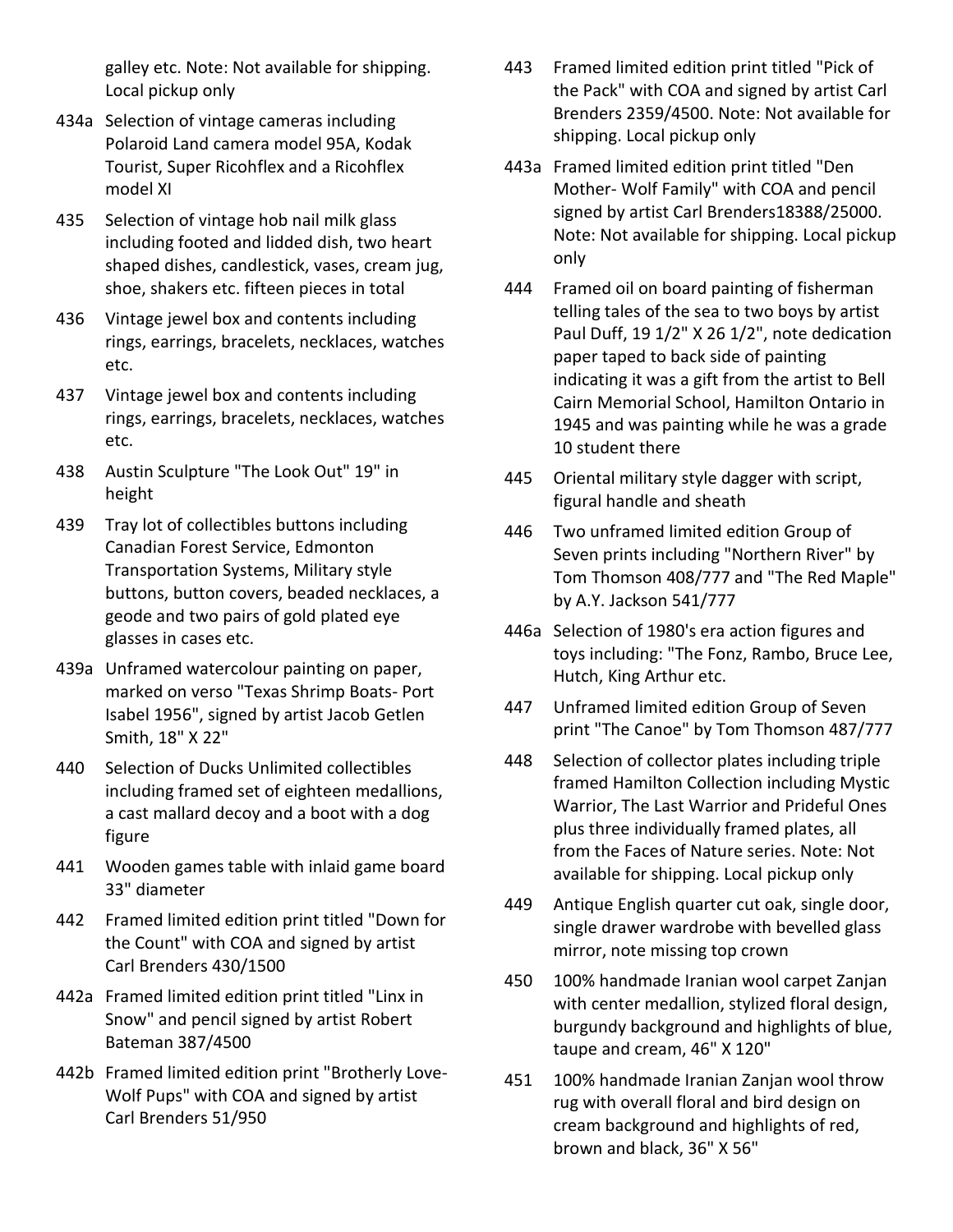- 452 100% handmade Iranian Zanjan wool carpet runner with triple medallion on red background and highlights of orange, cream, blues etc. 43" X 114"
- 452a Tri-Star model A101 R vacuum cleaner with attachments, working at time of cataloguing
- 453 Country kitchen style single drawer console table and a wall hanging shelf with coat hooks and mirrored fret work back
- 453a Mid 20th century, center pedestal sewing table
- 453b Vintage Electrolux vacuum cleaner, working at time of cataloguing
- 454 Life Begins After Coffee light up framed signed and trinket holder shelf
- 455 Selection of new Mariana jewellery including blue, black and purple gemstone like necklace retail \$145.00 with matching bracelet retail \$98.00 plus a red, pink and amber gemstone like necklace retail \$145.00 with matching bracelet \$98.00 and a gemstone like ring retail \$58.00
- 456 Selection of new Mariana jewellery including orange and red charm style necklace retail \$220.00 and matching bracelet retail \$195.00 plus blue, gray and green necklace retail \$145.00 and pink and purple charm style necklace retail \$205.00 plus a tones of blue and green charm style bracelet
- 457 Michael Kors leather or leather like shoulder bag
- 458 A set of vintage cattle dehorning shears marked M.T. Phillips, Pomeroy PA, 47" in length
- 458a Vintage map of Alberta circa 1967 and a framed Skyhawk Canadian Forces parachute team poster signed by membership
- 459 A set of vintage cattle dehorning shears marked MX 1202, 39" in length
- 460 Vintage Hay spear and a hay stack saw
- 461 Cast metal table lamp with leaded glass shade
- 462 Selection of vintage Austrian O & E.G. Royal Austrian porcelain including six dinner

plates, eleven side plates, ten teacups and saucers, cream and lidded sugar plus ten footed open salts, two small serving dishes and four egg cups, all initialled F and some signed M. Felker and a wooden canteen of brass/gold serving pieces

- 463 Selection of retro kitchen tins, picnic thermos etc.
- 464 Selection of decor items including eight stacking espresso cups in copper galleys, Italian style coffee maker, four aluminium coffee cups and a vintage samovar plus a mirrored tray and a light up coffee menu
- 465 Antique New Williams treadle sewing machine in heavy cast base with mismatched machine topper marked Seamstress Vibrator
- 466 C.A. Fox "Fox's Special" Walkerton, Ontario possibly Illinois Watch Co. made pocket watch, serial no. 1909754 with white enamel dial, Roman numerals and second sweep, gold filled scroll work engraved hunter case, working at time of cataloguing
- 467 Illinois Watch Co. size 16S, 17 jewel, model 4 pocket circa 1907, serial 1991084, grade 185, with white enamel dial Arabic numbering with second sweep, note crack to enamel in front of 4, in 14kt filled gold 25 year engraved case, working at time of cataloguing
- 468 Selection of non working pocket watches including Elgin Tyrol, Elgin, Hamilton Watch Co., C.G. Wainman Ottowa etc. some in gold filled cases, some in silveroid plus two empty cases, eight pieces in total
- 469 Framed acrylic on canvas painting titled on verso "Kerkplein Wassenaar, Holland '92", signed by artist T. Kalkman, 15 1/2" X 19  $1/2"$
- 470 Framed acrylic on canvas painting of boat builders on the beach signed by artist T. Kalkman '92, 17 1/2" X 23 1/4"
- 471 Selection of artisan painted farm items including 66" saw blade with two hand carved handles, spade head and a 17" gold pan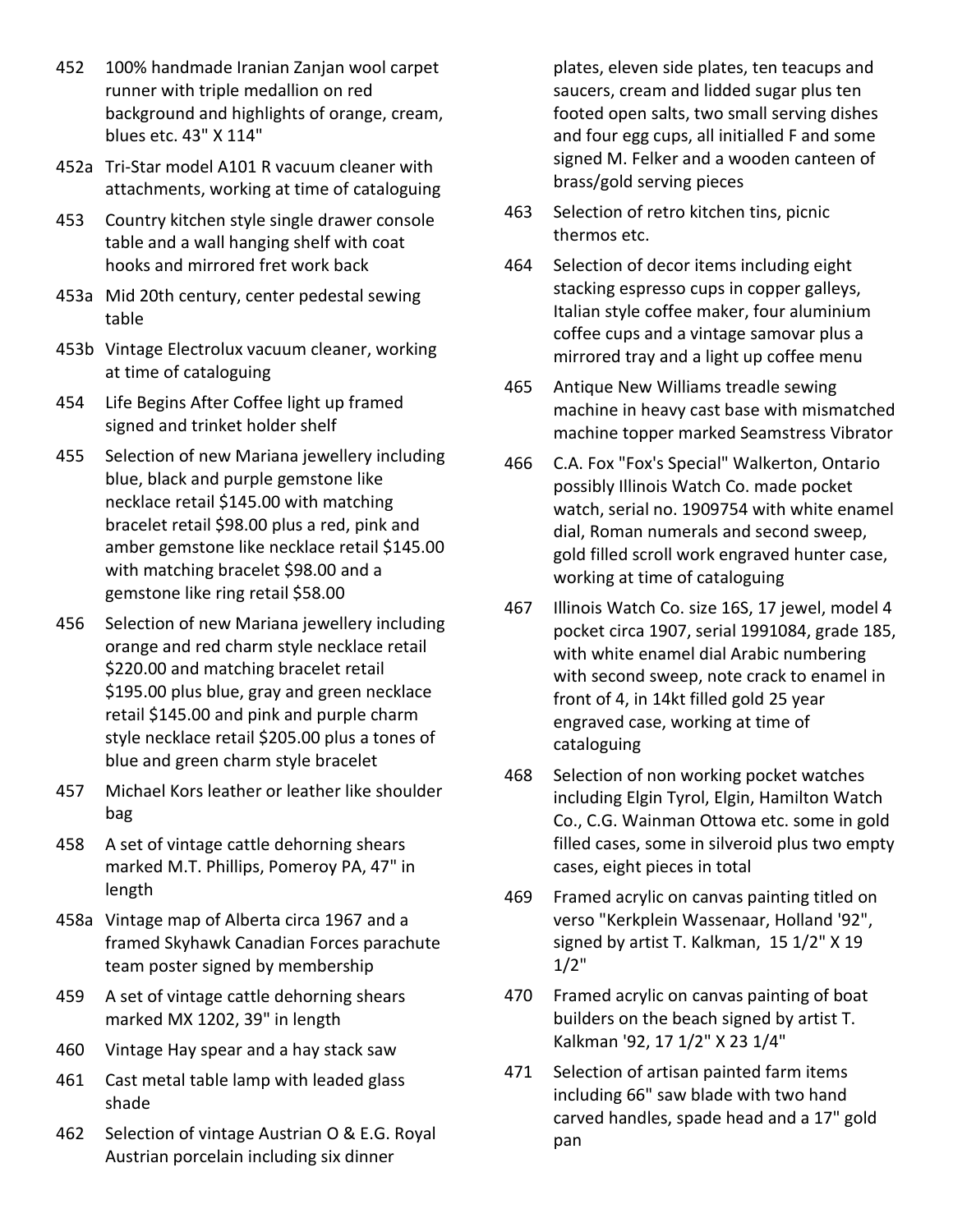- 472 Selection of metal signs, a framed wooden sign, an album of company stickers plus a large selection of bumper stickers
- 473 Antique five drawer bureau, appears to have original turned pulls
- 473a Five assorted vintage wood planes
- 474 Four replica Chinese Jian double edge swords with scabbards
- 475 Three replica Chinese Jian double edge swords with scabbards
- 475a Framed oil on paper painting titled on verso "Tumulus 52" by artist Robert Dmytruk, 12" X 30". Note: Not available for shipping. Local pickup only
- 476 Framed original oil painting titled on verso "Winter Visitor's" by artist May McCauley 8 1/2" X 11 1/2"
- 477 Vintage etching of a furnished room and a small framed Weber print titled "City Lights, Edmonton" dated '66
- 478 Selection of decor items including cast metal basket with stylized fruit and a pressed tin tray with stylized balls and fruit plus a four drawer Bombay style photograph organizer
- 479 Hand hammered brass jardinere, crystal table lamp and an Oriental porcelain table lamp, both with shades
- 479a Antique quarter cut oak Mission style pool table with slate top, knitted pockets, cue hangers, full length storage drawer and under shelf. Bumper to bumper dimensions are 76 1/2" X 38 3/8", made by The Brunswick- Balke-Collender Co. Includes selection of cues, balls, wall mounted ball storage, wall mount score board marked Riley Ltd. plus other small accessories and custom made three piece oak top to convert it to a dining table
- 480 Selection of Myott "Princess Elizabeth" dinnerware including five dinner plates, seven side plates, eight bread and butters, six teacups and eight saucers, lidded and open vegetable dishes, lidded sugar bowl and eight soup bowls etc. plus a tray lot of collectibles including one large and four

small silver-plate and glass swans, four teacups and saucers including Queen Anne, Paragon etc. Note: Not available for shipping. Local pickup only

- 481 Two piece Delane, Vancouver travel set including duffle bag and a bucket tote bag, each with leather accents plus a Chloe double handled purse
- 481a Toro brand Ultra Blower Vac variable speed leaf blower with attachments, working at time of cataloguing
- 482 100% handmade Iranian Tabriz wool throw rug with center medallion, overall floral design on cream background and highlights of blue, taupe, green etc. 28" X 48"
- 483 100% handmade Iranian Azarbijan wool carpet runner with triple medallion and highlights of blue, red, cream etc. 44" X 111"
- 484 100% handmade Iranian Zanjan wool carpet runner with overall geometric design and red background plus highlights of blues, taupe and cream etc. 46" X 112"
- 485 Small four drawer table top drawer unit, 15" in height
- 486 Selection of vintage Marvel comic books including "Phoenix, Excalibur, Spider Woman, Miss Marvel, Raika, The LIving Vampire and Dazzler", ranging in price from 25 cents-\$2.00, twenty three in total
- 487 Selection of vintage DC comic books including "Batman, The Flash, Black Lightening, Karate Kid, Super Powers, Metal Men, Ren & Stimpy, Swamp Thing, Star Trek, Blue Beetle, Ghosts, Camelot, Madballs, Claw, New Gods, Hercules Unbound, Arak, The Demon and Master of the Universe" ranging in price from 25 cents - \$1.25, thirty six in total
- 488 Selection of vintage comic books including Charlton, Star etc. including "Dooms Day, Robocop, Geronimo Jones, Ninja Turtles, Little Lulu etc.' ranging from 35 cents-\$3.00, thirty two in total
- 489 Ink on paper "Hidden Hermit" painting purportedly early 20th century, an unframed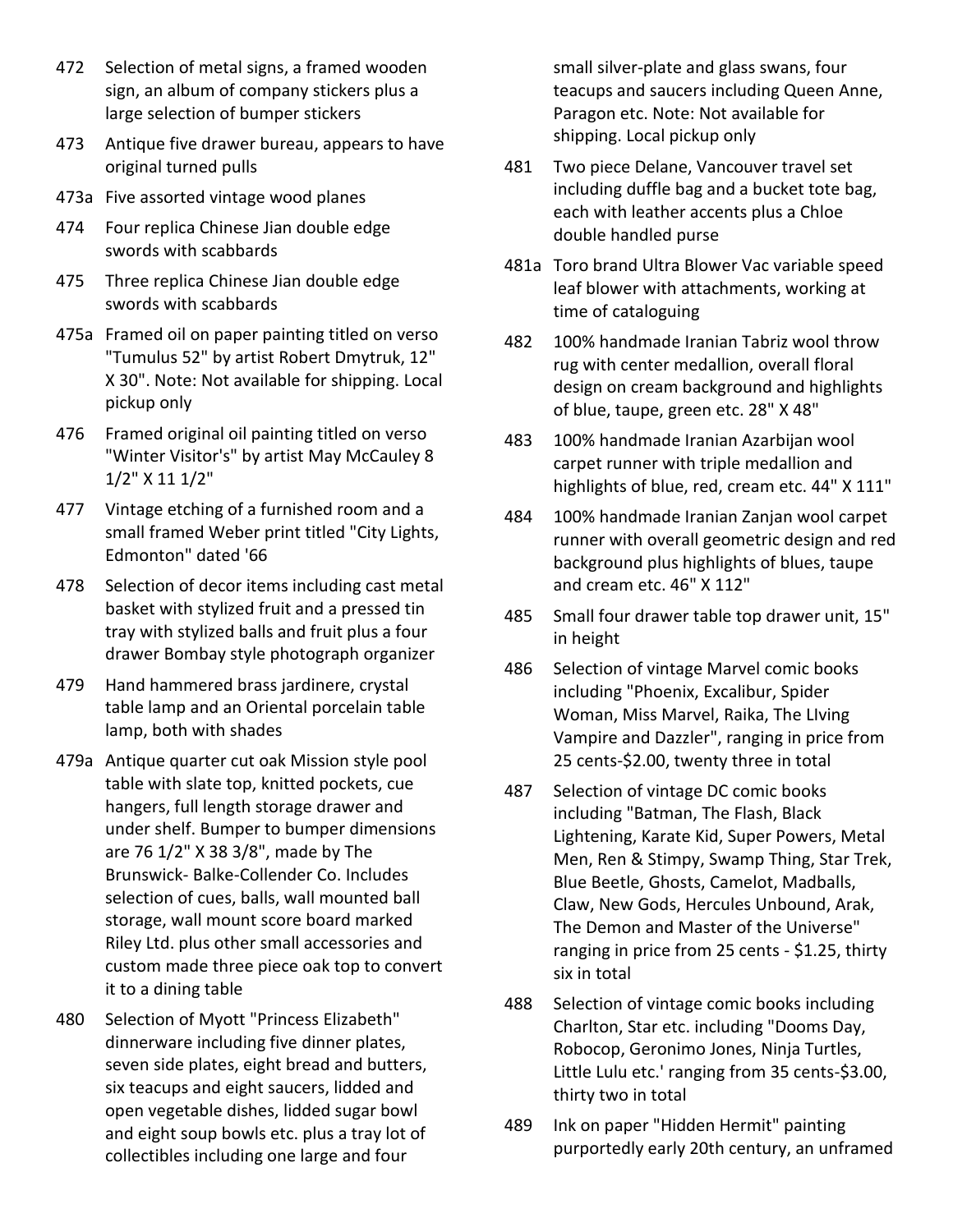"Lone Walker" painting with stamp, note has been taped to board and a coloured on paper "Call of Dawn" also purportedly early 20th century

- 490 Selection of Staffordshire "Liberty Blue" stoneware dinner ware including nineteen dinner plates, sixteen saucers, six tea cups and eight fruit nappies plus one water pitcher. Note: Not available for shipping. Local pickup only
- 491 Tray lot of vintage and collectible jewellery including beaded necklaces, bracelets, earrings, brooches, turquoise and amber like pieces etc.
- 492 Selection of antique and vintage collectibles including boxed set of gent's hair brushes, two straight razor, shaving brushes, leather strop, curling irons, small sadiron, coloured glass insulators, trivets, hand razor, cannon sans base etc.
- 493 Russet glazed ritual jar 2 1/2" in height plus two small scholar leisure stamps
- 493a Framed limited edition "Tranquility" Ducks Unlimited Exclusive print pencil signed by artist Robert Bateman 2159/7500 includes Ducks Unlimited Token framed with print. Note: Not available for shipping. Local pickup only
- 493b Framed limited edition print "Mystic Beach" pencil signed by artist E. Robert Ross, 96/550. Note: Not available for shipping. Local pickup only
- 494 Framed original watercolour painting of a lake and shoreline signed by artist T. L. Crossley 1945, 11" X 16"
- 495 Two pairs of 14kt gold earrings including white gold set with cushion cut topaz and yellow gold set with pink gemstones
- 496 Sterling silver and abalone shell jewellery including bracelet, clip-on earrings and a brooch
- 497 Selection of sterling silver jewellery including earrings, bracelet and pendant, all matching
- 497a Three piece parlour set with metal bases and bevelled glass tops
- 498 Two framed original paintings by Peter John Lafferty including stretcher framed acrylic on canvas titled on verso "Lake Hunters" 16" X 20" and unframed acrylic on board painting titled on verso "Fishing Net" 24" X 27", both painting signed by artist
- 498a Selection of metal yard accessories including trestle cages for vines and plants, fence hanging planters etc. Note: Not available for shipment. Local pickup only
- 499 Three original paintings including an unframed Voyager by artist Cora McArvell 18" X 22", framed dog sled team signed by artist Wm. Bonnet Flume 17" X 26" and framed plank painting titled on verso "On the Run" by artist R. Colebrook Keirstead, 17" X 21"
- 500 Tray lot of vintage and collectible jewellery including bracelets, beaded necklaces, pendants and chains, brooches etc.
- 501 Pair of matching floral pattern button tufted parlour chairs with scroll supports
- 502 Selection of primitive farm items including a bucksaw, a pressed metal tractor seat, a 47" yoke, a hay saw and a hay probe
- 503 Selection of primitive farm items including a bucksaw, a cast metal tractor seat, a 4" auger bit, and a single blade cutter plus a double handled cross cut saw
- 504 Vintage cream can painted white and two 19" tins with spigots, one sans lid
- 505 Pair of chrome and glass single drawer night stands
- 505a Rocco style dial phone, child's dial candlestick toy phone, cow bell and a pair of roller-skates with key
- 506 Selection of framed artwork including Group of Seven style print, double bird motif prints, French clown etc.
- 507 Shelf lot of vintage and hardcover books including books on Agriculture, Valley of the Giants, The Eyes of the World, James Hudson Taylor of China etc.
- 507a Vintage oak swivel open arm office chair made by Krug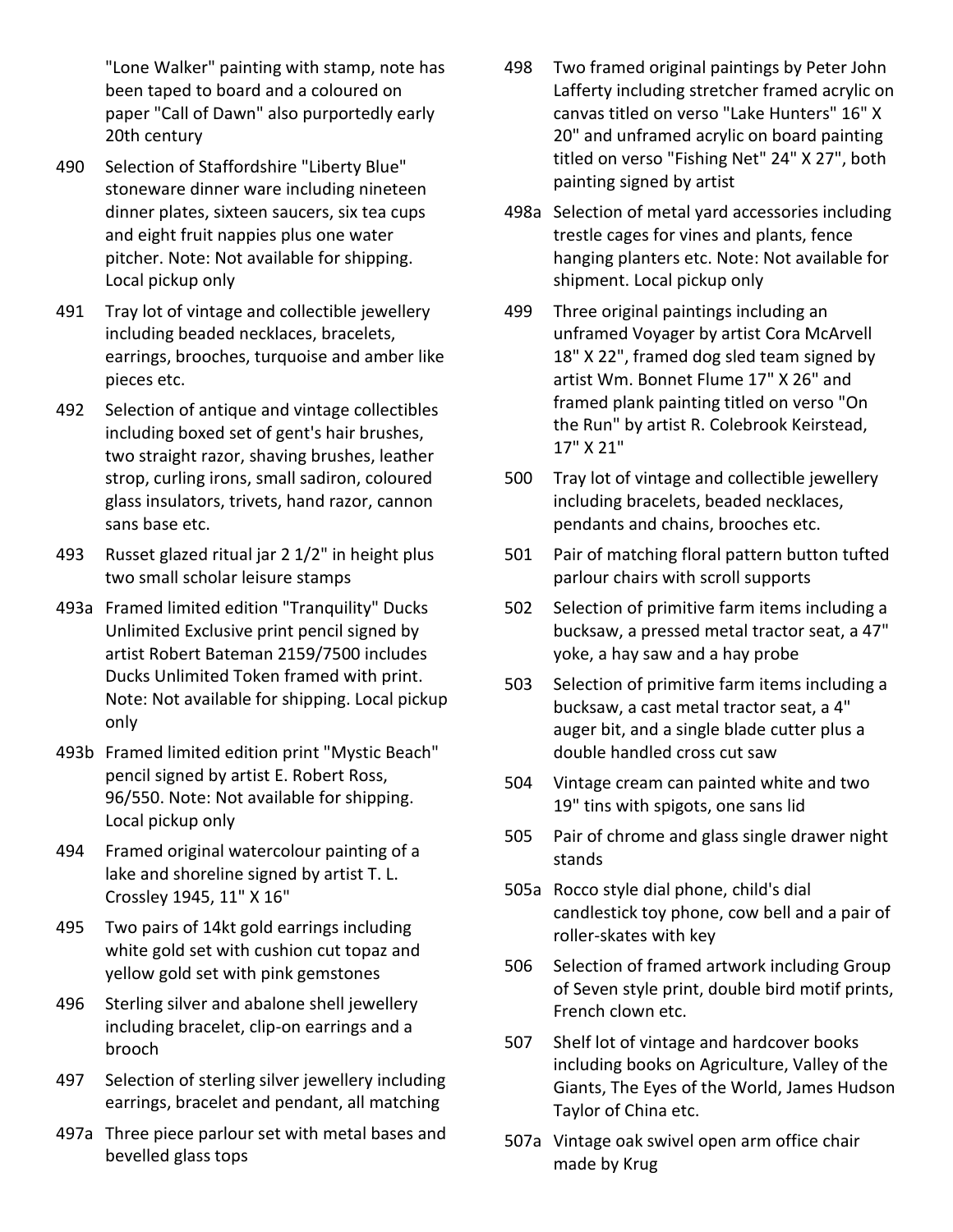- 508 Folding wooden chair with retain seat
- 508a Japanese made battery operated tin plate "Lucky Car", made by Marusan Toys, not tested at time of cataloguing
- 509 Large modern coffee table with painted pickled finish and bevelled smoke glass insert
- 510 Framed print of an open cockpit airplane "Ryan YPT-16"
- 511 Set of three graduated china stoneware Blue Willow platters and a English flow blue platter marked Brownfelds. Note: Not available for shipping. Local pickup only
- 512 Two Royal Doulton figurines including "My Love" HN2339 and "A Child from Williamsburg" HN2154
- 513 Antique two drawer mirrored dresser with painted finish
- 514 Selection of tobacco collectibles including vintage tobacco, snuff and cigarettes tins
- 514a Hanging wooden basket chair. Note: Not available for shipment. Local pickup only
- 515 Antique oak and metal bound steamer trunk with leather straps
- 516 Five vintage embossed glass ceiling shades
- 516a Small single drawer student desk 30" wide
- 517 Watercolour painting album featuring flower garden purportedly early 20th century and a colour and ink on paper scroll "Two Birds"
- 518 100% handmade Iranian Zanjan wool scatter rug with single medallion, red background and floral design plus highlights of blues, brown and cream etc. 29" X 50"
- 518a Selection of jewellery cases and chest and boxes, nine in total
- 519 100% handmade Iranian Karajeh wool scatter rug with center medallion, red background and highlights of cream, brown and blue etc. 30" X 48"
- 520 100% handmade Iranian Zanjan wool carpet runner with center medallion, red background and highlights in blue, cream, brown etc. 47" X 115"
- 521 Canadiana four drawer mirrored dresser
- 522 Selection of Inuit carvings and sculpture including soapstone seal on stone base by artist Rob Gruben Tuktoyaktuk N.W.T., note flipper on seal has been repaired, a vertebrae flower sculpture carved on bottom with CM . YK. 10, plus a Art Au Fax hand game etc.
- 522a Modern wrought iron six branch hanging chandelier with shades. Note: Not available for shipment. Local pickup only
- 523 Tray lot of vintage ephemera including Camp and trapping books and manuals, Ed Bauer Fur Company tags, Newspaper ads, catalogues etc plus two framed photographs and two unframed, featuring First Nations people and Fur trading
- 524 Four cowboy motif sculptures, two resin and two plaster including Lynx head, Native American limited edition chief bust and two cowboys
- 525 Selection of new jewellery including Elle "Time" wrist watch retail \$169.00 and Mariana charm style necklace retail \$225.00 and matching earrings retail \$72.00
- 525a Military foot locker with personalized script
- 525b Military foot locker with personalized script
- 526 Selection of new jewellery including Elle "Time" rose gold plated watch with pink enamel dial, a Elle sterling silver necklace retail \$119.00 and a Mariana charms style necklace retail \$205.00
- 527 Selection of new Mariana jewellery including shades of blue and iridescent with marquise blue gemstone like necklace retail \$\$260.00, blue and green charm like necklace, plus a red, amber and turquoise gemstone like necklace retail \$145.00 and matching bracelet retail \$97.00 plus a pair of jade like earrings retail \$75.00
- 528 Shelf lot of vintage and collectible bottles including cobalt medicine bottles, lidded sealers, soda bottles etc. Note: Not available for shipping. Local pickup only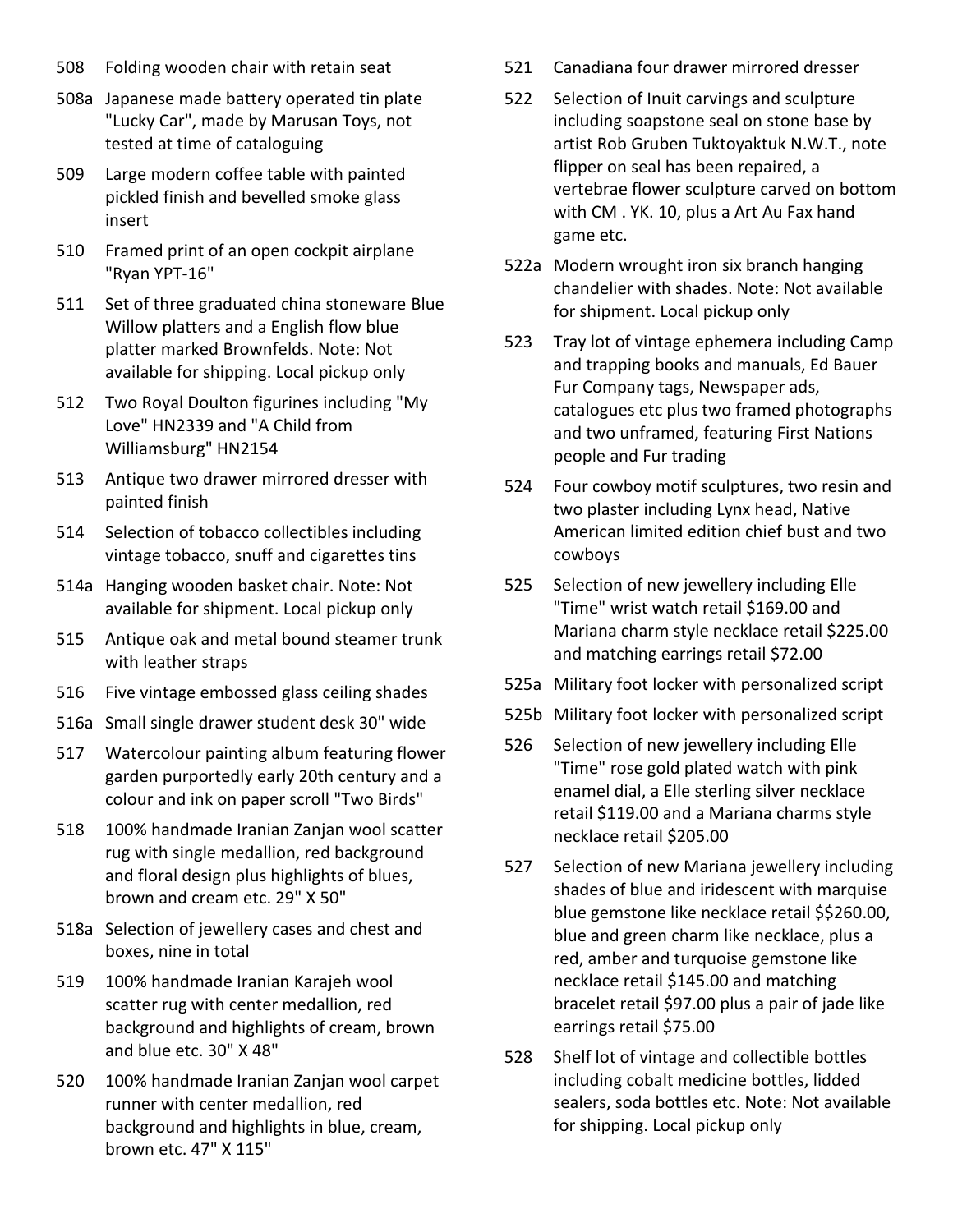- 529 Selection of vintage 8mm films including Exposition 58, Kiko The Kangaroo, Circus at the Zoo, Woody Woodpecker, Hop along Cassidy, Polynesian Nudist etc.
- 529a Antique mahogany balloon back dining chair back
- 530 Vintage six branch chandelier with hanging glass lustres
- 531 Jewel box and contents including rings, enamelled charms, bracelets, watches, necklaces, earrings, chaised bracelet etc.
- 532 Selection of vintage collectibles including mini torch, miner's head lamps, glass insulators, skates, sadirons, tools, oiler etc.
- 533 Curved glass English curio cabinet with original lithographed mirrored back, glass shelves and carved ball and claw feet
- 533a Two wooden and tin pagoda style garden candle holders with glass panels 58" in height. Note: Not available for shipment. Local pickup only
- 534 Four swords including three Chinese Jian double edged swords, note two with sticky scabbards, plus single edged blade with no handle or scabbard
- 535 Two framed etchings and a framed architectural Quebec scene
- 536 Unframed limited edition print "Old House Haliburton" by AJ Casson 491/695
- 537 Two decor mirrored cubes including 14" and 17"
- 537a Two tray lots of china collectibles including cups and saucers, Elizabethan, Adderly, Paragon, Queen Anne etc
- 538 Two framed and autographed Edmonton Oiler's photographs including Dave Semenko and Mark Messier
- 538a Small table top coffee grinder and 10" long barrel with stand
- 539 Large framed hand signed photograph "Best Wishes your pal Wayne Gretzky 1988". Note: Not available for shipping. Local pickup only
- 540 Framed photograph of Phil and Tony Esposito, faintly hand signed by both while

playing for Team Canada 1988, complete with COA. Note: Not available for shipping. Local pickup only

- 541 Vintage light up Mephisto Finest Walking Shoes light up advertising wall sign, 26 1/2" X 20", working at time of cataloguing. Note: Not available for shipping. Local pickup only
- 542 Three ivory miniatures including carved elephant ivory polar bear initialled on underside, 1" in height, a marine ivory penguin and baby plus a small seal on vertebrae plinth
- 543 Three carved vertebrae miniatures including a walrus with inset tusks 1 1/2" in length and two seals, all signed by artist Sandy Maniapik, Pangnirtung, Nunavut
- 544 Four hockey prints including three dry mounted boards, two of Gretzky and one Brett Hull and a framed Edmonton Oiler's Taylor Hall
- 545 Vintage Walk/Wait Street light, currently set up for walk, made by Durasig
- 545a Selection metal yard accessories including three torches, planter hangers, plant pots etc. Note: Not available for shipment. Local pickup only
- 546 Four vintage commodes including Wilkinson Ltd. England ironstone with lid, a Tunstall English commode etc. Note: Not available for shipping. Local pickup only
- 547 Two antique oak framed photographic prints including "Cupid Awake" and "Cupid Asleep" both marked copyright 1897, outside dimension 35" X 29" each. Note: Not available for shipping. Local pickup only
- 548 Two pairs of vintage children's shoes including saddle shoes with Goodyear rubber soles and a pair of leather dress shoes plus a pair of bronzed baby shoes
- 549 Two pairs of antique leather ladies shoes including a pair of high heeled lace up and low heeled lace ups
- 549a Framed acrylic on canvas abstract painting titled on verso "Red Racer" and signed by artist Ahfilli (?) 25" X 49"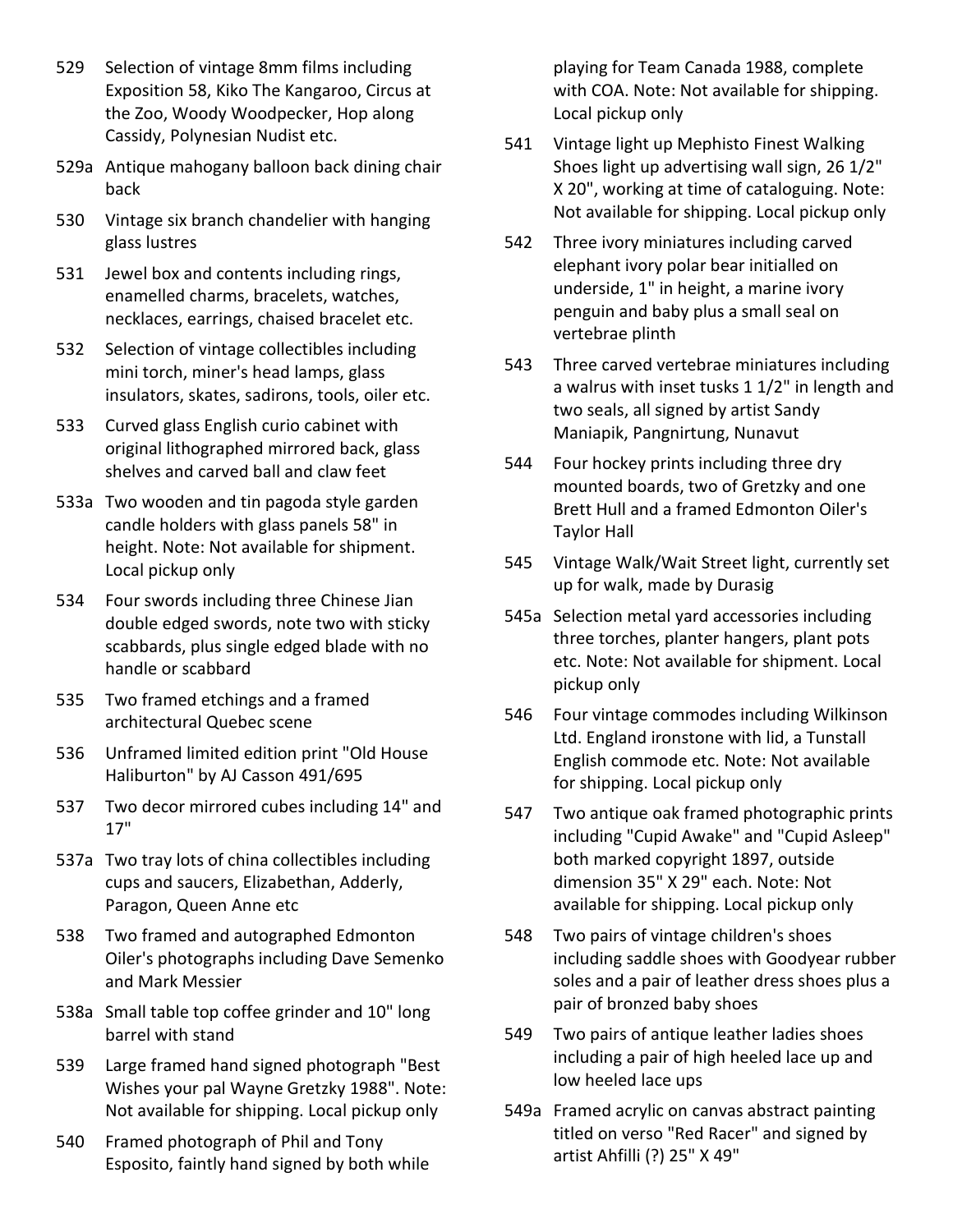- 549b Mixed media abstract artwork titled on verso "Twenty Five" and signed Bruce Dunbar, 22" X 27"
- 549c Framed print of anchored boats
- 550 Selection of vintage DC comics, all Superman, ranging in price from 35 cents - \$27.50, eleven in total
- 551 Selection of vintage DC comics including "Firestorm, Superman Action, Secret Haunted House, Super Villians, Bewulf, Green Lantern and Justice League", ranging from .25- \$1.50, twenty one in total
- 552 Selection of vintage DC comics including "Weird War, Commando, Men of War, Jonathon Hex and Scalp Hunter" ranging for 25 -75 cents, thirty seven in total
- 552a Large Ikea "Hovet" full length mirror 77" X 31" and a decor chandelier themed print
- 553 Decor print titled "Decorative Horse II' . Note: Not available for shipping. Local pickup only
- 554 Blue porcelain Sevres style lidded jewellery casket with hand painted gilt detailing and a Meissen style blue porcelain etc.
- 554a Selection of vintage cameras including Jiffy Kodak V.P., Brownie Junior Six-20, Brownie Target Six -16, Photoflex Synchro MX, a No.2-C Kodak Junior etc.
- 555 Two texturized original artworks signed by artist Joule, both with overall dimensions including frame 15 1/4 X 13 1/4"
- 556 Two hand augers and a two gallon Alberta Potteries crock
- 557 Munro Games hockey game with original box and one game ball and a Simpson Sears game board with original box
- 558 Five gallon Medalta stoneware crock no lid
- 559 Arrow brand EBN320 R.E.D. Professional electric brad nail gun with fitted case
- 560 Wood cased "Vermont" by Assegal 31 day chiming mantle clock, working at time of cataloguing
- 561 Vintage gold tone suite of crystal gem like jewellery including necklace and matching earrings
- 562 Boxed suite of signed Weiss crystal gemstone like jewellery including necklace, matching earrings and bracelet, note in original Albert Weiss jewel case
- 563 Four pairs of vintage signed Weiss crystal gemstone like earrings
- 564 Selection of hardcover books including World War II, Our Glorious Century, Bear Portraits etc. Note: Not available for shipping. Local pickup only
- 565 Pair of vintage single branch wall mount candle holders with hanging lustres up cycled and mounted on wood like wall mount plaques, note no longer operate as lights, 24" X 24"
- 566 100% handmade Iranian Hamden wool carpet runner with overall geometric design and highlights of blue, green, taupe etc. 29" X 128"
- 567 100% handmade Iranian Qarajeh wool carpet runner with multiple medallions and red background plus highlights of orange, green and blue etc. 38" X 144"
- 568 100% handmade Iranian Zanjan wool carpet runner with triple medallion, blue background and highlights of taupe, red, cream etc. 37" X 111"
- 568a Setting for four of Noritake Parkhill dinnerware including dinner plate, luncheon plate, tea cups and saucers, plus a Noritake hand painted gilt edge bowl, a Nippon hand painted bowl and a milk glass egg plate. Note: Not available for shipping. Local pickup only
- 569 Mid century modern design cedar lined blanket box with drawer made by Honderich with contents including tablecloths etc.
- 570 Two African treenware carvings including hippopotamus 13" in length and a 12" rhinoceros, both possibly ironwood
- 571 Vintage treenware figural mermaid with jug carving 23 1/2" in height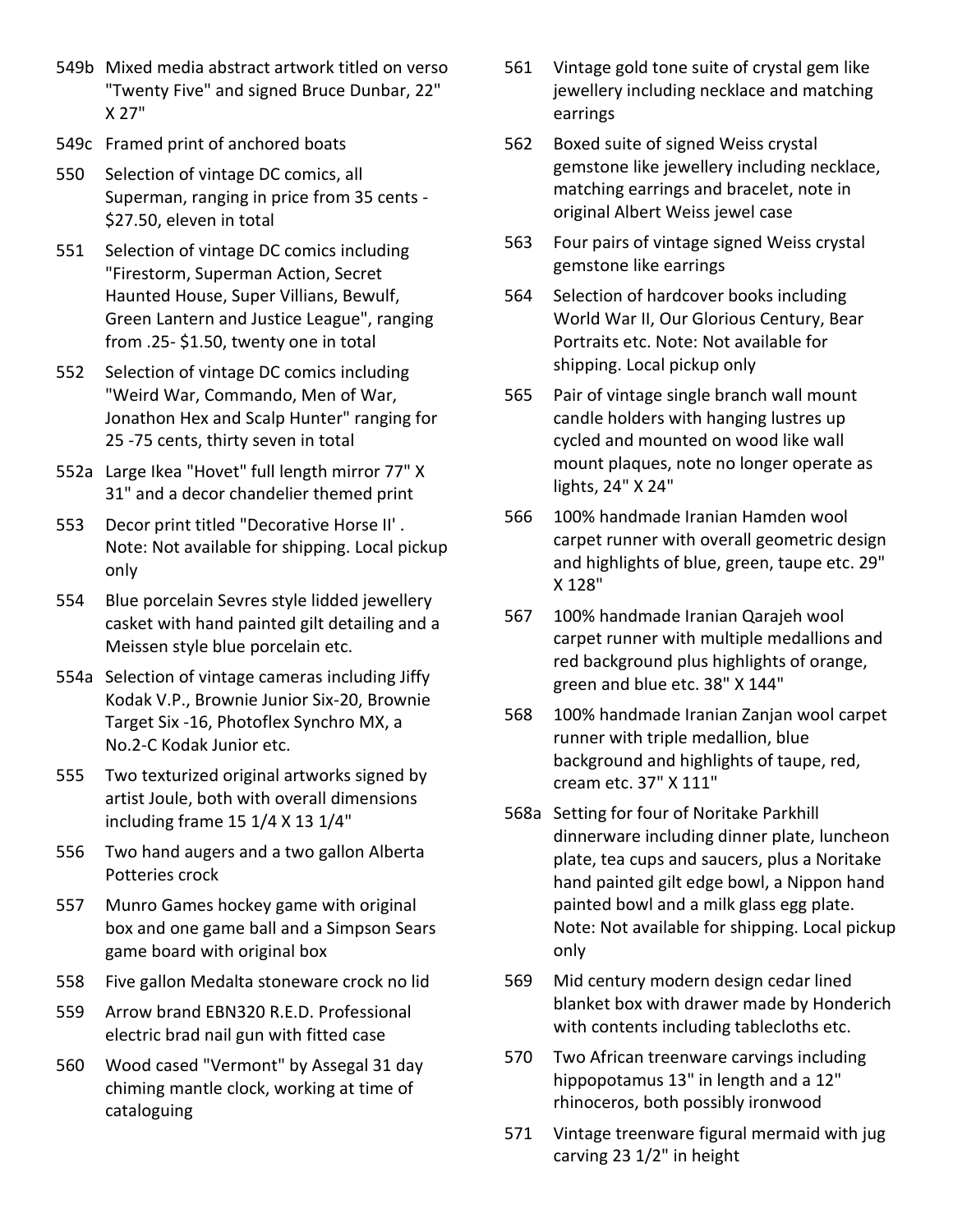- 572 Vintage ironwood African treenware figure 23 1/2" in height
- 573 Pair of shield back side chairs and a single drawer side table
- 574 Selection of decor artwork including 56" X 40" stylized feather and three small 17" square gold abstract pictures. Note: Not available for shipping. Local pickup only
- 575 Selection of Royal Albert "American Beauty" china dinner ware including six dinner plates, four luncheon plates, six cups and saucers, four fruit nappies and a snack tray plus one shaker. Note: Not available for shipping. Local pickup only
- 575a Galle style table lamp, 19" to top of harp
- 576 Large Venetian ruby glass pedestal bowl with hand gilding and hand painted florals, 12" in diameter. Note: Not available for shipping. Local pickup only
- 577 Antique style French design sideboard with two curved glass doors and center curved matched grain door, attached decorative ormolu and includes mismatched marble top, approximately 67" wide
- 578 Two framed prints including "Working Together" by Don Cardinal and limited edition "Line Camp" pencil signed by artist Clay Stedman 96/1000. Note: Not available for shipping. Local pickup only
- 579 Gilt framed decor print featuring a flower garden with figure. Note: Not available for shipping. Local pickup only
- 580 Vintage 13" Oriental vase with under glazed dragon and chrysanthemums design
- 581 Celtic influenced three legged stool with carved high back and a heavily carved and inlaid occasional table
- 582 Tray lot of vintage and collectible jewellery including beaded bracelets, diamante bracelets, necklaces, bangles, pendants etc.
- 583 Lot of six Coalport hand painted India Tree cups and saucers plus nine retro pink cherry blossom glass dinner plates 9" in diameter. Note: Not available for shipping. Local pickup only
- 584 Framed limited edition print "For Sale By Owner" and pencil signed by artist Joan Healey, 363/550
- 585 Aristo-Craft Trains G gauge 1:29 scale, compatible with 1:32 scale Canadian National Railway steam locomotive ART-21416 with matching tender and original boxes, not tested at time of cataloguing, note one broken plastic wheel connector
- 585a Master Control 20 Power Center, power controller with walk around corded remote plus volt and amp. meters mounted on board, not tested at time of cataloguing
- 585b Artisto-Craft Trains track cleaning car ART-46950 with original packaging
- 585c G gauge Mobilgas tanker car
- 585d G gauge CNR box car
- 585e G gauge GNR box car
- 585f G gauge caboose with smoke and lights, "Lehigh Valley", not tested at time of cataloguing, note was user painted and labelled
- 585g G gauge caboose with smoke and lights " Golden Comet" not tested at time of cataloguing, note user painted and labelled
- 585h Aristo-Craft Trains G gauge 1:29 scale steam locomotive tender with sound ART-21802, not tested at time of cataloguing, includes original packaging
- 585i Two boxed G gauge bridges including Aristo-Craft no. 7101 covered bridge and a Lehmann-Gross-Bahn open trestle bridge
- 586 Five pieces of decorative art glass including pink signed Val St. Lambert swirl bowl, Italian Murano copper and silver inclusion bowl, three unmarked believed to be Murano bowls
- 587 Selection of wrought iron garden fencing including three 30" tall X 36" sections, two sections 24" X 30" and three sections of 78" X 24" plus four pie shaped corner sections. Note: Not available for shipment. Local pickup only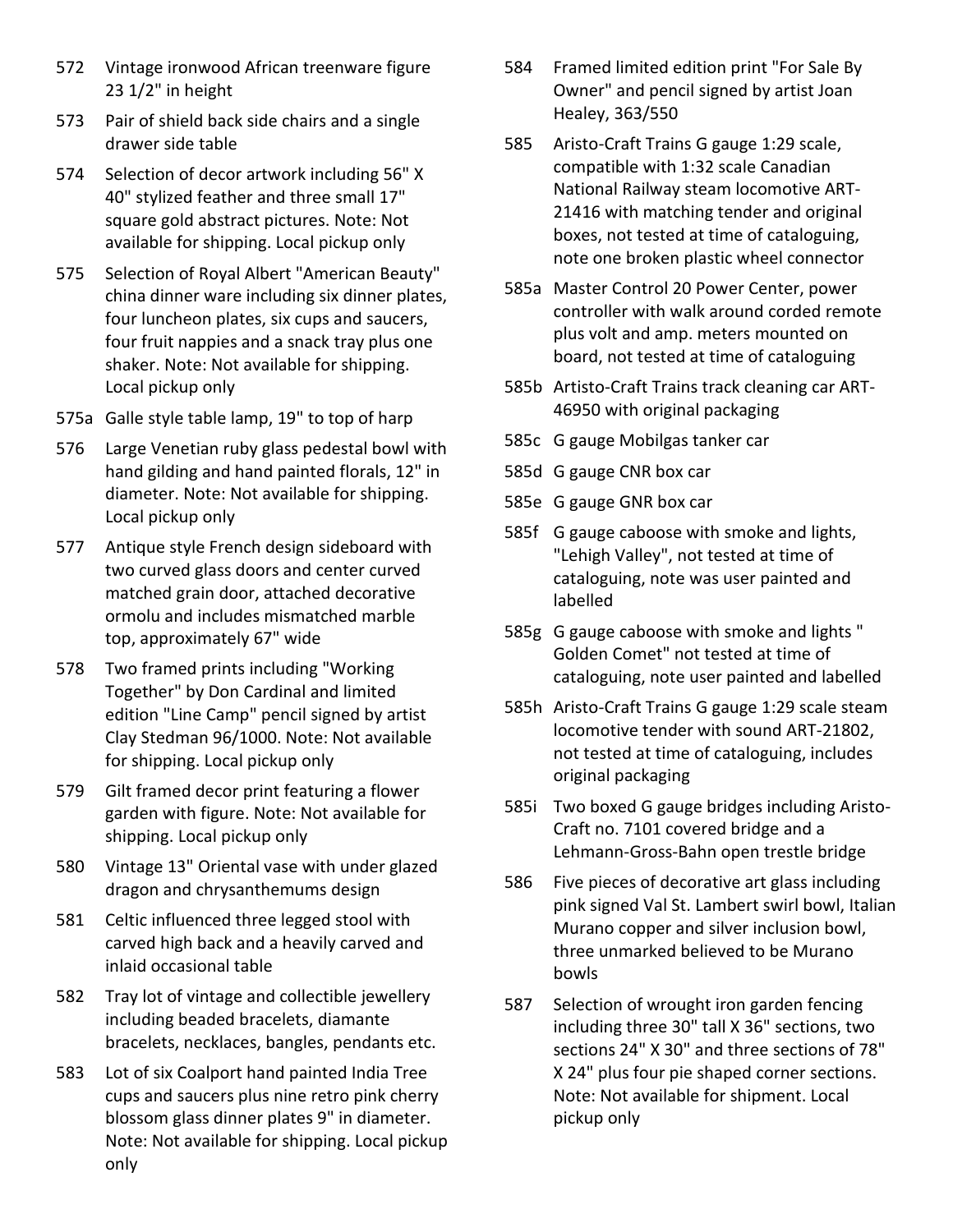- 588 Two framed artworks including a June 3rd 1944 Star Weekly magazine cover print and "The History of Canada" with inset gold postage stamp medallion. Note: Not available for shipping. Local pickup only
- 589 Pair of Harley Davidson men's leather riding boots, size 9 and a size large DOT half helmet
- 590 Twelve antique Queen Victorian diamond jubilee 1837-1897, 7" plates with depictions of young Victorian and old Victoria in transfer ware with hand enamelled detailing
- 591 Antique copper boiler and a retail scale with brass hopper
- 592 Twenty five count new Fashion scarves including twelve still in packaging
- 593 Junior No. 2 Swedish made hand crank cream separator, note mechanism needs adjusting
- 593a Vintage blue steamer trunk with brass coloured decoration and tray 21" X 36"
- 594 Shelf lot of collectible beer steins, some with pewter lids etc. Note: Not available for shipping. Local pickup only
- 595 Wedgwood footed flower bowl and a Krosno Polish glass water decanter with drinking glass
- 596 Twelve vintage round bottom wine bottles including two torpedo bottles, green glass etc. Note: Not available for shipping. Local pickup only
- 597 Two vintage cream cans including one with upholstered stool top
- 598 Two African treenware carvings including 17" figural carving and a seated monkey
- 599 Selection of vintage toys including pedal trike, Viewmaster with four slides, FisherPrice radios, Mickey Mouse record player, 110 volt steel child's oven made by Tudhope Metal Specialties Ltd. etc.
- 600 Selection of vintage Marvel comics including "The Amazing Spider, hand signed by Stan Lee at Calgary Expo 2013, Marvel's Book One; A Time of Marvels
- 601 Portable hand crank Singer sewing machine in dome top quarter cut oak case, note no case key included
- 602 Selection of vintage collectibles car motif money banks, eight in total
- 603 Selection of vintage collectibles including two candle lamps with coloured fresnel lenses, wall mount match box, glass insulator, miners head lamp and wall mount, straight razor etc.
- 604 Unframed limited edition serigraph titled "Birth" pencil signed by artist Roger Kakepetum 11/99
- 604a Unframed limited edition print titled "Companions" pencil signed by artist Odjid 34/100
- 605 Oriental influenced open arm parlour chair
- 605a Natural Gas, stainless steel "Master Chef" not tested and not cleaned
- 605b 27" diameter solarium table with three chairs
- 606 100% handmade Iranian Hamden wool carpet runner with center medallion, red background and highlights of blue, taupe, orange etc. 38" X 120"
- 607 100% handmade Iranian Zanjan wool carpet runner with overall geometric design and highlights of black, red, blues, note personalized by the weaver, 48" X 126"
- 608 100% handmade Iranian Ardebil wool carpet runner with triple medallion, gray background, stylized floral design with highlights of red, taupe, pink etc. 46" X 115"
- 609 Selection of vintage and antique collectibles including metal coal hod with shovel, electric toaster, small coffee grinder, milk bottles, a portable Columbia Graphonola gramophone in need of work, and a selection of 78 rpm records etc.
- 610 Selection of vintage glass and porcelain collectibles including gold overlay drinks decanter with six matching glasses, five toast racks including Carmargue and Masons plus six pie birds and a 9 1/2" pinwheel crystal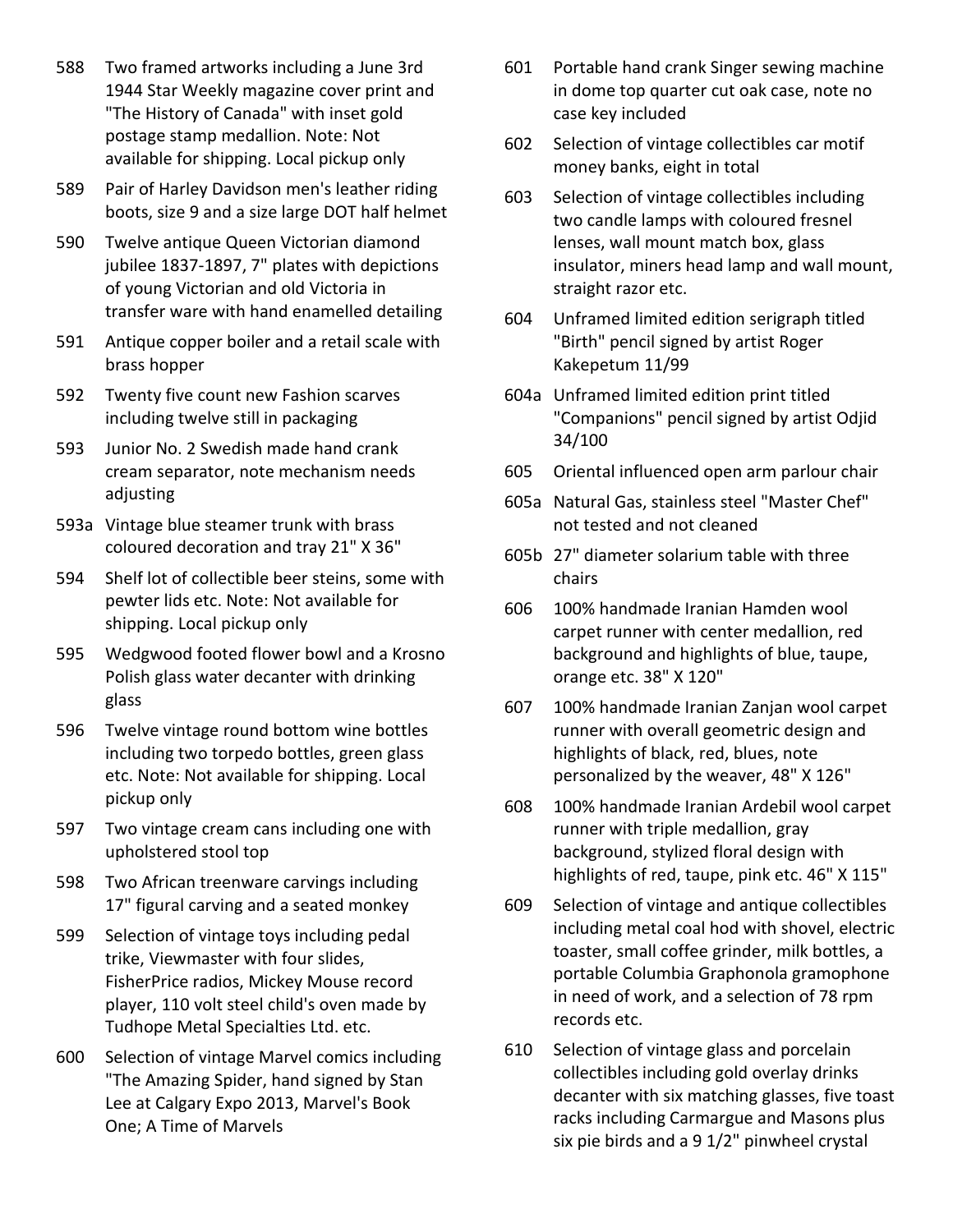pitcher. Note: Not available for shipping. Local pickup only

- 611 Four Limoge serving pieces including 15" platter, two lidded vegetable dishes and a covered sugar bowl. Note: Not available for shipping. Local pickup only
- 612 Six pictures frame with content. Note: Not available for shipping. Local pickup only
- 613 Antique plough plane and a hand saw
- 613a Small brass samovar 13" in height with six glass lined cups, spoons, burner and tray
- 614 Six vintage gas torches and a welder's leather smock
- 615 Selection of vintage collectibles including a pair of Mexican made spurs, a brass single spur with buffalo head decoration, chainmail glove, pair of small coach lanterns with mounts, an Oriental dragon motif brass pot with enamelled handle, brass coat hooks and a trap motif wall clock, working at time of cataloguing etc.
- 616 Horse motif brass set of companion tools, a brass figure of a bucking horse and rider and a coal bucket and contents including four horse motif coat hooks, a horse motif door knocker and a cowboy boot
- 617 Safari Adventure series spotting scope D=60mm with original box and Optex tri-pod
- 618 Pair of amber fading to clear iridescent bud vases 9 1/2" in height and a pink cornflower lidded jug
- 618a Vintage spinning wheel
- 619 Single 460 ltr. Oil container on metal stand, appears to be mostly empty. Note: In operation up to a month ago in local shop. No reason to think there is any contamination issues
- 620 Two 500 litre oil containers on metal stand, not both contain what appears to be approximately 5 ltrs. of motor oil each. Top 5W20 Penzoil and bottom 5W30 oil. Note: In operation up to a month ago in local shop. No reason to think there is any contamination issues
- 621 Three 265 ltr. oil containers on metal stand with what appears to be over 30 ltrs. of 5/40 synthetic in bottom container, Mid container with minor amount of 540 Pennzoil and top container marked Quartz 5W30 with minor amount of product. Note: In operation up to a month ago in local shop. No reason to think there is any contamination issues
- 622 Thirteen crystal decanters including one matching set of three etc. Note: Not available for shipping. Local pickup only
- 623 Selection of primitive farm items including bucksaw, pressed steel tractor seat, a 36" saw, small yoke and a single edge chopper
- 623a Two swivel office chairs, in used condition
- 624 Large selection of silver-plate collector spoons in three wooden displays, note glass replacement needed for two. Note: Not available for shipping. Local pickup only
- 624a Selection of vintage collectibles including wooden bellows, two sadiron, trivets and decorators cannons
- 625 New in box "The Tempest" table top torch with bottle of Ambiance Fuel
- 626 Four vintage pressed glass ceiling shades and a milk glass torche lamp shade
- 627 Three pieces of vintage collectible glass including 1/2" double handled yellow glass trumpet vase, an amber glass hobnail pitcher and an iridescent glass vase with fluted edging
- 628 Selection of Cauldon bone china including double handled snack tray, six 6 1/2" diameter side plates, 4 1/2" diameter bowl, lidded ewer and an open sugar bowl and cream jug
- 629 Antique quarter cut oak two tier nouveau influenced occasional table on delicate reeded supports
- 630 Antique Morse code telegraph with bell enunciator and an antique carpet beater
- 631 Eight vintage Alberta licence plates including 1922, 1944, 1948, 1952, two1953, 1954 and 1956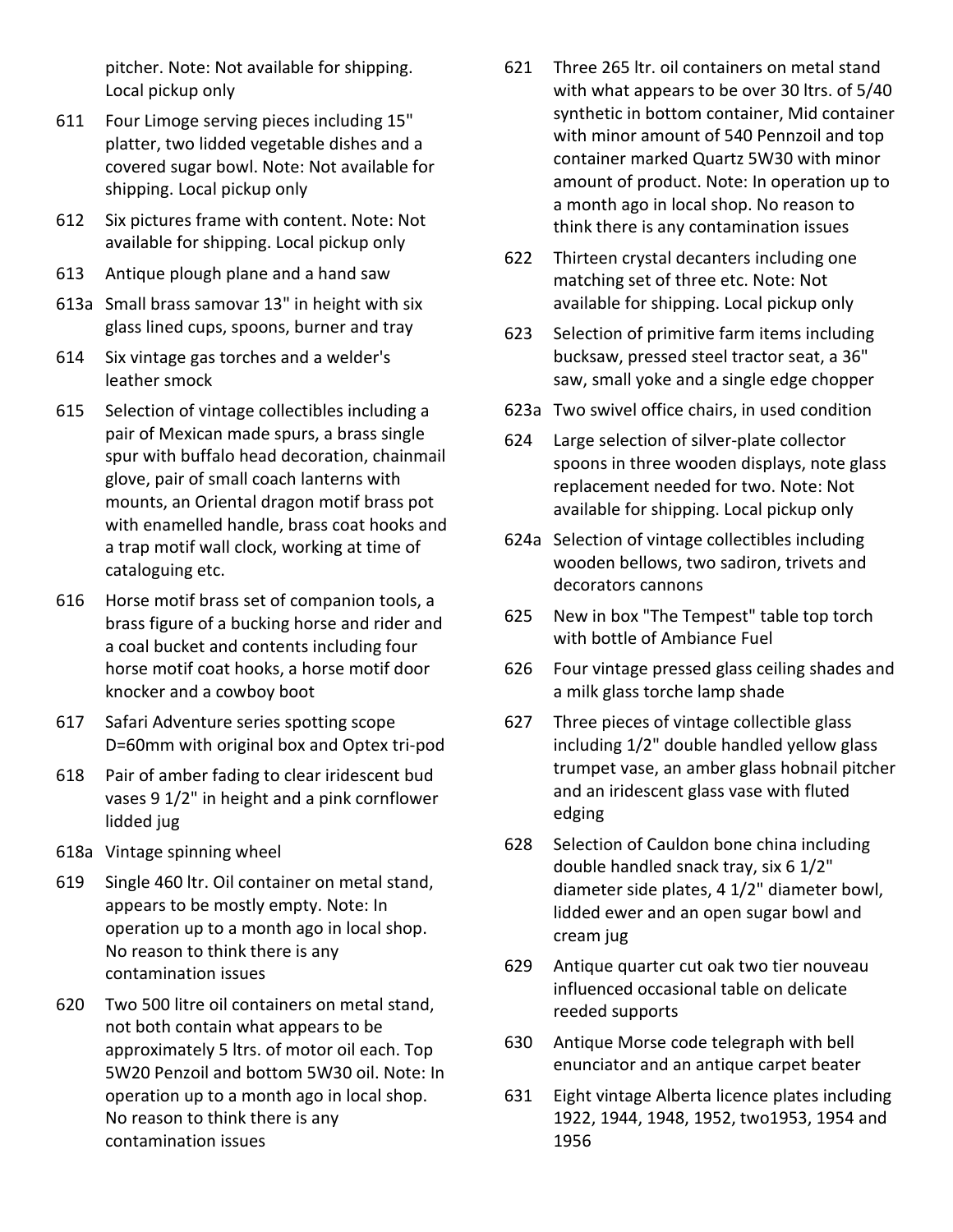- 632 Seven vintage Alberta licence plates including 1954 Farm truck, 1958 Farm truck, 1960 C-Urban, 1961 Farm Commercial, 1963 Farm Commercial, 1966 and a 1968
- 633 Eight Alberta licence plates including 1935, 1938, 1942, 1948, 1952, 1953, 1954 and 1969 Farm plate
- 633a Collectible 1960's Electrolux padded lift lid vacuum storage container, no vacuum
- 634 Eight Alberta licence plates including 1944, 1946 1947, 1948, 1949, 1950, 1954 and 1973 Farm plate
- 635 Eight Northwest Territories vintage licence plates including 1952, 1953, 1954, 1961, 1964, 1966, 1969 and an undated plate
- 636 Eight Northwest Territories vintage licence plates including 1966, 1969, 1970, 1971, 1974, 1977, 1979, and a 1973 RCMP Centennial
- 636a Pair of chrome style table lamp with shades, 27" to top of shade
- 637 Eight Northwest Territories vintage licence plates including a 1966 with a 1969 decal, three 1970, 1977, two 1979 and a 1983
- 638 Eighty nine Northwest Territories licence plates ranging for 1983 to 2011
- 639 Forty one vintage licence plates, various provinces including some vanity plates
- 640 Jewellery maker's bags including rings, watches, necklaces, earrings etc.
- 641 Two primitive Canadiana single door wash stand with white milk paint type finish
- 642 Selection of camera accessories including Vivitar 72mm auto zoom lens, note loose use for parts. Minolta MD 28mm lens, Tele Tokina 1: 516 F=350mm lens, lens case etc.
- 642a Stanley No. 45 wood plane and box with thirteen cutters
- 643 Five framed Mona Thrasher prints including set of four open edition "The Four Seasons" and signed limited edition "Arctic Odyssey" 30/450. Note: Not available for shipping. Local pickup only
- 644 Semi contemporary leather side chair by Burnhardt
- 645 Antique five drawer matched grain bedroom chest with simulated column decoration and turned wooden knobs, need tlc.
- 646 A Kay model K100 junior guitar in fitted hard case and a violin in fitted case with bow
- 647 Selection of vintage cameras including Kodak Junior, Ventura Deluxe, Kodak Bullet, Vitomatic I etc.
- 648 Pair of matching burgundy wing back chairs by Baltzan
- 648a Two terracotta plant pots, one with floral decoration, each approximately 16" in height. Note: Not available for shipment. Local pickup only
- 649 Two leather side chairs, both with nail head decoration
- 650 Small single pedestal antique desk with leather writing surface including on fold down extension, 27" in height and 34" wide, child sized (?)
- 651 Selection of antique phones and accessories including bakelite and wooden, note the bakelite dial phone has had glue repair
- 652 Large selection of cameras and accessories including flashes and external lighting, lens hoods, point and shoot cameras, camera bag, Reflectasol portable bounce light system, movie reviewer, Polaroid Sun 600, Cannon Canovision 8 video camera etc.
- 653 Antique quarter cut oak Mission style hall stand with bevelled mirror, flip seat and brass hooks, overall dimension, 30" outside arm to arm and 82" in height
- 653a Semi contemporary spindle back two seat settee with tapestry upholstery
- 654 Selection of vintage and new camping items including a Howe Canoe carrying shoulder yoke, a new in box River Trail kerosene lantern, vintage gas can with built in spout, portable camps stove and a vintage oar
- 655 Selection of animal control items two lariats, a set of hog nose ring pliers, a neck animal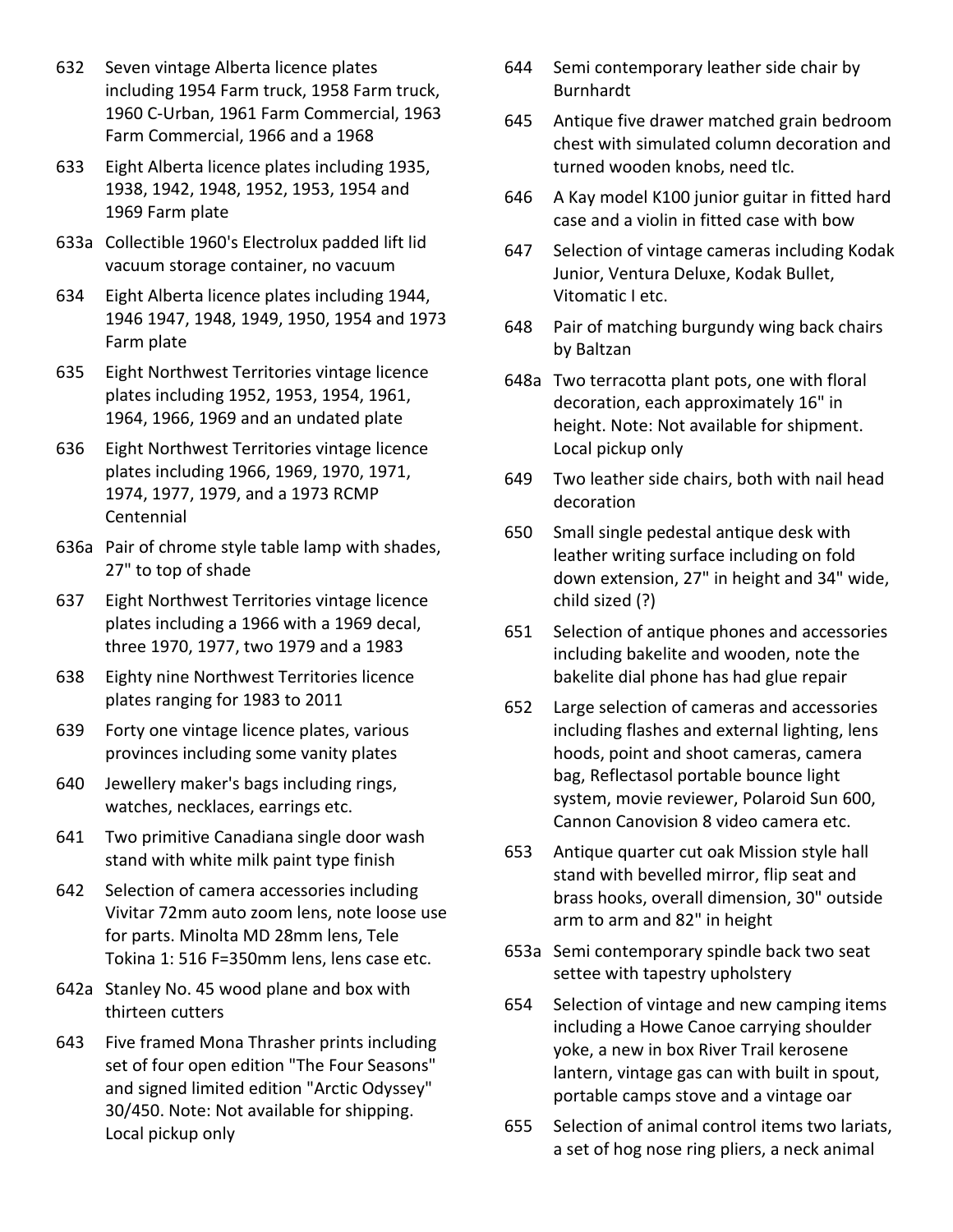restraint, a nose ring with lead and two rat traps etc.

- 656 Large selection of vintage hand tools including adjustable wrenches, pipe wrenches, pliers, hammers, hand drills, hand grinders etc.
- 657 Vintage oak cased electric wind, weight driven Master clock as used to synchronize hospital clocks , working at time of cataloguing
- 657a Three matching and one non-matching terracotta planters including 10" and one 14". Note: Not available for shipment. Local pickup only
- 657b Two matched design terracotta planters including a 13" and a 16". Note: Not available for shipment. Local pickup only
- 658 100% handmade Iranian Zanjan wool carpet runner with triple medallion and red background plus highlights of blue, cream, taupe etc. 34" X 112"
- 659 100% handmade Iranian Zanjan wool carpet runner with multiple medallions on soft red background, triple border and highlights of brown, blue and orange, 33" X 96"
- 660 100% handmade Iranian Zanjan wool carpet with center medallion and red background plus highlights of brown, blue, pink etc. 48" X 92"
- 661 Antique oak cased Northern Electric field telephone
- 662 Small antique sterling pocket watch with British sterling hallmarked heavily engraved Hunter case, soft pink enamel dial with gold coloured accents and Roman numerals, serial no. 6500279, note watch is non working, plus attached sterling watch chain, watch key and English Edward VII coin
- 663 Selection of vintage and antique collectibles including razors, "The Yorkshire Bite" strop, set of Oster clippers in original box, wooden nut bowl with mallet, brass animal figures, coloured glass insulators, sadirons etc.
- 664 Selection of sports ephemera including thirteen unopened O-Pee-Chee hockey

cards, all 1991-1992, nineteen unopened Score hockey cards from 1991, five MacDonald's Upper Deck unopened hockey cards, assorting single trading cards in hockey, football, basketball and baseball, a laminated Pavel Bure poster on wood, a wood like 3D hockey wall plaque and assorted hockey magazines etc.

- 665 Two wood and metal washboard and a Warranty No. 11 wringer plus a Cop-R-Loy Rapid Washer laundry poss stick
- 666 Selection of vintage dial phones including bakelite
- 667 WWII era AM bubble Sextant IXA 6B/218 no. 13505/42 with original bakelite case, note tape covering loonie sized hole in case
- 667a Five stacking primitive file drawers
- 668 Selection of vintage tins including tobacco tins, Maxwell house, Sweet Caporal Tobacco, Will's Fine Cut Tobacco, British Consuls tobacco etc. Note: Not available for shipping. Local pickup only
- 669 Antique walnut coal hod adorned with brass military insignia
- 670 Metal milk bottle rack containing twelve vintage glass milk bottles, a Paymaster cheque writer, metal ammo tin, a selection of comic books including Archie, Spiderman etc, a sadiron with handle and a vintage Walmart Pepsi watch
- 671 Three framed artworks including C.M. Russell print "War Party", limited edition print "Packing Out" pencil signed by artist E. Cselko 3/400 and a needle work buffalo skull by D. Chester 2005
- 672 Two framed limited edition prints including "Keeping an eye on things" pencil signed by artist Eddie LePage 702/750 and "The Confidence Man" pencil signed by artist Arnie R. Fisk 166/950. Note: Not available for shipping. Local pickup only
- 673 Antique Gurney Hamilton balance scale and a small paper dispenser/cutter
- 674 Shelf lot of collectibles including Polaroid camera in Polaroid case, sadirons, Medical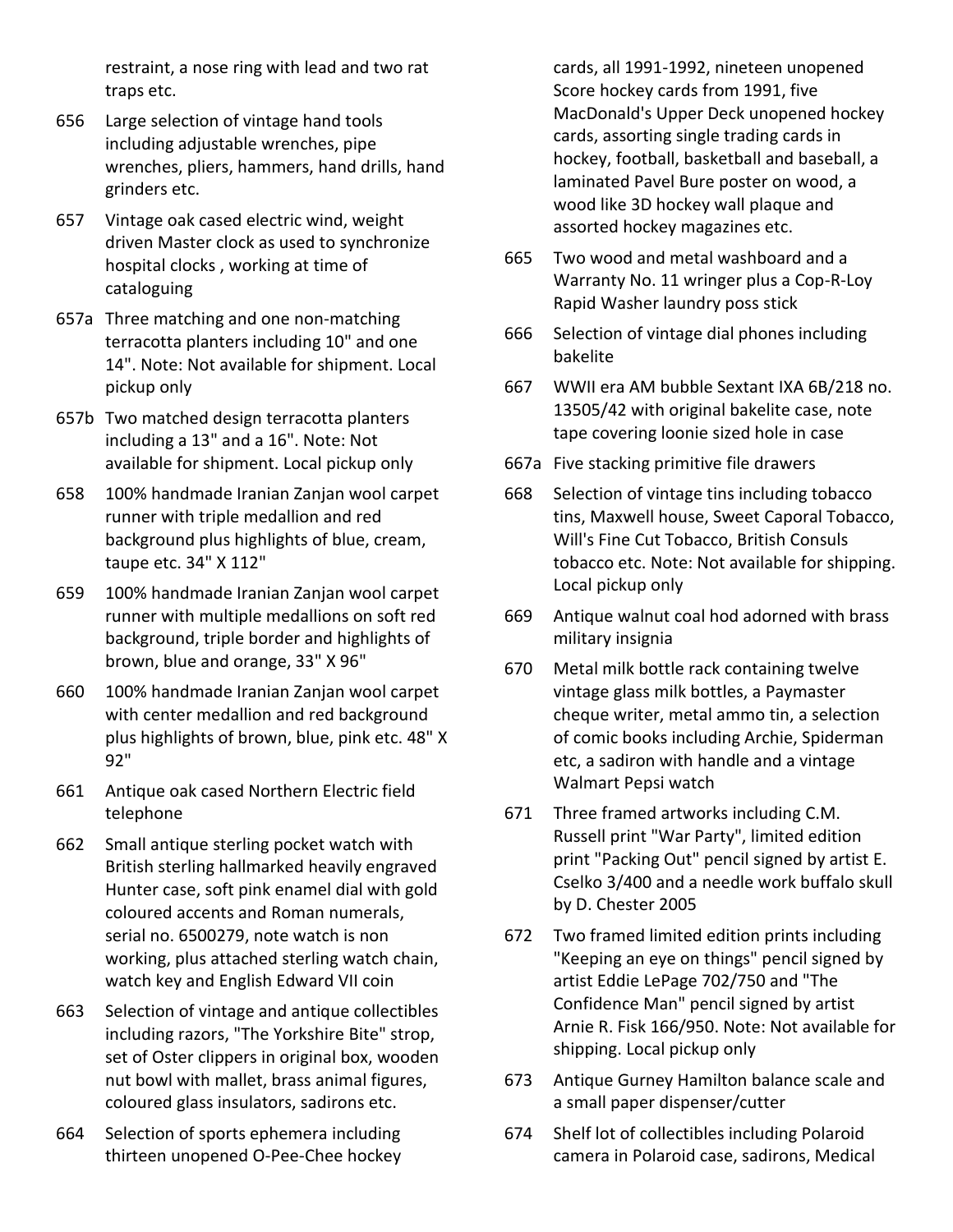quackery device etc. Note: Not available for shipping. Local pickup only

- 675 Selection of fur hats, child's coat, carved horns, bamboo cylinders etc. Note: Not available for shipping. Local pickup only
- 676 Two Mexican Sombreros
- 676a Two decorative terracotta planters, each approximately 14" in height. Note: Not available for shipment. Local pickup only
- 676b Three matching tan coloured clay plant pots with leaf and berry design, each 14" in height, note in used condition. Note: Not available for shipment. Local pickup only
- 677 Ikea full sized "Landskrona" black leather like retro style sofa plus a glass and metal end table
- 678 Three pieces of plaid fabric in gilt frames including largest 31" X 47"
- 679 Antique oak cased floor standing long case clock with two weight chiming movement, decorative brass finials and barley twist columns, working at time of cataloguing
- 680 Vintage wood cased Stewart-Warner multi band table top radio
- 681 Antique Swedish style long case clock with bass relief floral motif bezel, Roman numerals and white enamel dial, note not working at time of cataloguing and missing glass
- 682 Large selection of HO gauge trains and train accessories including two Bachmann train set with engines and rolling stock plus controllers, track, engines, rolling stock etc.
- 682a Selection of outdoor garden decor including three cast plaster stands, all with varying degrees of damage and four plastic/resin plant pots. Note: Not available for shipment. Local pickup only
- 682b Pallet load of outdoor accessories including planters, fountains accessories, all with some damage and bought as is. Note: Not available for shipment. Local pickup only
- 683 Shelf lot of Avon collectibles including steins, two mugs and a pipe. Note: Not available for shipping. Local pickup only
- 684 Two Northwest Territories nylon banners, a Bernie' Barons hockey jersey, a Edmonton Klondike Mike doll, a Fort McPherson canvas duffle bag and three military green canvas duffle bags and a twirling baton
- 684a Vintage 14kt gold, pear shaped amethyst and diamond pendant marked 585 on gold filled chain and a vintage 10kt yellow gold signet ring
- 684b Two boxes of vintage costume jewellery including necklaces, bracelets, a watch, brooches etc.
- 684c RCA multi band solid state radio, marked on base RZM-195E LL22837
- 685 Mid 20th century mahogany coffee table with pierced edge and carved ball and claw feet
- 686 Mid 20th century piano bench with reed supports and cast ball and claw feet, included glass top protector to use as table
- 687 Mid century marble top table on teak base marked W & Z, 60" X 20"
- 688 Modern retro style swivel tub chair
- 689 Kassel chiming wall clock with Roman numerals, not working at time of cataloguing
- 690 100% handmade Iranian Zanjan wool area carpet with center medallion, red background and highlights of greens, blues, cream etc. 38" X 72"
- 691 100% handmade Iranian Baluchi wool area carpet with deep red background and overall geometric design plus highlights of black, orange and cream, 39" X 72"
- 692 100% handmade Iranian Hamden wool carpet runner with overall geometric floral design and blue background plus highlights of cream, taupe and red, 34" X 157"
- 693 Luxus 31 day wall mount chiming clock, working at time of cataloguing
- 694 Vintage pressed steel Turner Toys airplane, 22" in length